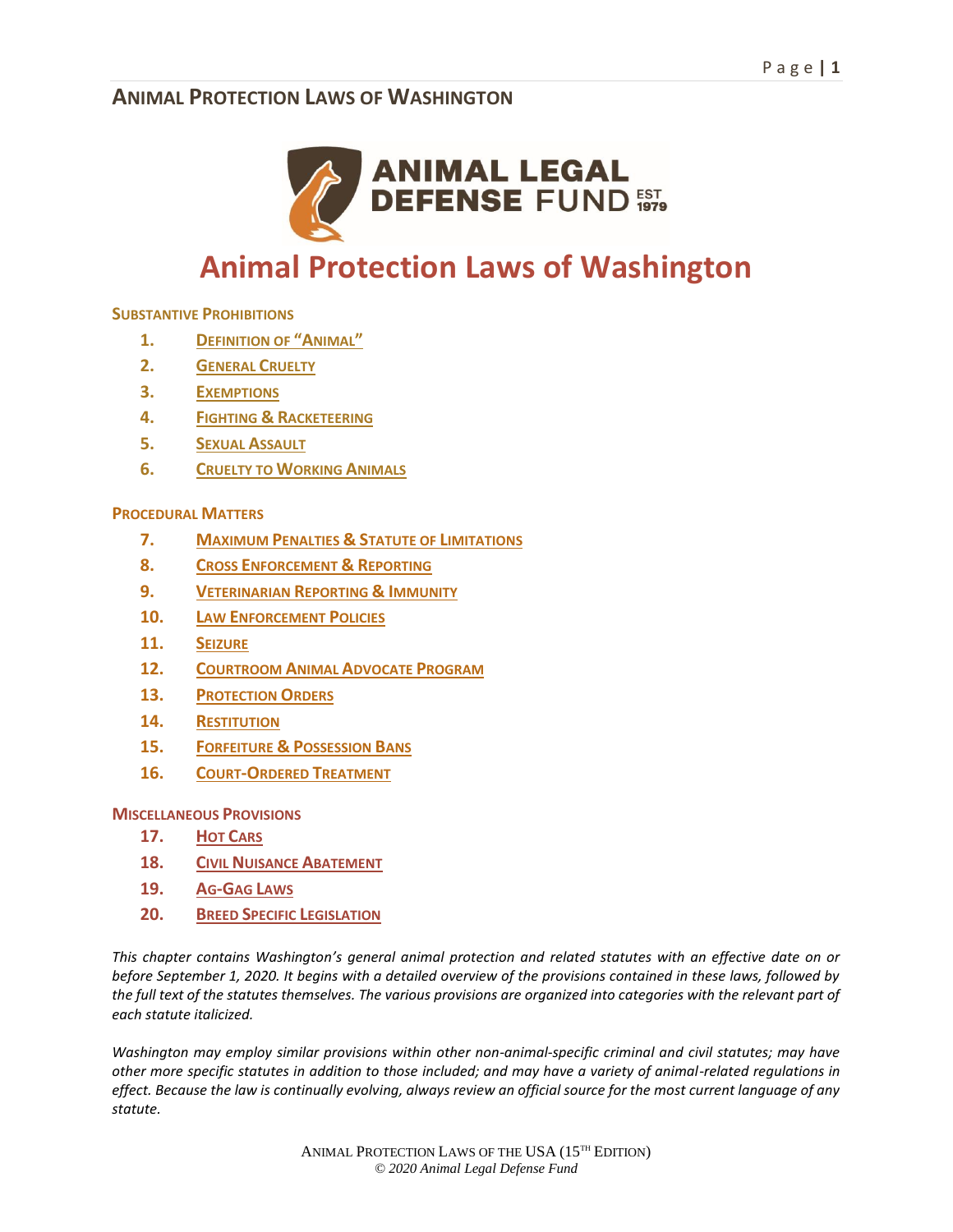| <b>WASHINGTON</b>         |                                                                                                                             |  |
|---------------------------|-----------------------------------------------------------------------------------------------------------------------------|--|
| 1. DEFINITION OF "ANIMAL" | "[A]ny nonhuman mammal, bird, reptile, or amphibian"<br>WASH. REV. CODE § 16.52.011(2)(b)                                   |  |
|                           | "[E]very creature, either alive or dead, other than a human being"<br>WASH. REV. CODE § 16.52.205(9)(a)                     |  |
| 2. GENERAL CRUELTY *      | Willfully kills or injures a pet animal<br><b>WASH. REV. CODE § 9.08.070</b><br>Gross misdemeanor, and mandatory \$500 fine |  |
|                           | <b>Definitions</b><br>WASH. REV. CODE § 16.52.011                                                                           |  |
|                           | Transporting animals in unsafe manner<br>WASH. REV. CODE § 16.52.080<br>Misdemeanor                                         |  |
|                           | Horse docking<br>WASH. REV. CODE § 16.52.090<br>Misdemeanor                                                                 |  |
|                           | <b>Ear Cutting</b><br>WASH. REV. CODE § 16.52.095<br>Misdemeanor                                                            |  |
|                           | Poisoning animals<br>WASH. REV. CODE § 16.52.190<br>Gross misdemeanor                                                       |  |
|                           | Animal cruelty in the first degree<br>WASH. REV. CODE § 16.52.205<br>Class C felony                                         |  |
|                           | Animal cruelty in the second degree<br>WASH. REV. CODE § 16.52.207<br>Gross misdemeanor                                     |  |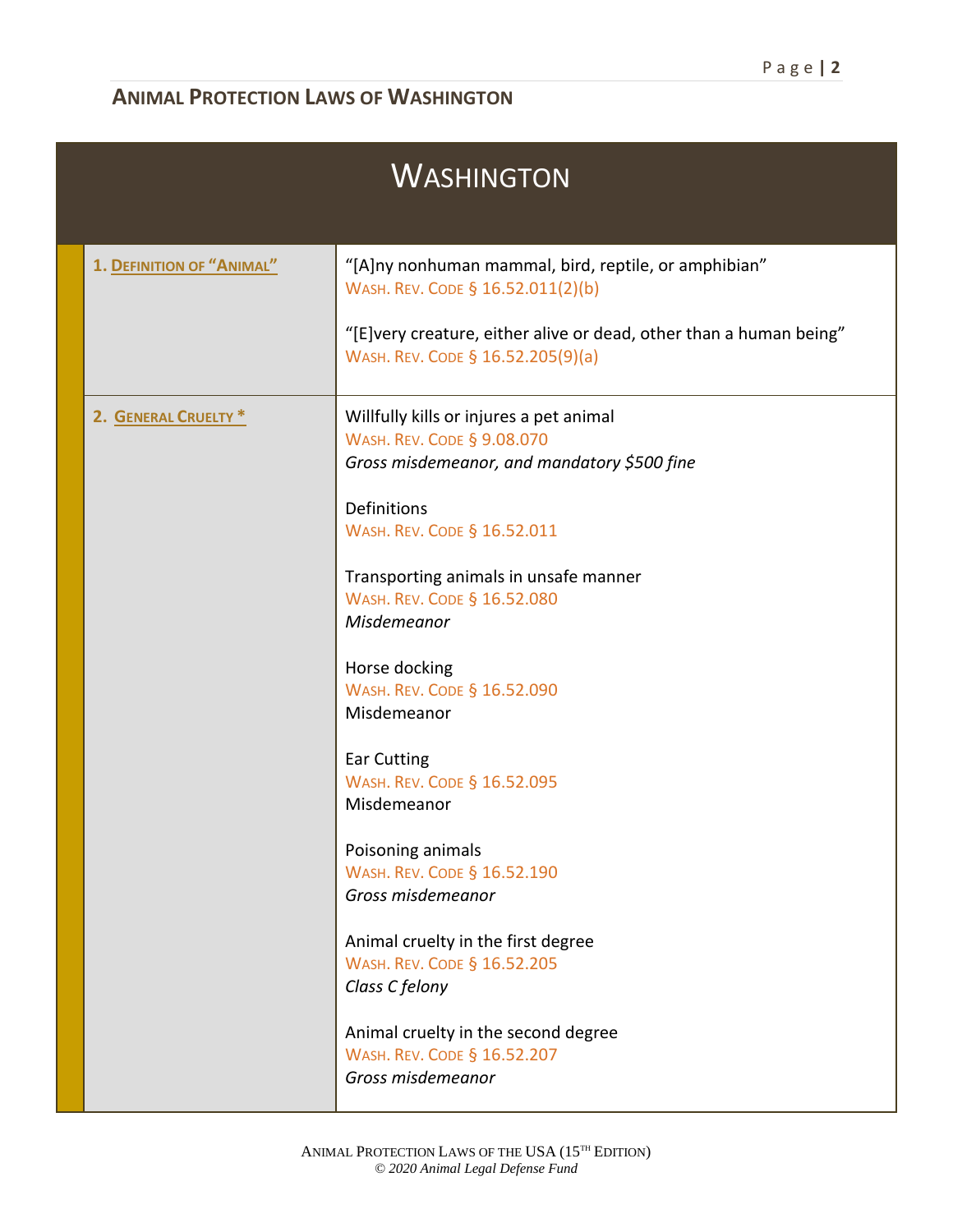|                                       | Killing or harming livestock belonging to another person<br>WASH. REV. CODE § 16.52.320<br>Class C felony                                                             |
|---------------------------------------|-----------------------------------------------------------------------------------------------------------------------------------------------------------------------|
| 3. EXEMPTIONS                         | Sale, receipt, or transfer of stolen pet by animal shelter, animal control<br>agency operated by or on behalf of the government.<br><b>WASH. REV. CODE § 9.08.078</b> |
|                                       | <b>Ear Cutting</b><br>WASH. REV. CODE § 16.52.095                                                                                                                     |
|                                       | Accepted farmed animal husbandry practices, wildlife, training<br>WASH. REV. CODE § 16.52.117                                                                         |
|                                       | Research animals, wildlife, slaughter, other<br>WASH. REV. CODE § 16.52.180                                                                                           |
|                                       | Accepted farm animal husbandry practices, rodeo, other<br>WASH. REV. CODE § 16.52.185                                                                                 |
|                                       | Pest control<br>WASH. REV. CODE § 16.52.190(3)                                                                                                                        |
|                                       | Veterinary practices, accepted farm animal husbandry practices<br>WASH. REV. CODE § 16.52.205(6)                                                                      |
|                                       | Other<br><b>WASH. REV. CODE §16.52.210</b>                                                                                                                            |
| <b>4. FIGHTING &amp; RACKETEERING</b> | Various animal fighting activities<br>WASH. REV. CODE § 16.52.117<br>Class C felony                                                                                   |
|                                       | Intentional mutilation of an animal in furtherance of an animal fighting<br>offense<br>WASH. REV. CODE § 16.52.117(2)(b)<br>Class B felony                            |
|                                       |                                                                                                                                                                       |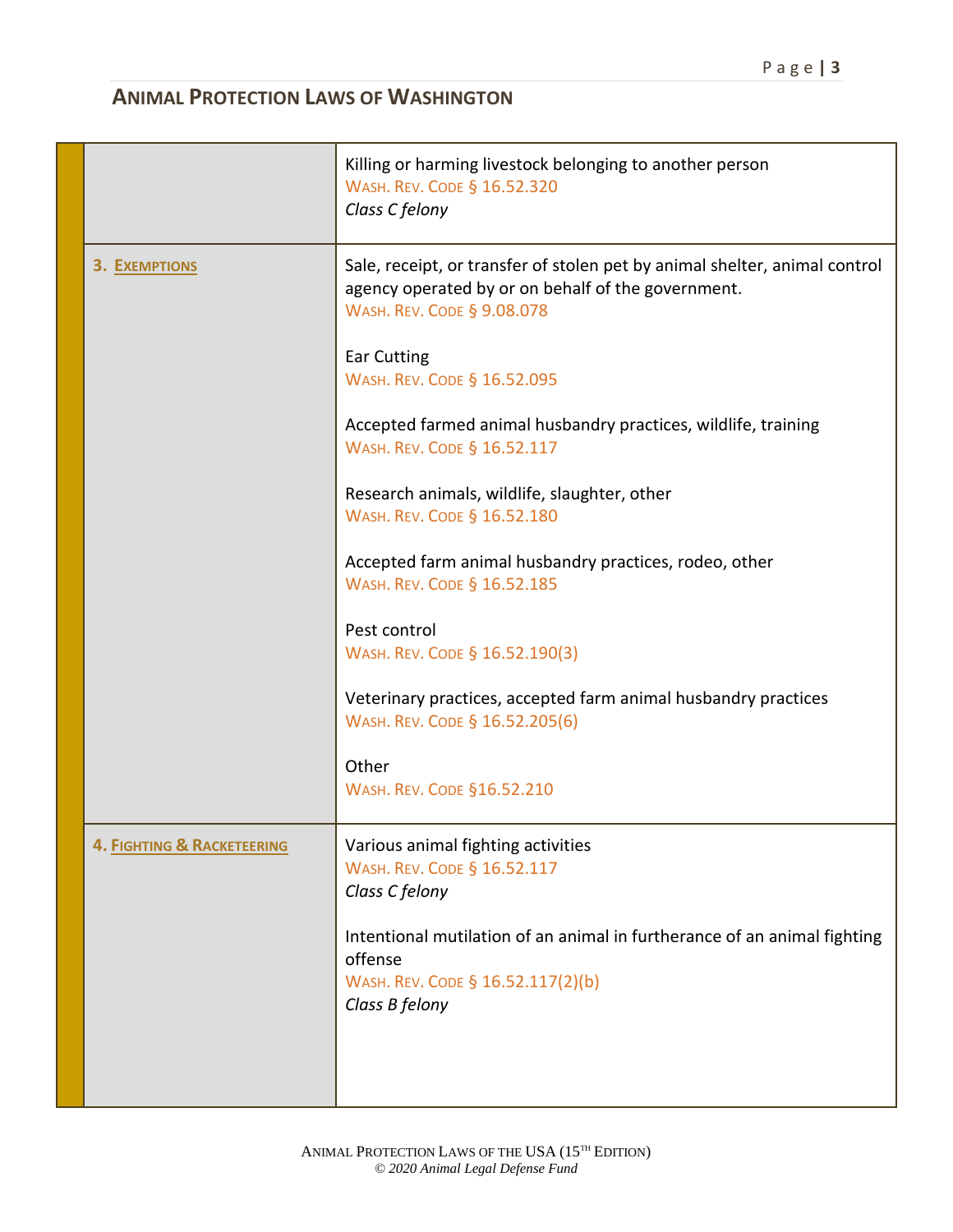|                                                           | Abandonment of an animal who was used in animal fighting<br>WASH. REV. CODE § 16.52.207(1)(b)<br>Gross misdemeanor                                                                                                                                                                                                                                                                                                                                                                                                                                                                                                                                                                                                                                                                                                                                                                                                                     |
|-----------------------------------------------------------|----------------------------------------------------------------------------------------------------------------------------------------------------------------------------------------------------------------------------------------------------------------------------------------------------------------------------------------------------------------------------------------------------------------------------------------------------------------------------------------------------------------------------------------------------------------------------------------------------------------------------------------------------------------------------------------------------------------------------------------------------------------------------------------------------------------------------------------------------------------------------------------------------------------------------------------|
| <b>5. SEXUAL ASSAULT</b>                                  | Sexual assault of an animal<br>WASH. REV. CODE § 16.52.205(3),(4),(8)<br>Class C felony                                                                                                                                                                                                                                                                                                                                                                                                                                                                                                                                                                                                                                                                                                                                                                                                                                                |
| <b>6. CRUELTY TO WORKING ANIMALS</b>                      | Recklessly interfering with a guide dog or service animal<br>WASH. REV. CODE § 9.91.170(1)(a)<br>1 <sup>st</sup> offense: Misdemeanor<br>Subsequent offense: Gross misdemeanor<br>Recklessly injuring, disabling, or causing the death of a guide dog or<br>service animal<br>WASH. REV. CODE § 9.91.170(3))<br>Gross misdemeanor<br>Intentionally injuring, disabling, or killing a guide dog or service animal<br>WASH. REV. CODE § 9.91.170(5)<br>Class C felony<br>Recklessly interfering with a search and rescue dog<br>WASH. REV. CODE § 9.91.175(1)(a)<br>1 <sup>st</sup> offense: Misdemeanor<br>Subsequent offense: Gross misdemeanor<br>Recklessly injuring, disabling, or causing the death of a search and<br>rescue dog<br>WASH. REV. CODE § 9.91.175(2)(a)<br>Gross misdemeanor<br>Intentionally injuring, disabling, or killing an on-duty search and rescue<br>dog<br>WASH. REV. CODE § 9.91.175(3)<br>Class C felony |
| 7. MAXIMUM PENALTIES &<br><b>STATUTE OF LIMITATIONS**</b> | Class B felony<br>10 years imprisonment and/or \$20,000 fine<br>WASH. REV. CODE § 9A.20.021(1)(b)                                                                                                                                                                                                                                                                                                                                                                                                                                                                                                                                                                                                                                                                                                                                                                                                                                      |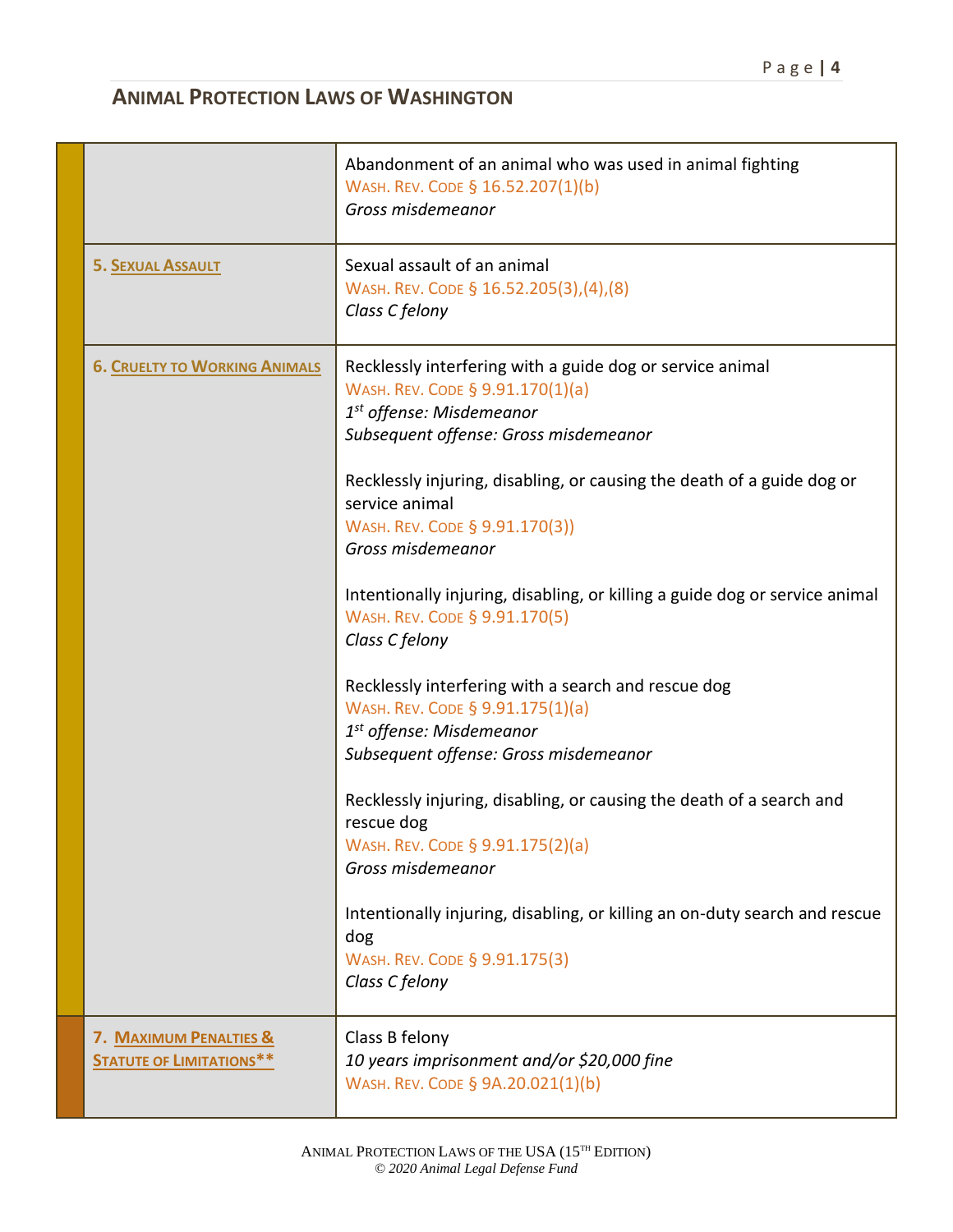|                                                | Class C felony<br>5 years state prison and/or \$10,000 fine<br>WASH. REV. CODE § 9A.20.021(1)(c)                                                                                          |
|------------------------------------------------|-------------------------------------------------------------------------------------------------------------------------------------------------------------------------------------------|
|                                                | <b>Gross Misdemeanor</b><br>364 days in county jail and/or \$5,000 fine<br><b>WASH. REV. CODE § 9.92.020</b><br>WASH. REV. CODE § 9A.20.021(2)                                            |
|                                                | Misdemeanor<br>60 days county jail and/or \$150 fine<br>And costs of prosecution<br>WASH. REV. CODE § 9A.20.021(3)<br>WASH. REV. CODE § 16.52.165                                         |
|                                                | All animal cruelty crimes: additional civil penalty of \$1,000 to be paid<br>to county to prevent cruelty to animals.<br>WASH. REV. CODE § 16.52.200(6),(7)                               |
|                                                | <b>Statute of Limitations</b><br>Misdemeanor: 1 year<br>Gross misdemeanor: 2 years<br>Felony: 3 years<br><b>WASH. REV. CODE ANN. § 9A.04.080</b>                                          |
| 8. CROSS ENFORCEMENT &<br><b>REPORTING</b>     |                                                                                                                                                                                           |
| 9. VETERINARIAN REPORTING &<br><b>IMMUNITY</b> | Veterinarians are immune from civil or criminal liability when using<br>reasonable prudence in carrying out provisions of animal mistreatment<br>statutes.<br>WASH. REV. CODE § 16.52.210 |
| <b>10. LAW ENFORCEMENT POLICIES</b>            | Law enforcement agencies, animal care, and animal control agencies<br>may enforce the animal cruelty provisions.<br>WASH. REV. CODE § 16.52.015                                           |
|                                                | Animal control and humane officers may issue citations, cause a law<br>enforcement officer to make an arrest, carry nonfirearm protective                                                 |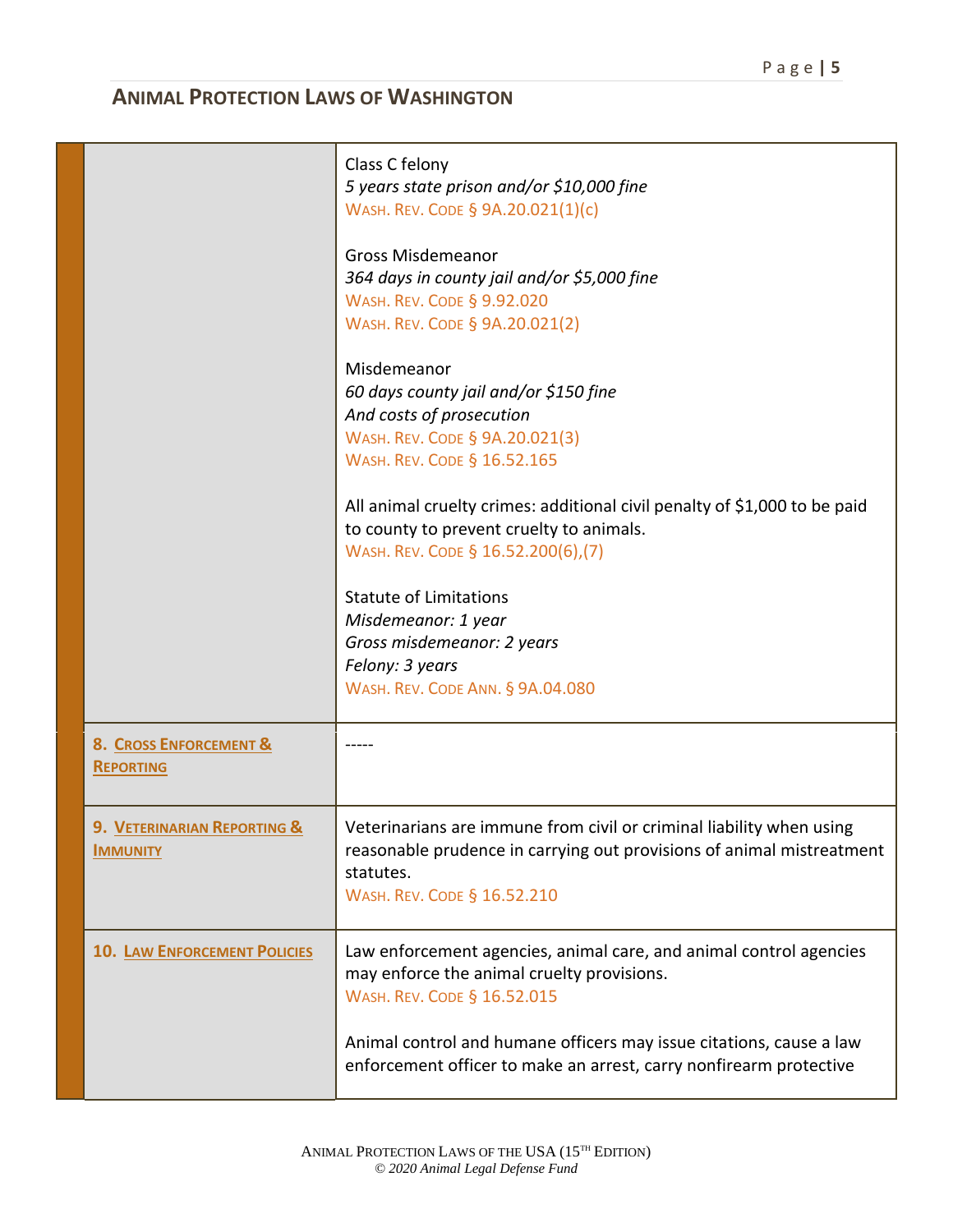|                                                        | devices for personal protection, and prepare affidavits to obtain search<br>warrants.<br>WASH. REV. CODE §§ 16.52.015, 16.52.020                                                                                                                                                                                                                                                  |
|--------------------------------------------------------|-----------------------------------------------------------------------------------------------------------------------------------------------------------------------------------------------------------------------------------------------------------------------------------------------------------------------------------------------------------------------------------|
| 11. SEIZURE                                            | With a warrant, law enforcement and animal control officers may seize<br>cruelly treated animals or animals owned or possessed by someone in<br>violation of a court order; and may proceed without a warrant if<br>animal is in an immediate life-threatening condition.<br>WASH. REV. CODE § 16.52.085(1)                                                                       |
|                                                        | If any domestic animal is impounded or confined without necessary<br>food and water for more than 36 consecutive hours, any person may<br>enter and supply it with necessary food and water so long as it is<br>confined. An investigating officer may remove the animals to<br>protective custody to supply confined animals with food and water.<br>WASH. REV. CODE § 16.52.100 |
|                                                        | Court may order seizure of animals as a condition of bond if there are<br>reasonable grounds to believe that animal cruelty in the first degree<br>has occurred.<br>WASH. REV. CODE § 16.52.205(7)                                                                                                                                                                                |
| <b>12. COURTROOM ANIMAL</b><br><b>ADVOCATE PROGRAM</b> |                                                                                                                                                                                                                                                                                                                                                                                   |
| 13. PROTECTION ORDERST                                 | The court may grant petitioner exclusive custody/control of a pet and<br>prohibit the respondent from interfering with the pet's removal, or<br>from knowingly coming/remaining near places where the pet is<br>regularly found<br>WASH. REV. CODE §§ 26.50.060(1)(I), 26.50.110(1)(a)                                                                                            |
| 14. RESTITUTION T                                      | Owner may be required to post a bond for costs of care of impounded<br>animals.<br>WASH. REV. CODE § 16.52.085(4)                                                                                                                                                                                                                                                                 |
|                                                        | If convicted, defendant shall be liable for reasonable costs of care,<br>investigation, and prosecution.<br>WASH. REV. CODE § 16.52.200(6),(7)                                                                                                                                                                                                                                    |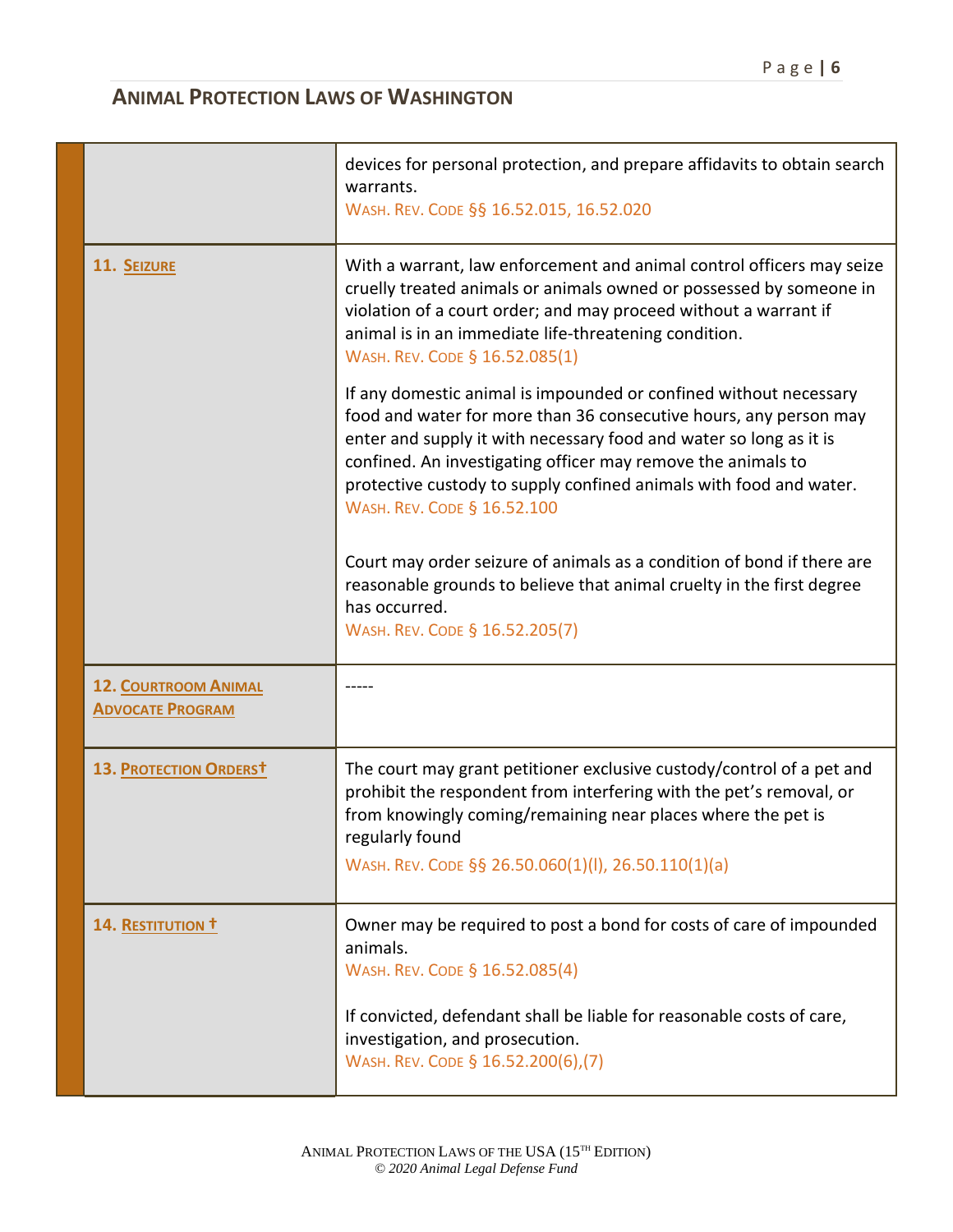|                                                  | As part of the sentence, the court may order reimbursement of costs<br>of care for impounded animals.<br>WASH. REV. CODE §16.52.205(6)(b)<br>If a law enforcement officer authorizes removal of an animal for animal<br>cruelty the person or entity receiving the animal and aiding in its care<br>or restoration to health shall have a lien upon the animal for the cost<br>of feeding, pasturing, and caring otherwise for the animal.<br>WASH. REV. CODE § 60.56.025 |
|--------------------------------------------------|---------------------------------------------------------------------------------------------------------------------------------------------------------------------------------------------------------------------------------------------------------------------------------------------------------------------------------------------------------------------------------------------------------------------------------------------------------------------------|
| <b>15. FORFEITURE &amp; POSSESSION</b><br>BANS t | If owner fails to post a bond for costs of care of seized animals, animals<br>may be forfeited to impounding agency.<br>WASH. REV. CODE § 16.52.085(4)<br>If any seized animal dies as a result of the violation, or defendant has a                                                                                                                                                                                                                                      |
|                                                  | prior conviction, all animals shall be forfeited on conviction; in other<br>cases, forfeiture is at the discretion of the court but may be ordered if<br>abuse was severe and reoccurrence likely.<br>WASH. REV. CODE § 16.52.200(3)                                                                                                                                                                                                                                      |
|                                                  | Upon conviction, the offender shall be prohibited from owning, caring<br>for, or residing with, similar animals for a period of time ranging from<br>two years to permanently, depending upon prior convictions and the<br>severity of the offense.<br>WASH. REV. CODE § 16.52.200(4)                                                                                                                                                                                     |
|                                                  | Procedure available for restoration of right to own or possess animals<br>in select cases after a specific time period.<br>WASH. REV. CODE § 16.52.200(5)                                                                                                                                                                                                                                                                                                                 |
|                                                  | First violation of such a prohibition will result in an \$1000 civil penalty,<br>for a second violation a \$2500 penalty, and any subsequent violations<br>are gross misdemeanors<br>WASH. REV. CODE § 16.52.200(8)                                                                                                                                                                                                                                                       |
|                                                  | Upon conviction, court may order offender not to harbor or own<br>animals, or reside in any household where animals are present.<br>WASH. REV. CODE § 16.52.205(5)                                                                                                                                                                                                                                                                                                        |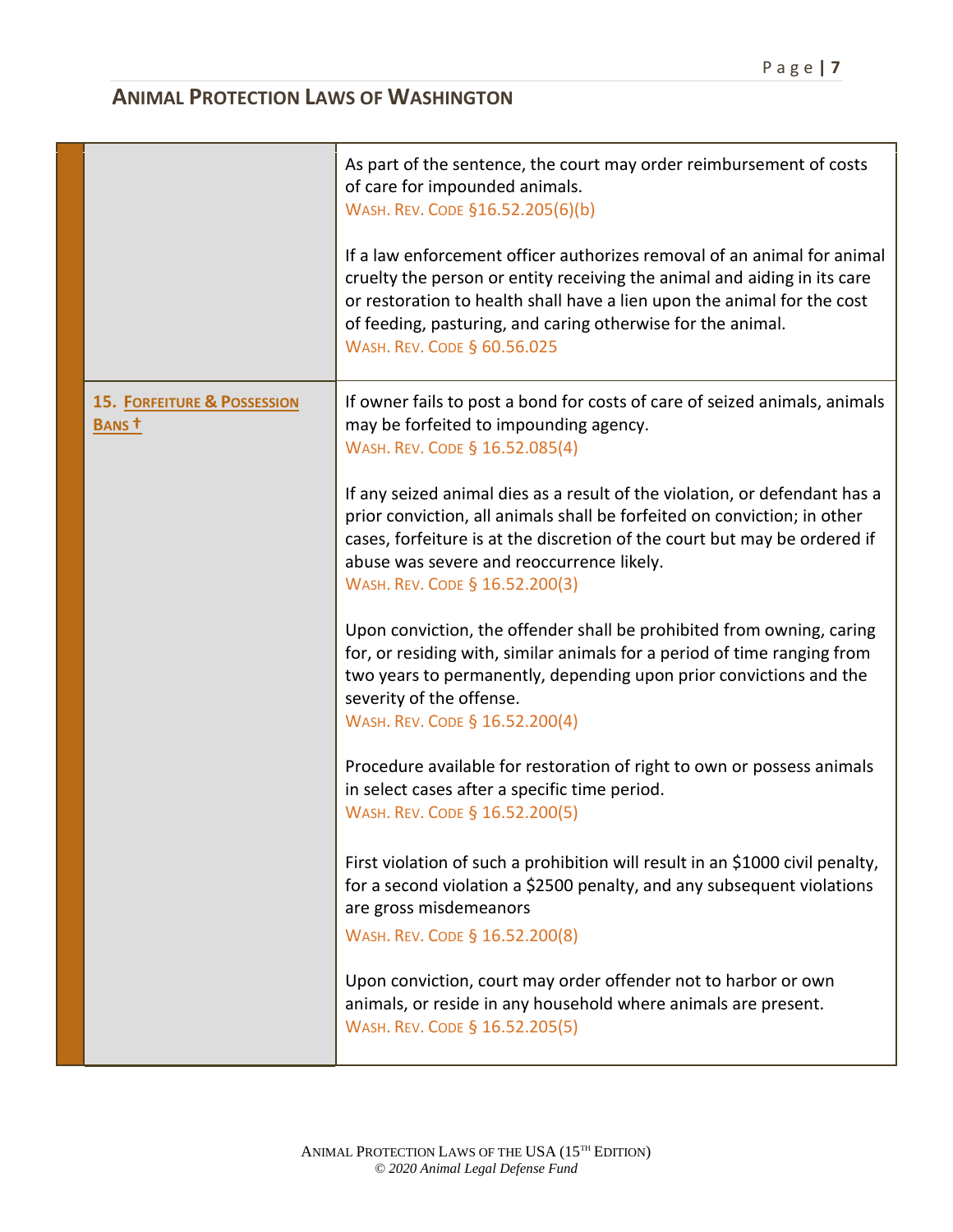| <b>16. COURT-ORDERED</b><br>TREATMENT <sup>†</sup> | Upon conviction, court may order participation in counseling at the<br>defendant's expense.<br>WASH. REV. CODE §§ 16.52.200(9), 16.52.205(6)(a)                                                                                                                                                                                                                                                                             |
|----------------------------------------------------|-----------------------------------------------------------------------------------------------------------------------------------------------------------------------------------------------------------------------------------------------------------------------------------------------------------------------------------------------------------------------------------------------------------------------------|
| 17. HOT CARS                                       | Unlawful to leave or confine any animal unattended in a motor vehicle<br>or enclosed space if the animal could be harmed or killed by exposure<br>to excessive heat, cold, lack of ventilation, or lack of necessary water.<br>Law enforcement and animal control officials may enter the vehicle to<br>remove the animal and is not liable for property damage.<br>WASH. REV. CODE § 16.52.340<br>Class 2 civil infraction |
| <b>18. CIVIL NUISANCE ABATEMENT</b>                |                                                                                                                                                                                                                                                                                                                                                                                                                             |
| 19. AG-GAG LAWS                                    |                                                                                                                                                                                                                                                                                                                                                                                                                             |
| <b>20. BREED SPECIFIC LEGISLATION</b>              | In prosecution for dangerous dog attack, the state may not meet its<br>burden of proof that the owner should have known the dog was<br>potentially dangerous solely by showing the dog to be a particular<br>breed or breeds.<br>WASH. REV. CODE § 16.08.100                                                                                                                                                                |

- \* States may have other more specific statutes in addition to the general animal protection statutes referenced in this table.
- \*\* Despite statutory maximums, states often employ sentencing guidelines that may significantly alter the allowable sentence.
- † This table generally references only those provisions that are within each state's animal protection statutes. States may employ similar provisions within other non-animal-specific criminal and civil statutes, and may also have a variety of animal-related regulations in effect.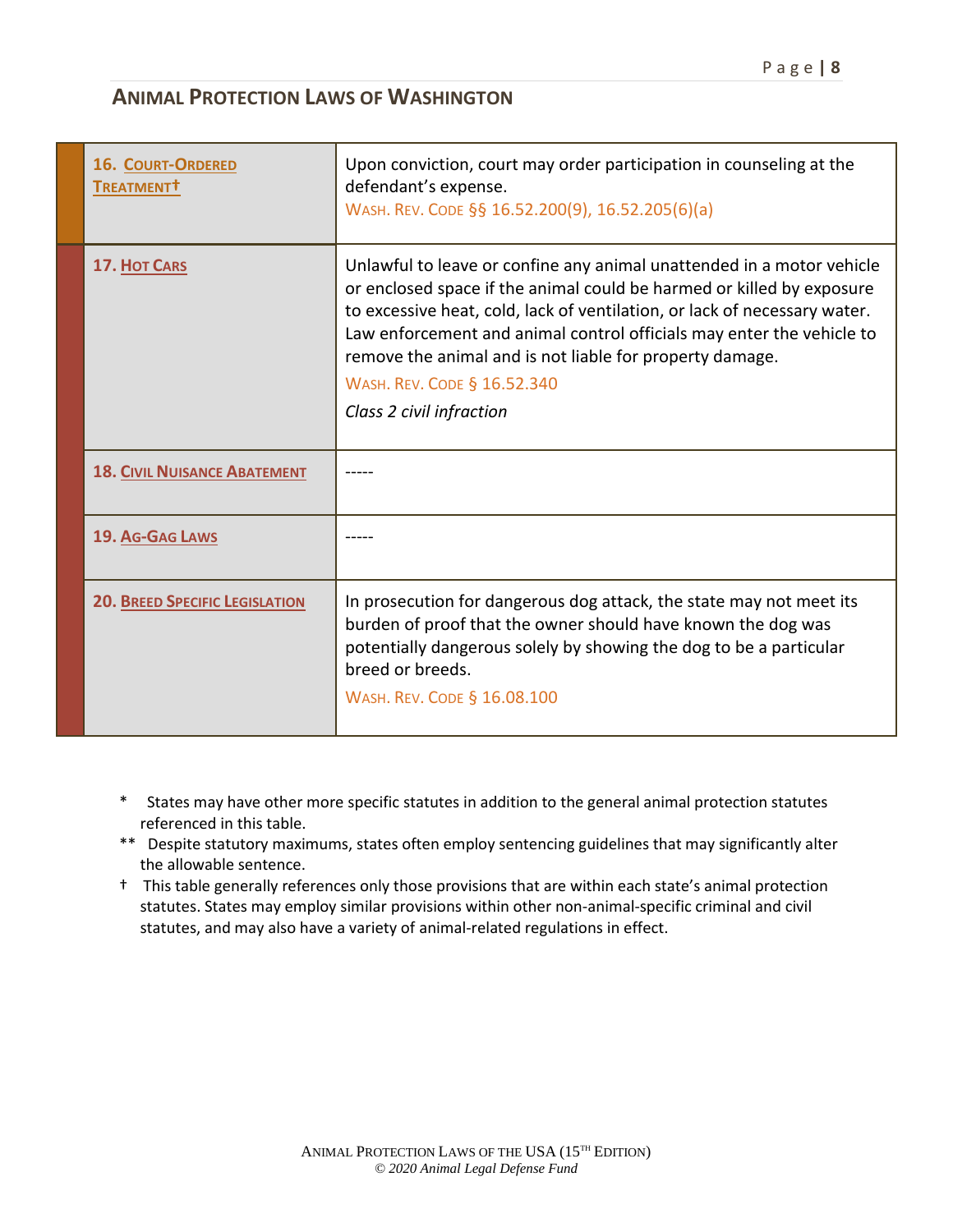## **1. DEFINITION OF "ANIMAL"**

#### **WASH. REV. CODE § 16.52.011. Definitions—Principles of liability.**

- (1) Principles of liability as defined in chapter 9A.08 RCW apply to this chapter.
- (2) *The definitions in this section apply throughout this chapter unless the context clearly requires otherwise.*
	- (a) "Abandons" means the knowing or reckless desertion of an animal by its owner, or by a person who has taken control, custody, or possession of an animal that was involved in animal fighting as described in RCW 16.52.117, or the causing of the animal to be deserted by its owner, in any place, without making provisions for the animal's adequate care.
	- (b) *"Animal" means any nonhuman mammal, bird, reptile, or amphibian.*
	- (c) "Animal care and control agency" means any city or county animal control agency or authority authorized to enforce city or county municipal ordinances regulating the care, control, licensing, or treatment of animals within the city or county, and any corporation organized under RCW 16.52.020 that contracts with a city or county to enforce the city or county ordinances governing animal care and control.
	- (d) "Animal control officer" means any individual employed, contracted, or appointed pursuant to RCW 16.52.025 by an animal care and control agency or humane society to aid in the enforcement of ordinances or laws regulating the care and control of animals. For purposes of this chapter, the term "animal control officer" shall be interpreted to include "humane officer" as defined in (g) of this subsection and RCW 16.52.025.
	- (e) *"Dog" means an animal of the species Canis lupus familiaris.*
	- (f) "Euthanasia" means the humane destruction of an animal accomplished by a method that involves instantaneous unconsciousness and immediate death, or by a method that causes painless loss of consciousness, and death during the loss of consciousness.
	- (g) "Food" means food or feed appropriate to the species for which it is intended.
	- (h) "Humane officer" means any individual employed, contracted, or appointed by an animal care and control agency or humane society as authorized under RCW 16.52.025.
	- (i) "Law enforcement agency" means a general authority Washington law enforcement agency as defined in RCW 10.93.020.
	- (j) *"Livestock" includes, but is not limited to, horses, mules, cattle, sheep, swine, goats, and bison.*
	- (k) "Malice" has the same meaning as provided in RCW 9A.04.110, but applied to acts against animals.
	- (l) "Necessary food" means the provision at suitable intervals of wholesome foodstuff suitable for the animal's age, species, and condition, and that is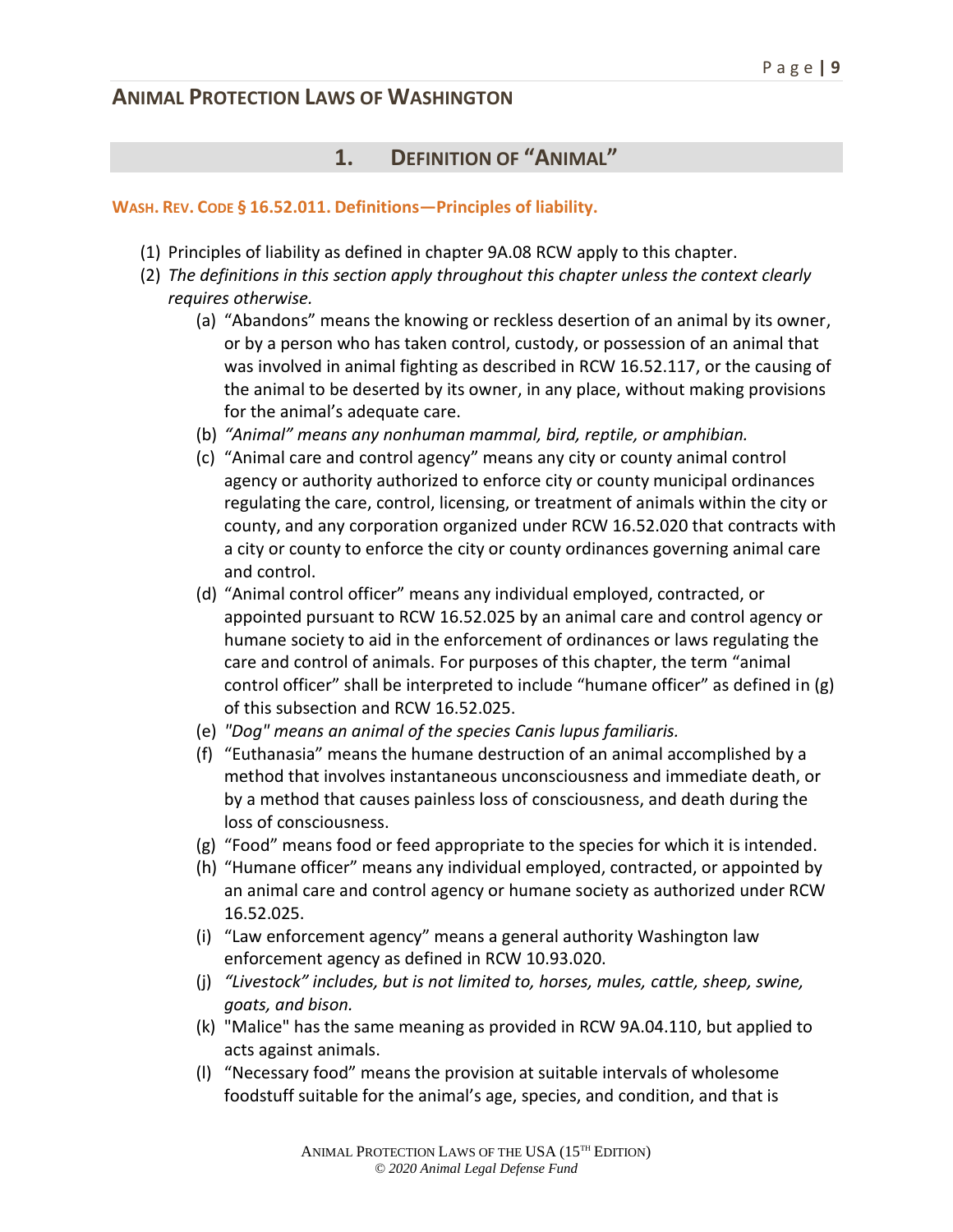sufficient to provide a reasonable level of nutrition for the animal and is easily accessible to the animal or as directed by a veterinarian for medical reasons.

- (m)"Necessary shelter" means a structure sufficient to protect a dog from wind, rain, snow, cold, heat, or sun that has bedding to permit a dog to remain dry and reasonably clean and maintain a normal body temperature
- (n) "Necessary water" means water that is in sufficient quantity and of appropriate quality for the species for which it is intended and that is accessible to the animal or as directed by a veterinarian for medical reasons.
- (o) "Owner" means a person who has a right, claim, title, legal share, or right of possession to an animal or a person having lawful control, custody, or possession of an animal.
- (p) "Person" means individuals, corporations, partnerships, associations, or other legal entities, and agents of those entities.
- (q) "Substantial bodily harm" means substantial bodily harm as defined in RCW 9A.04.110.
- (r) "Tether" means: (i) To restrain an animal by tying or securing the animal to any object or structure; and (ii) a device including, but not limited to, a chain, rope, cable, cord, tie-out, pulley, or trolley system for restraining an animal.

#### **WASH. REV. CODE § 16.52.205. Animal cruelty in the first degree.**

- (1) A person is guilty of animal cruelty in the first degree when, except as authorized in law, he or she intentionally (a) inflicts substantial pain on, (b) causes physical injury to, or (c) kills an animal by a means causing undue suffering or while manifesting an extreme indifference to life, or forces a minor to inflict unnecessary pain, injury, or death on an animal.
- (2)
- (a) A person is guilty of animal cruelty in the first degree when, except as authorized by law or as provided in (c) of this subsection, he or she, with criminal negligence, starves, dehydrates, or suffocates an animal, or exposes an animal to excessive heat or cold and as a result causes: (i) Substantial and unjustifiable physical pain that extends for a period sufficient to cause considerable suffering; or (ii) death.
- (b) In determining whether an animal has experienced the condition described in (a)(i) of this subsection due to exposure to excessive heat or cold, the trier of fact shall consider any evidence as to: (i) Whether the animal's particular species and breed is physiologically adaptable to the conditions to which the animal was exposed; and (ii) the animal's age, health, medical conditions, and any other physical characteristics of the animal or factor that may affect its susceptibility to excessive heat or cold.
- (c) A person is not guilty of animal cruelty in the first degree by means of exposing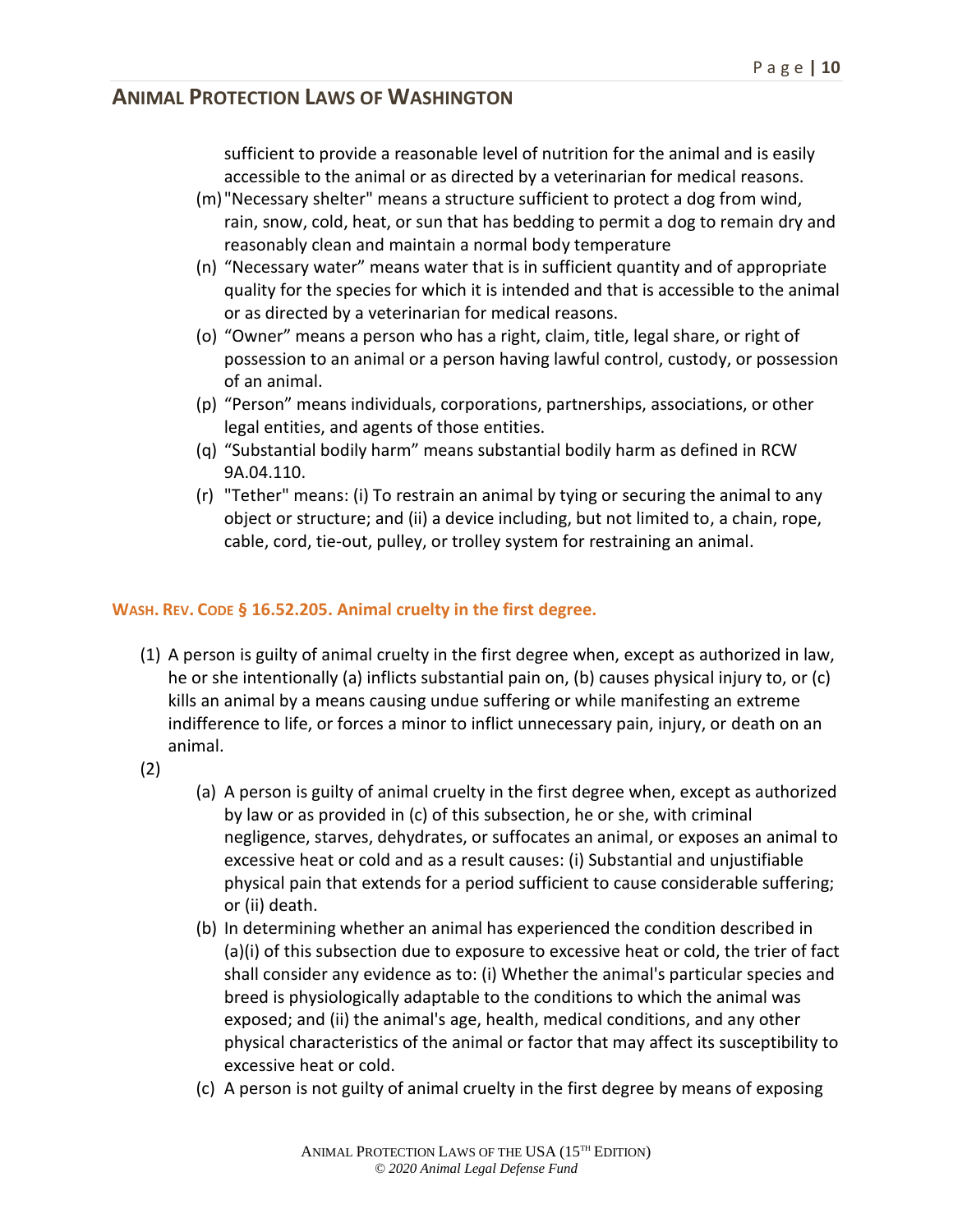an animal to excessive heat or cold if the exposure is due to an unforeseen or unpreventable accident or event caused exclusively by an extraordinary force of nature.

- (3) A person is guilty of animal cruelty in the first degree when he or she:
	- (a) Knowingly engages in any sexual conduct or sexual contact with an animal;
	- (b) Knowingly causes, aids, or abets another person to engage in any sexual conduct or sexual contact with an animal;
	- (c) Knowingly permits any sexual conduct or sexual contact with an animal to be conducted on any premises under his or her charge or control;
	- (d) Knowingly engages in, organizes, promotes, conducts, advertises, aids, abets, participates in as an observer, or performs any service in the furtherance of an act involving any sexual conduct or sexual contact with an animal for a commercial or recreational purpose; or
	- (e) Knowingly photographs or films, for purposes of sexual gratification, a person engaged in a sexual act or sexual contact with an animal.
- (4) Animal cruelty in the first degree is a class C felony.
- (5) In addition to the penalty imposed in subsection (4) of this section, the court must order that the convicted person not own, care for, possess, or reside in any household where an animal is present, in accordance with RCW 16.52.200.
- (6) In addition to the penalties imposed in subsections (4) and (5) of this section, the court may ordered that the convicted person:
	- (a) Participate in appropriate counseling at the defendant's expense;
	- (b) Reimburse the animal shelter or humane society for any reasonable costs incurred for the care and maintenance of any animals taken to the animal shelter or humane society as a result of conduct proscribed in this section.
- (7) Nothing in this section prohibits accepted animal husbandry practices or prohibits a licensed veterinarian or certified veterinary technician from performing procedures on an animal that are accepted veterinary medical practices
- (8) If the court has reasonable grounds to believe that a violation of this section has occurred, the court may order the seizure of all animals involved in the alleged violation as a condition of bond of a person charged with a violation.
- (9) For purposes of this section:
	- (a) *"Animal" means every creature, either alive or dead, other than a human being.*
	- (b) "Sexual conduct" means any touching by a person of, fondling by a person of, transfer of saliva by a person to, or use of a foreign object by a person on, the sex organs or anus of an animal, either directly or through clothing, or any transfer or transmission of semen by the person upon any part of the animal.
	- (c) "Sexual contact" means: (i) any contact, however slight, between the mouth, sex organ, or anus of a person and the sex organ or anus of an animal, or between the sex organ or anus of a person and the mouth of an animal; or (ii) any intrusion, however slight, of any part of the body of the person or foreign object into the sex organ or anus of an animal.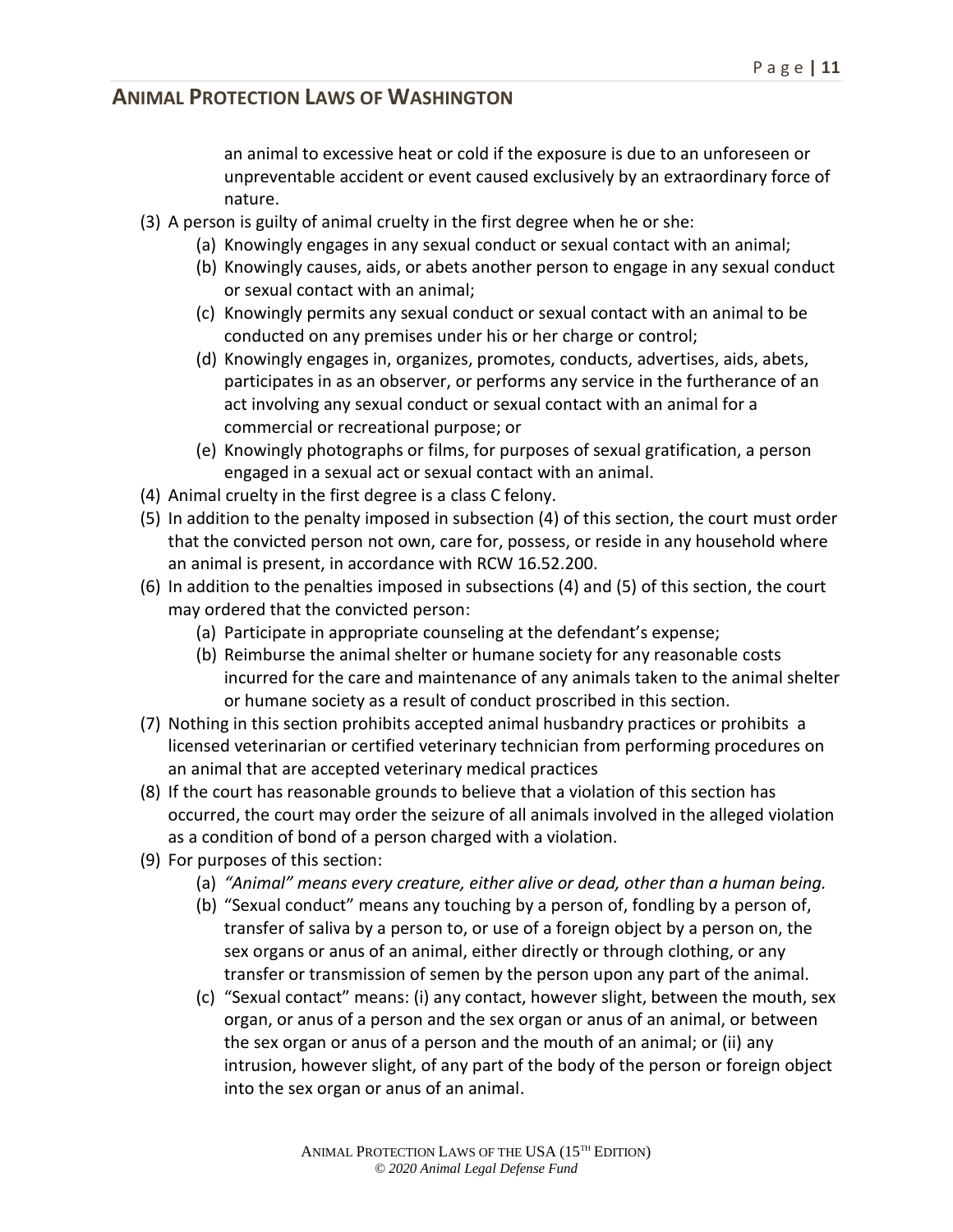(d) "Photographs" or "films" means the making of a photograph, motion picture film, videotape, digital image, or any other recording, sale, or transmission of the image.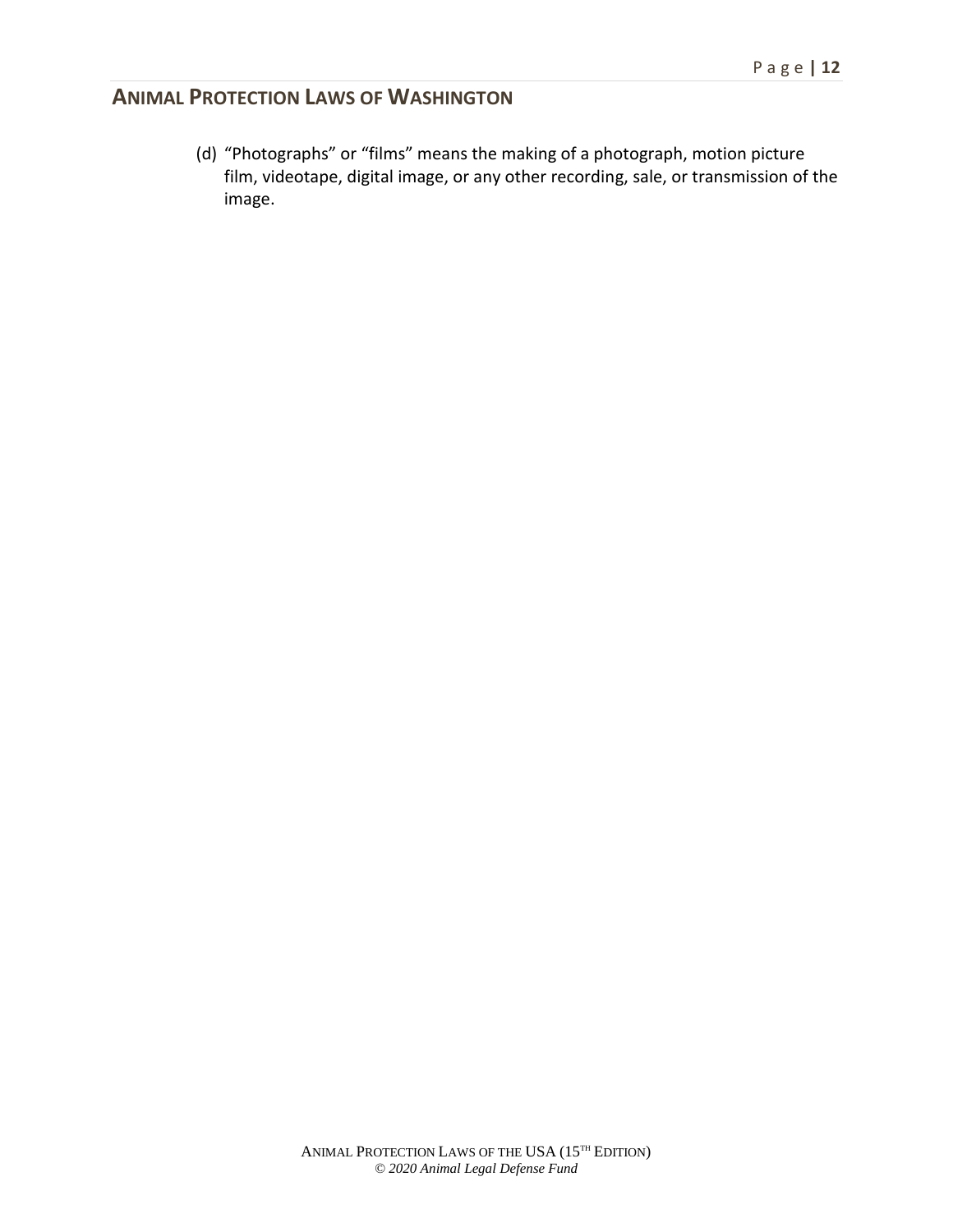#### **2. GENERAL CRUELTY**

#### **WASH. REV. CODE § 9.08.070. Pet animals—Taking, concealing, injuring, killing, etc.—Penalty.**

- (1) *Any person who, with intent to deprive or defraud the owner thereof, does any of the following shall be guilty of a gross misdemeanor* punishable according to chapter 9A.20 RCW and, for adult offenders, a mandatory fine of not less than five hundred dollars per pet animal shall be imposed, except as provided by subsection (2) of this section:
	- (a) Takes, leads away, confines, secretes or converts any pet animal, except in cases in which the value of the pet animal exceeds seven hundred fifty dollars;
	- (b) Conceals the identity of any pet animal or its owner by obscuring, altering, or removing from the pet animal any collar, tag, license, tattoo, or other identifying device or mark;
	- (c) *Willfully or recklessly kills or injures any pet animal, unless excused by law.*
- (2) *Nothing in this section shall prohibit a person from also being convicted of separate offenses under RCW 9A.56.030, 9A.56.040, or 9A.56.050 for theft, under RCW 9A.56.150, 9A.56.160, or 9A.56.170 for possession of stolen property, or under chapter 16.52 RCW for animal cruelty.*

#### **WASH. REV. CODE § 16.52.011. Definitions—Principles of liability.**

- (1) *Principles of liability as defined in chapter 9A.08 RCW apply to this chapter.*
- (2) *The definitions in this section apply throughout this chapter unless the context clearly requires otherwise.*
	- (a) *"Abandons" means the knowing or reckless desertion of an animal by its owner, or by a person who has taken control, custody, or possession of an animal that was involved in animal fighting as described in RCW 16.52.117, or the causing of the animal to be deserted by its owner, in any place, without making provisions for the animal's adequate care.*
	- (b) "Animal" means any nonhuman mammal, bird, reptile, or amphibian.
	- (c) "Animal care and control agency" means any city or county animal control agency or authority authorized to enforce city or county municipal ordinances regulating the care, control, licensing, or treatment of animals within the city or county, and any corporation organized under RCW 16.52.020 that contracts with a city or county to enforce the city or county ordinances governing animal care and control.
	- (d) "Animal control officer" means any individual employed, contracted, or appointed pursuant to RCW 16.52.025 by an animal care and control agency or humane society to aid in the enforcement of ordinances or laws regulating the care and control of animals. For purposes of this chapter, the term "animal control officer" shall be interpreted to include "humane officer" as defined in (g)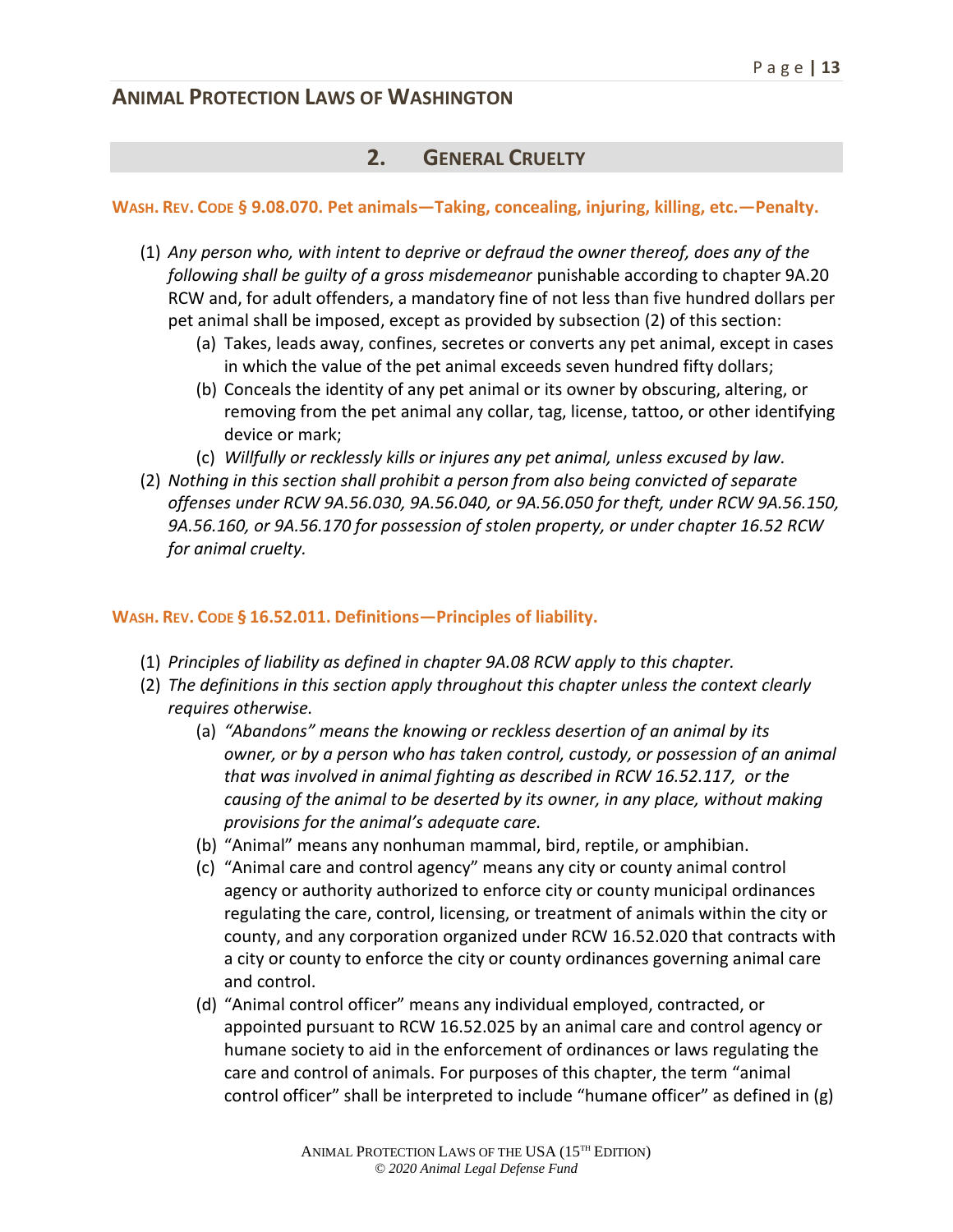of this subsection and RCW 16.52.025.

- (e) "Dog" means an animal of the species Canis lupus familiaris.
- (f) "Euthanasia" means the humane destruction of an animal accomplished by a method that involves instantaneous unconsciousness and immediate death, or by a method that causes painless loss of consciousness, and death during the loss of consciousness.
- (g) *"Food" means food or feed appropriate to the species for which it is intended.*
- (h) "Humane officer" means any individual employed, contracted, or appointed by an animal care and control agency or humane society as authorized under RCW 16.52.025.
- (i) "Law enforcement agency" means a general authority Washington law enforcement agency as defined in RCW 10.93.020.
- (j) "Livestock" includes, but is not limited to, horses, mules, cattle, sheep, swine, goats, and bison.
- (k) "Malice" has the same meaning as provided in RCW 9A.04.110, but applied to acts against animals.
- (l) *"Necessary food" means the provision at suitable intervals of wholesome foodstuff suitable for the animal's age, species, and condition, and that is sufficient to provide a reasonable level of nutrition for the animal and is easily accessible to the animal or as directed by a veterinarian for medical reasons.*
- (m)*"Necessary shelter" means a structure sufficient to protect a dog from wind, rain, snow, cold, heat, or sun that has bedding to permit a dog to remain dry and reasonably clean and maintain a normal body temperature.*
- (n) *"Necessary water" means water that is in sufficient quantity and of appropriate quality for the species for which it is intended and that is accessible to the animal or as directed by a veterinarian for medical reasons.*
- (o) "Owner" means a person who has a right, claim, title, legal share, or right of possession to an animal or a person having lawful control, custody, or possession of an animal.
- (p) "Person" means individuals, corporations, partnerships, associations, or other legal entities, and agents of those entities.
- (q) *"Substantial bodily harm" means substantial bodily harm as defined in RCW 9A.04.110.*
- (r) *"Tether" means: (i) To restrain an animal by tying or securing the animal to any object or structure; and (ii) a device including, but not limited to, a chain, rope, cable, cord, tie-out, pulley, or trolley system for restraining an animal*

#### **WASH. REV. CODE § 16.52.080. Transporting or confining in unsafe manner—Penalty.**

*Any person who willfully transports or confines or causes to be transported or confined any domestic animal or animals in a manner, posture or confinement that will jeopardize the safety of the animal or the public shall be guilty of a misdemeanor.* And whenever any such person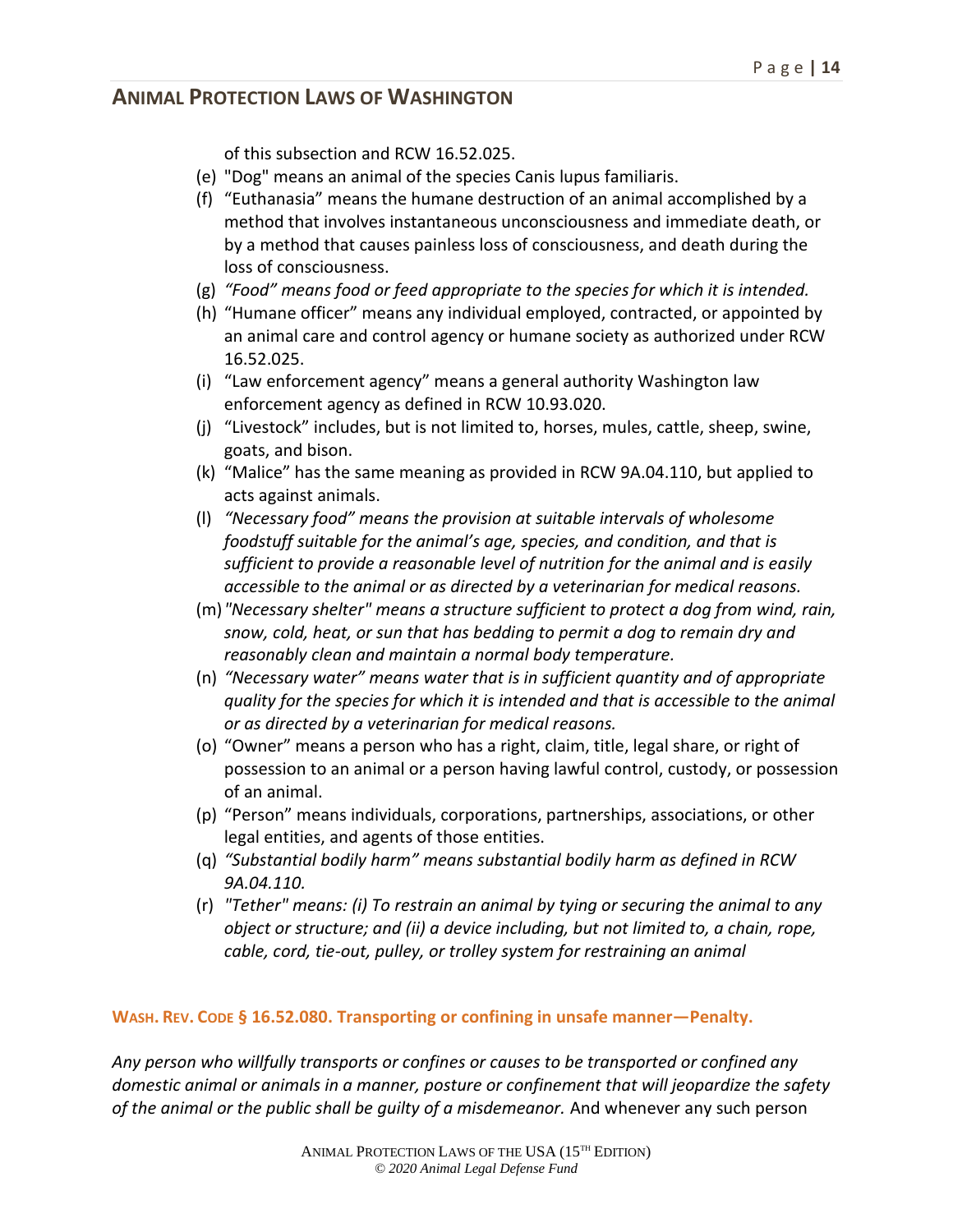shall be taken into custody or be subject to arrest pursuant to a valid warrant therefor by any officer or authorized person, such officer or person may take charge of the animal or animals; and any necessary expense thereof shall be a lien thereon to be paid before the animal or animals may be recovered; and if the expense is not paid, it may be recovered from the owner of the animal or the person guilty.

#### **WASH. REV. CODE § 16.52.090. Docking horses -- Misdemeanor**

Every person who shall cut or cause to be cut, or assist in cutting the solid part of the tail of any horse in the operation known as "docking," or in any other operation for the purpose of shortening the tail or changing the carriage thereof, shall be guilty of a misdemeanor.

#### **WASH. REV. CODE § 16.52.095. Cutting ears -- Misdemeanor**

- (1) Except as provided in subsection (2) of this section, *it is a misdemeanor*:
	- (a) For any person to cut off more than one-half of the ear or ears of any domestic animal such as an ox, cow, bull, calf, sheep, goat, or hog; or
	- (b) *For any person to:*
		- *(i) Devocalize a dog;*
		- *(ii) Crop or cut off any part of the ear of a dog; or*
		- *(iii) Crop or cut off any part of the tail of a dog that is seven days old or older, or has opened its eyes, whichever occurs sooner.*
- (2) This section does not apply if the person performing the procedure is a licensed veterinarian utilizing accepted veterinary surgical protocols that may include local anesthesia, general anesthesia, or perioperative pain management.

#### **WASH. REV. CODE § 16.52.190. Poisoning animals—Penalty.**

- (1) *Except as provided in subsections (2) and (3) of this section, a person is guilty of the crime of poisoning animals if the person intentionally or knowingly poisons an animal under circumstances which do not constitute animal cruelty in the first degree.*
- (2) *Subsection (1) of this section shall not apply to euthanizing by poison an animal in a*  lawful and humane manner by the animal's owner, or by a duly authorized servant or *agent of the owner, or by a person acting pursuant to instructions from a duly constituted public authority.*
- (3) Subsection (1) of this section shall not apply to the reasonable use of rodent or pest poison, insecticides, fungicides, or slug bait for their intended purposes. As used in this section, the term "rodent" includes but is not limited to Columbia ground squirrels, other ground squirrels, rats, mice, gophers, rabbits, and any other rodent designated as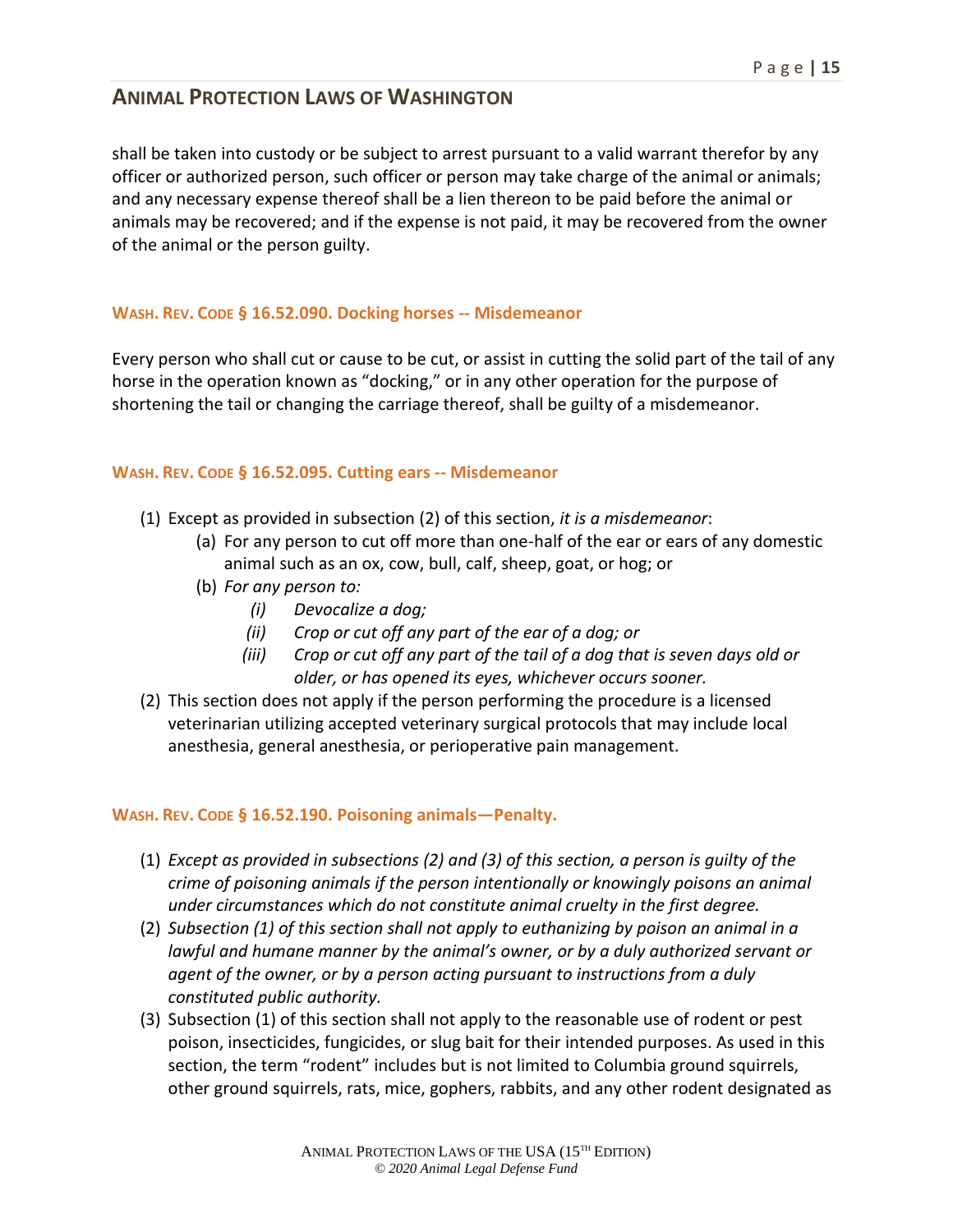injurious to the agricultural interests of the state as provided in chapter 17.16 RCW. The term "pest" as used in this section includes any pest as defined in RCW 17.21.020.

(4) *A person violating this section is guilty of a gross misdemeanor.*

#### **WASH. REV. CODE § 16.52.205. Animal cruelty in the first degree.**

- (1) *A person is guilty of animal cruelty in the first degree when, except as authorized in law, he or she intentionally (a) inflicts substantial pain on, (b) causes physical injury to, or (c) kills an animal by a means causing undue suffering or while manifesting an extreme indifference to life, or forces a minor to inflict unnecessary pain, injury, or death on an animal.*
- (2)
- *(a) A person is guilty of animal cruelty in the first degree when, except as authorized by law or as provided in (c) of this subsection, he or she, with criminal negligence, starves, dehydrates, or suffocates an animal, or exposes an animal to excessive heat or cold and as a result causes:* 
	- *(i) Substantial and unjustifiable physical pain that extends for a period sufficient to cause considerable suffering; or*
	- *(ii) Death.*
- *(b) In determining whether an animal has experienced the condition described in (a)(i) of this subsection due to exposure to excessive heat or cold, the trier of fact shall consider any evidence as to:*
	- *(i) Whether the animal's particular species and breed is physiologically adaptable to the conditions to which the animal was exposed; and*
	- *(ii) The animal's age, health, medical conditions, and any other physical characteristics of the animal or factor that may affect its susceptibility to excessive heat or cold.*
- *(c)* A person is not guilty of animal cruelty in the first degree by means of exposing an animal to excessive heat or cold if the exposure is due to an unforeseen or unpreventable accident or event caused exclusively by an extraordinary force of nature.
- (3) A person is guilty of animal cruelty in the first degree when he or she:
	- (a) Knowingly engages in any sexual conduct or sexual contact with an animal;
	- (b) Knowingly causes, aids, or abets another person to engage in any sexual conduct or sexual contact with an animal;
	- (c) Knowingly permits any sexual conduct or sexual contact with an animal to be conducted on any premises under his or her charge or control;
	- (d) Knowingly engages in, organizes, promotes, conducts, advertises, aids, abets, participates in as an observer, or performs any service in the furtherance of an act involving any sexual conduct or sexual contact with an animal for a commercial or recreational purpose; or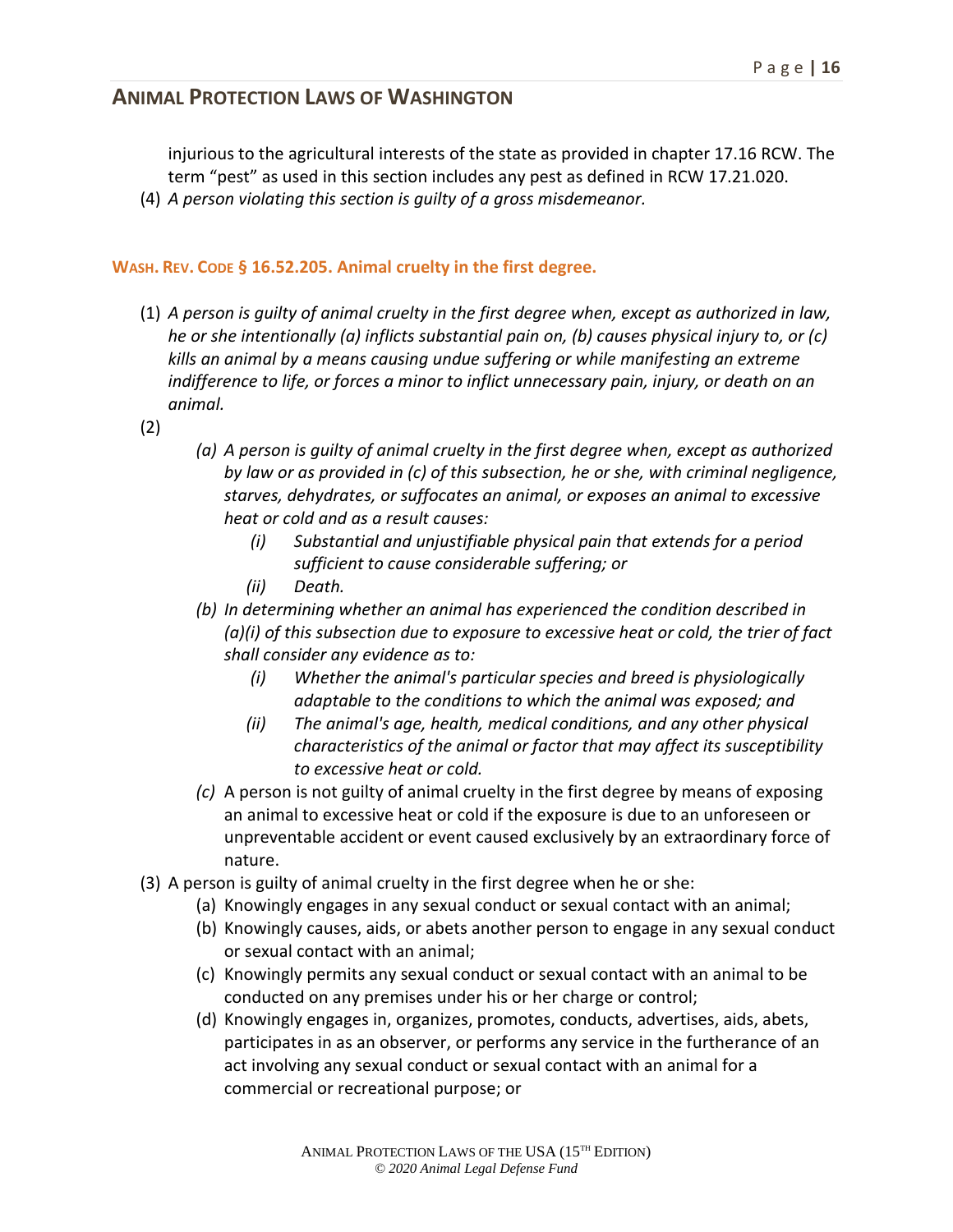- (e) Knowingly photographs or films, for purposes of sexual gratification, a person engaged in a sexual act or sexual contact with an animal.
- (4) *Animal cruelty in the first degree is a class C felony.*
- (5) In addition to the penalty imposed in subsection (4) of this section, the court must order that the convicted person not own, care for, possess, or reside in any household where an animal is present in accordance with RCW 16.52.200.
- (6) In addition to the penalties imposed in subsections (4) and (5) of this section, the court may order that the convicted person
	- (a) Participate in appropriate counseling at the defendant's expense;
	- (b) Reimburse the animal shelter or humane society for any reasonable costs incurred for the care and maintenance of any animals taken to the animal shelter or humane society as a result of conduct proscribed in this section.
- (7) Nothing in this section prohibits accepted animal husbandry practices or prohibits a licensed veterinarian or certified veterinary technician from performing procedures on an animal that are accepted veterinary medical practices.
- (8) If the court has reasonable grounds to believe that a violation of this section has occurred, the court may order the seizure of all animals involved in the alleged violation as a condition of bond of a person charged with a violation.
- (9) For purposes of this section:
	- (a) "Animal" means every creature, either alive or dead, other than a human being.
	- (b) "Sexual conduct" means any touching by a person of, fondling by a person of, transfer of saliva by a person to, or use of a foreign object by a person on, the sex organs or anus of an animal, either directly or through clothing, or any transfer or transmission of semen by the person upon any part of the animal.
	- (c) "Sexual contact" means:
		- (i) Any contact, however slight, between the mouth, sex organ, or anus of a person and the sex organ or anus of an animal, or between the sex organ or anus of a person and the mouth of an animal; or
		- (ii) Any intrusion, however slight, of any part of the body of the person or foreign object into the sex organ or anus of an animal.
	- (d) "Photographs" or "films" means the making of a photograph, motion picture film, videotape, digital image, or any other recording, sale, or transmission of the image.

#### **WASH. REV. CODE § 16.52.207. Animal cruelty in the second degree.**

- (1) *A person is guilty of animal cruelty in the second degree if, under circumstances not amounting to first degree animal cruelty:*
	- *(a) The person knowingly, recklessly, or with criminal negligence inflicts unnecessary suffering or pain upon an animal; or*
	- *(b) The person takes control, custody, or possession of an animal that was involved*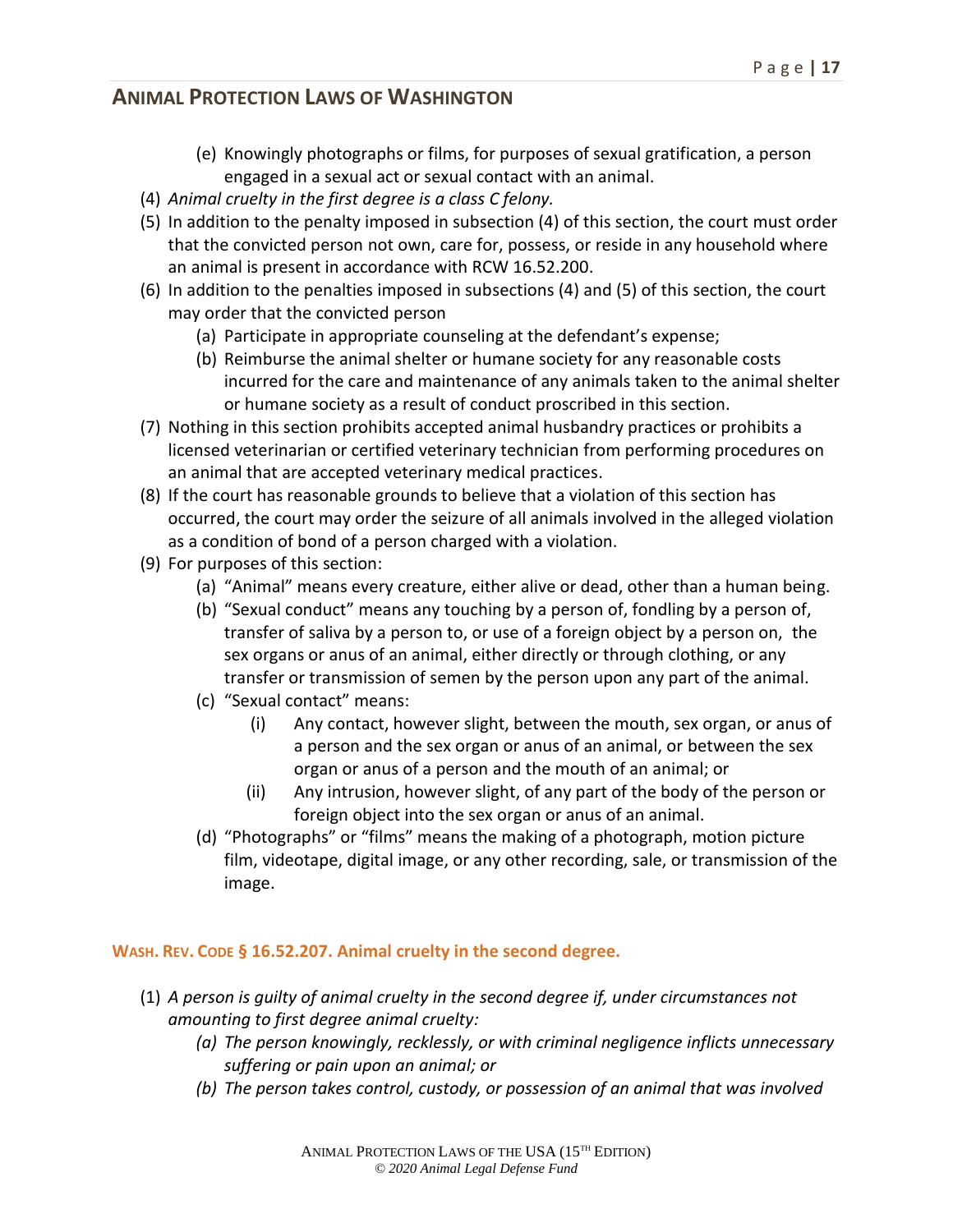*in animal fighting as described in RCW 16.52.117 and knowingly, recklessly, or with criminal negligence abandons the animal.*

- (2) *An owner of an animal is guilty of animal cruelty in the second degree if, under circumstances not amounting to first degree animal cruelty, the owner knowingly, recklessly, or with criminal negligence:*
	- (a) *Fails to provide the animal with necessary shelter, rest, sanitation, space, or medical attention and the animal suffers unnecessary or unjustifiable physical pain as a result of the failure;*
	- (b) *Abandons the animal.*
- (3) *Animal cruelty in the second degree is a gross misdemeanor.*

**WASH. REV. CODE § 16.52.320. Maliciously killing or causing substantial bodily livestock belonging to another – Penalty.**

- (1) *It is unlawful for a person to, with malice, kill or cause substantial bodily harm to livestock belonging to another person.*
- (2) *A violation of this section constitutes a class C felony.*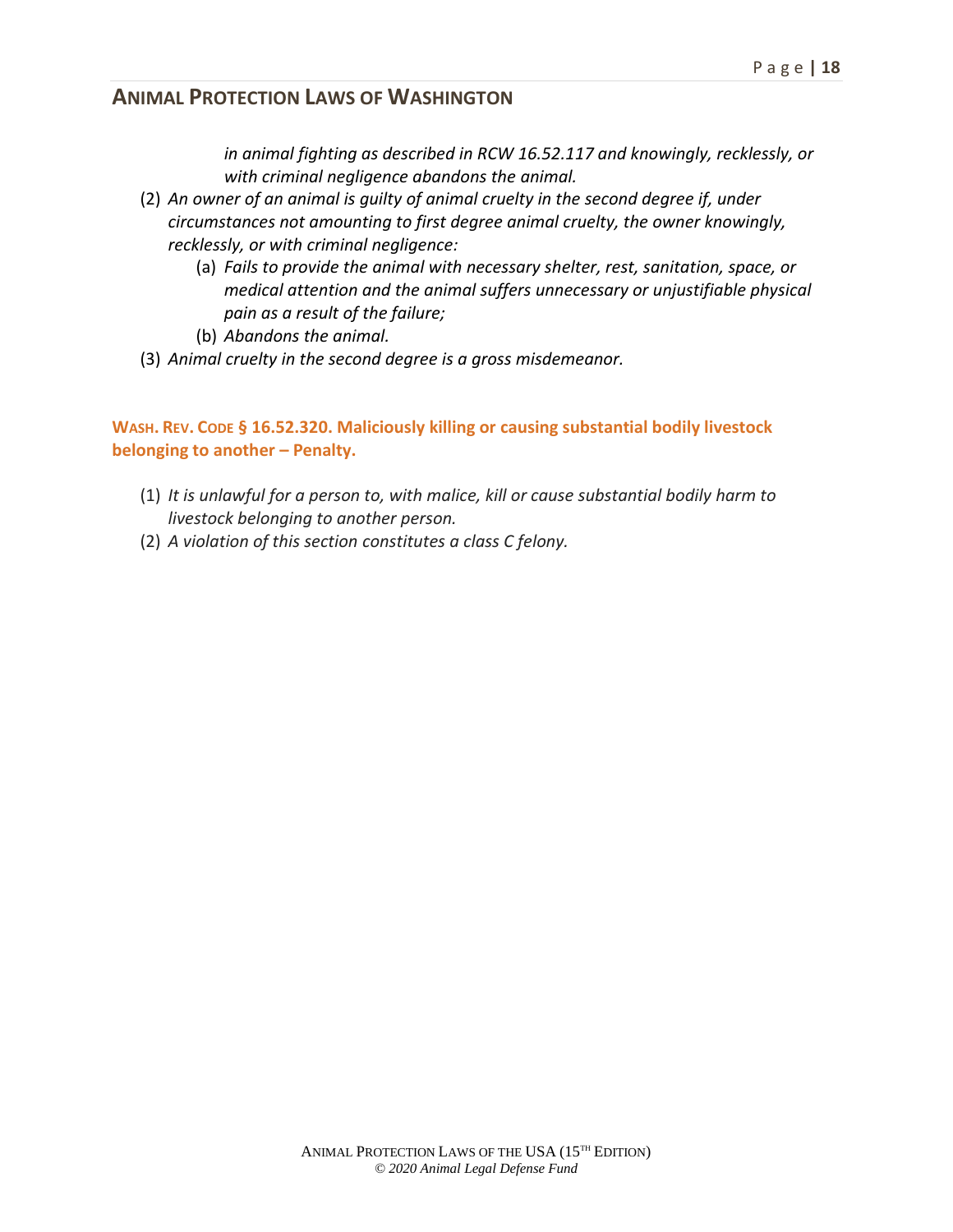#### **3. EXEMPTIONS**

#### **WASH. REV. CODE § 9.08.078. Illegal sale, receipt, or transfer of pet animals—Separate offenses.**

- (1) The sale, receipt, or transfer of each individual pet animal in violation of RCW 9.08.070 through 9.08.078 constitutes a separate offense.
- (2) *The provisions of RCW 9.08.070 through 9.08.078 shall not apply to the lawful acts of any employee, agent, or director of any humane society, animal control agency, or animal shelter operated by or on behalf of any government agency, operating under law.*

#### **WASH. REV. CODE § 16.52.095. Cutting ears -- Misdemeanor**

- (1) Except as provided in subsection (2) of this section, it is a misdemeanor:
	- (a) For any person to cut off more than one-half of the ear or ears of any domestic animal such as an ox, cow, bull, calf, sheep, goat, or hog; or
	- (b) For any person to:
		- (i) Devocalize a dog;
		- (ii) Crop or cut off any part of the ear of a dog; or
		- (iii) Crop or cut off any part of the tail of a dog that is seven days old or older, or has opened its eyes, whichever occurs sooner.
- (2) *This section does not apply if the person performing the procedure is a licensed veterinarian utilizing accepted veterinary surgical protocols that may include local anesthesia, general anesthesia, or perioperative pain management*.

#### **WASH. REV. CODE § 16.52.117. Animal fighting—Prohibited behavior—Class C felony— Exceptions.**

- (1) A person commits the crime of animal fighting if the person knowingly does any of the following or causes a minor to do any of the following:
	- (a) Owns, possesses, keeps, breeds, trains, buys, sells, or advertises or offers for sale any animal with the intent that the animal shall be engaged in an exhibition of fighting with another animal;
	- (b) Promotes, organizes, conducts, participates in, is a spectator of, advertises, prepares, or performs any service in the furtherance of, an exhibition of animal fighting, transports spectators to an animal fight, or provides or serves as a stakeholder for any money wagered on an animal fight;
	- (c) Keeps or uses any place for the purpose of animal fighting, or manages or accepts payment of admission to any place kept or used for the purpose of animal fighting;
	- (d) Suffers or permits any place over which the person has possession or control to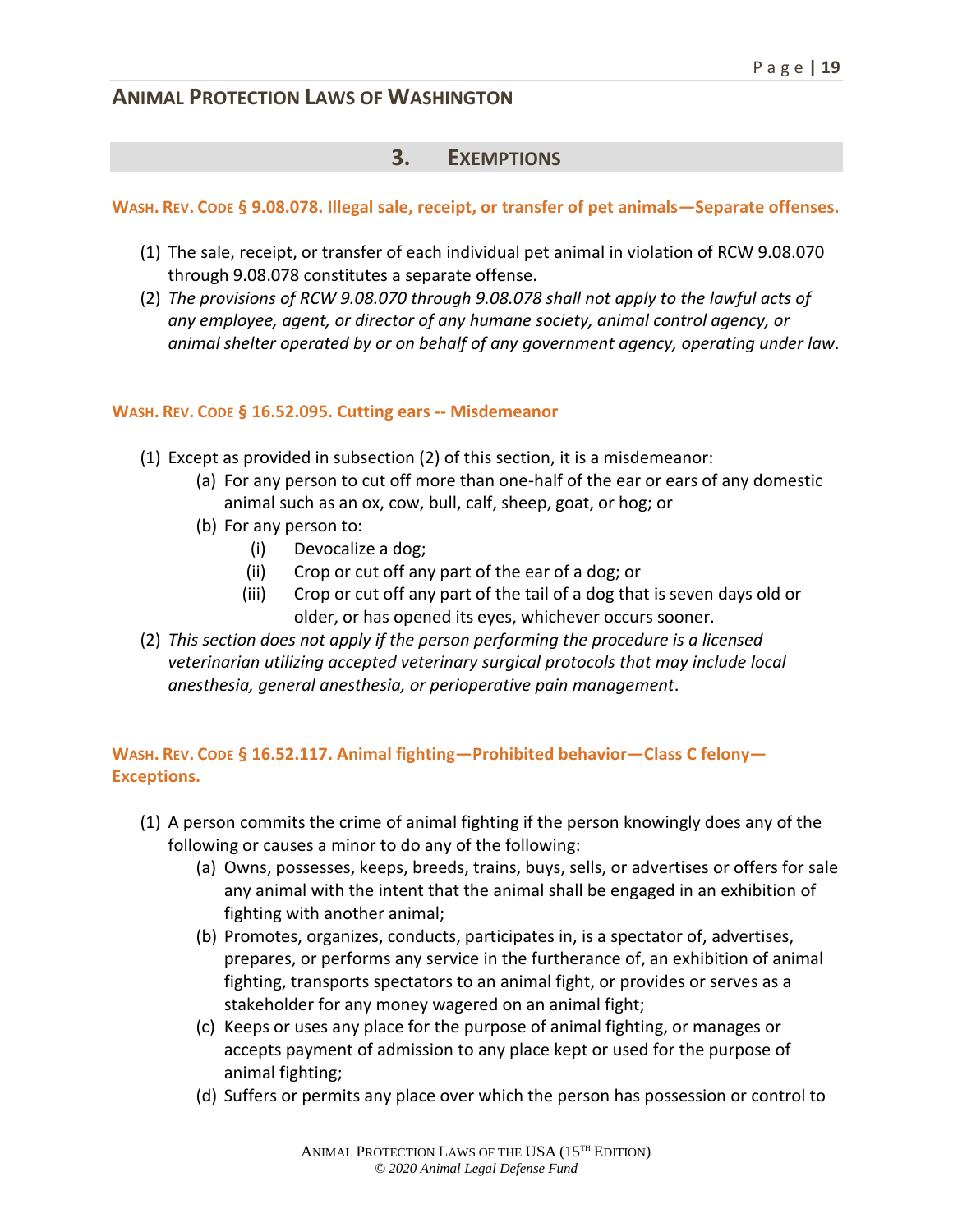be occupied, kept, or used for the purpose of an exhibition of animal fighting; or

- (e) Steals, takes, leads away, possesses, confines, sells, transfers, or receives an animal with the intent of using the animal for animal fighting, or for training or baiting for the purpose of animal fighting; or
- (f) Owns, possesses, buys, sells, transfers, or manufactures animal fighting paraphernalia for the purpose of engaging in, promoting, or facilitating animal fighting, or for baiting a live animal for the purpose of animal fighting.
- (2)
- (a) Except as provided in (b) of this subsection, a person who violates this section is guilty of a class C felony punishable under RCW 9A.20.021.
- (b) A person who intentionally mutilates an animal in furtherance of an animal fighting offense as described in subsection (1) of this section is guilty of a class B felony punishable under RCW 9A.20.021.
- (3) *Nothing in this section prohibits the following:*
	- (a) *The use of dogs in the management of livestock, as defined by chapter 16.57 RCW, by the owner of the livestock or the owner's employees or agents or other persons in lawful custody of the livestock;*
	- (b) *The use of dogs in hunting as permitted by law; or*
	- (c) *The training of animals or the use of equipment in the training of animals for any purpose not prohibited by law.*
- (4) For the purposes of this section, "animal fighting paraphernalia" includes equipment, products, implements, or materials of any kind that are used, intended for use, or designed for use in the training, preparation, conditioning, or furtherance of animal fighting, and includes, but is not limited to: Cat mills; fighting pits; springpoles; unprescribed veterinary medicine; treatment supplies; and gaffs, slashers, heels, and any other sharp implement designed to be attached in place of the natural spur of a cock or game fowl.

#### **WASH. REV. CODE § 16.52.180. Limitations on application of chapter.**

*No part of this chapter shall be deemed to interfere with any of the laws of this state known as the "game laws," nor be deemed to interfere with the right to destroy any venomous reptile or any known as dangerous to life, limb or property, or to interfere with the right to kill animals to be used for food or with any properly conducted scientific experiments or investigations, which experiments or investigations shall be performed only under the authority of the faculty of some regularly incorporated college or university of the state of Washington or a research facility registered with the United States department of agriculture and regulated by 7 U.S.C. Sec. 2131 et seq.*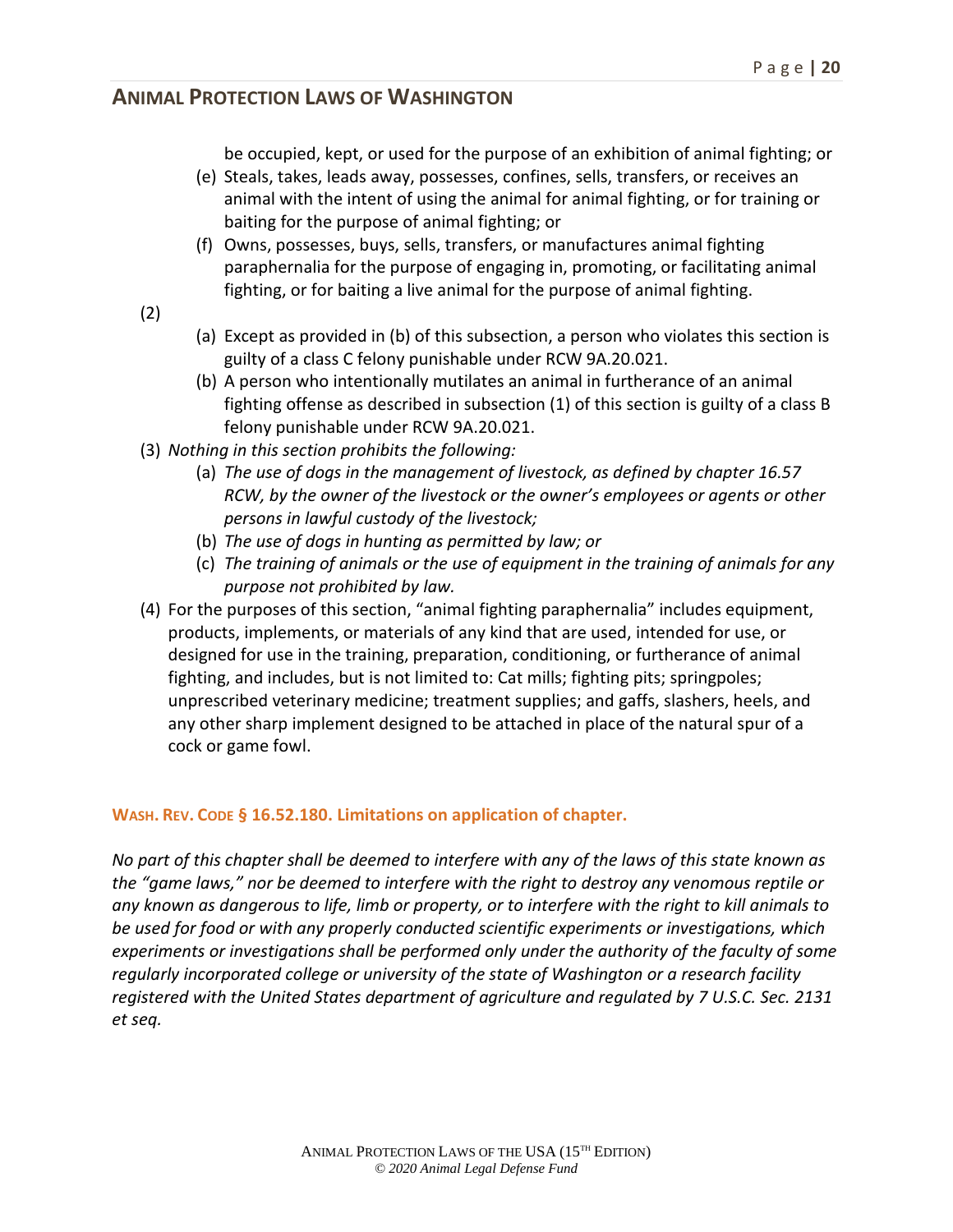#### **WASH. REV. CODE § 16.52.185. Exclusions from chapter.**

*Nothing in this chapter applies to accepted husbandry practices used in the commercial raising or slaughtering of livestock or poultry, or products thereof or to the use of animals in the normal and usual course of rodeo events or to the customary use or exhibiting of animals in normal and usual events at fairs as defined in RCW 15.76.120.*

#### **WASH. REV. CODE § 16.52.190. Poisoning animals—Penalty.**

- (1) Except as provided in subsections (2) and (3) of this section, a person is guilty of the crime of poisoning animals if the person intentionally or knowingly poisons an animal under circumstances which do not constitute animal cruelty in the first degree.
- (2) Subsection (1) of this section shall not apply to euthanizing by poison an animal in a lawful and humane manner by the animal's owner, or by a duly authorized servant or agent of the owner, or by a person acting pursuant to instructions from a duly constituted public authority.
- (3) *Subsection (1) of this section shall not apply to the reasonable use of rodent or pest poison, insecticides, fungicides, or slug bait for their intended purposes. As used in this section, the term "rodent" includes but is not limited to Columbia ground squirrels, other ground squirrels, rats, mice, gophers, rabbits, and any other rodent designated as injurious to the agricultural interests of the state as provided in chapter 17.16 RCW. The term "pest" as used in this section includes any pest as defined in RCW 17.21.020.*
- (4) A person violating this section is guilty of a gross misdemeanor.

#### **WASH. REV. CODE § 16.52.205. Animal cruelty in the first degree.**

- (1) A person is guilty of animal cruelty in the first degree when, except as authorized in law, he or she intentionally (a) inflicts substantial pain on, (b) causes physical injury to, or (c) kills an animal by a means causing undue suffering or while manifesting an extreme indifference to life, or forces a minor to inflict unnecessary pain, injury, or death on an animal.
- (2)
- (a) A person is guilty of animal cruelty in the first degree when, except as authorized by law or as provided in (c) of this subsection, he or she, with criminal negligence, starves, dehydrates, or suffocates an animal, or exposes an animal to excessive heat or cold and as a result causes:
	- (i) Substantial and unjustifiable physical pain that extends for a period sufficient to cause considerable suffering; or
	- (ii) Death.
- (b) In determining whether an animal has experienced the condition described in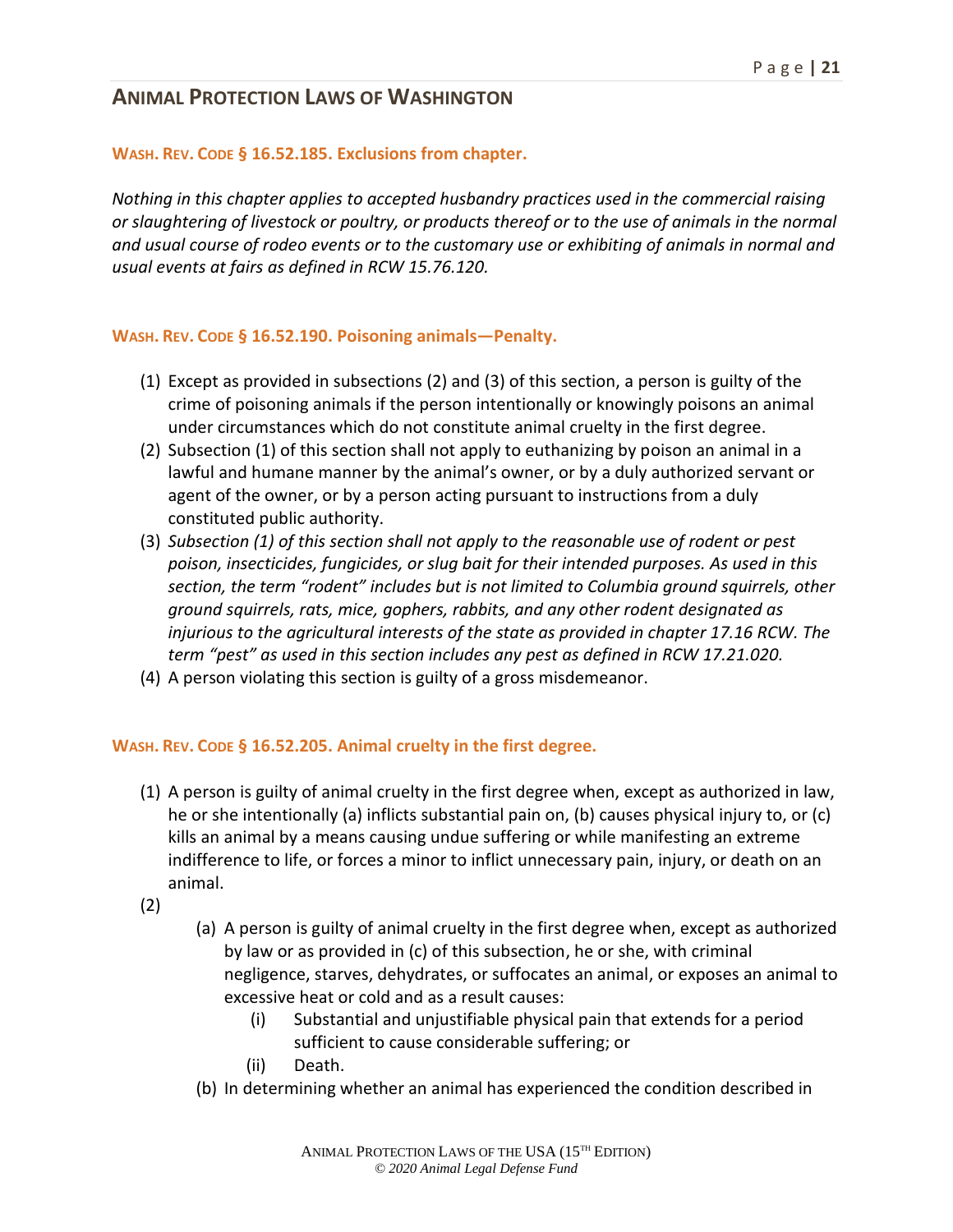(a)(i) of this subsection due to exposure to excessive heat or cold, the trier of fact shall consider any evidence as to:

- (i) Whether the animal's particular species and breed is physiologically adaptable to the conditions to which the animal was exposed;
- (ii) the animal's age, health, medical conditions, and any other physical characteristics of the animal or factor that may affect its susceptibility to excessive heat or cold.
- *(c) A person is not guilty of animal cruelty in the first degree by means of exposing an animal to excessive heat or cold if the exposure is due to an unforeseen or unpreventable accident or event caused exclusively by an extraordinary force of nature.*
- (3) A person is guilty of animal cruelty in the first degree when he or she:
	- (a) Knowingly engages in any sexual conduct or sexual contact with an animal;
		- (b) Knowingly causes, aids, or abets another person to engage in any sexual conduct or sexual contact with an animal;
		- (c) Knowingly permits any sexual conduct or sexual contact with an animal to be conducted on any premises under his or her charge or control;
		- (d) Knowingly engages in, organizes, promotes, conducts, advertises, aids, abets, participates in as an observer, or performs any service in the furtherance of an act involving any sexual conduct or sexual contact with an animal for a commercial or recreational purpose; or
		- (e) Knowingly photographs or films, for purposes of sexual gratification, a person engaged in a sexual act or sexual contact with an animal.
- (4) Animal cruelty in the first degree is a class C felony.
- (5) In addition to the penalty imposed in subsection (4) of this section, the court must order that the convicted person not own, care for, possess or reside in any household where an animals is present, in accordance with RCW 16.52.200.
- (6) In addition to the penalties imposed in subsections (4) and (5) of this section, the court may order that the convicted person
	- (a) Participate in appropriate counseling at the defendant's expense;
	- (b) Reimburse the animal shelter or humane society for any reasonable costs incurred for the care and maintenance of any animals taken to the animal shelter or humane society as a result of conduct proscribed in this section.
- (7) *Nothing in this section prohibits accepted animal husbandry practices or prohibits a licensed veterinarian or certified veterinary technician from performing procedures on an animal that are accepted veterinary medical practices..*
- (8) If the court has reasonable grounds to believe that a violation of this section has occurred, the court may order the seizure of all animals involved in the alleged violation as a condition of bond of a person charged with a violation.
- (9) For purposes of this section:
	- (a) "Animal" means every creature, either alive or dead, other than a human being.
	- (b) "Sexual conduct" means any touching by a person of, fondling by a person of,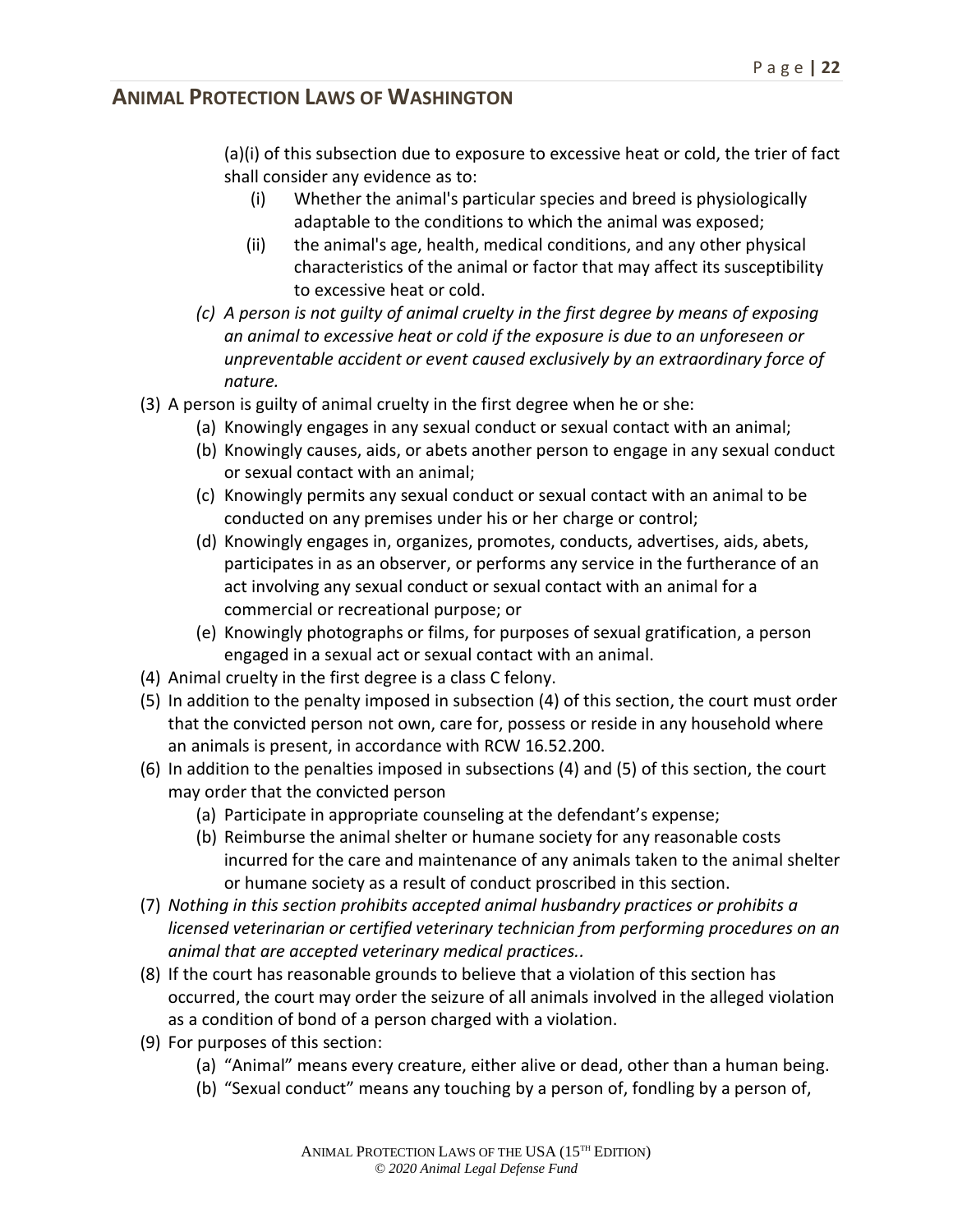transfer of saliva by a person to, or use of a foreign object by a person on the sex organs or anus of an animal, either directly or through clothing, or any transfer or transmission of semen by the person upon any part of the animal.

- (c) "Sexual contact" means:
	- (i) Any contact, however slight, between the mouth, sex organ, or anus of a person and the sex organ or anus of an animal, or between the sex organ or anus of a person and the mouth of an animal; or
	- (ii) Any intrusion, however slight, of any part of the body of the person or foreign object into the sex organ or anus of an animal.
- (d) "Photographs" or "films" means the making of a photograph, motion picture film, videotape, digital image, or any other recording, sale, or transmission of the image.

#### **WASH. REV. CODE § 16.52.210. Destruction of animal by law enforcement officer— Immunity from liability.**

*This chapter shall not limit the right of a law enforcement officer to destroy an animal that has been seriously injured and would otherwise continue to suffer. Such action shall be undertaken with reasonable prudence and, whenever possible, in consultation with a licensed veterinarian and the owner of the animal.* 

Law enforcement officers and licensed veterinarians shall be immune from civil and criminal liability for actions taken under this chapter if reasonable prudence is exercised in carrying out *the provisions of this chapter.*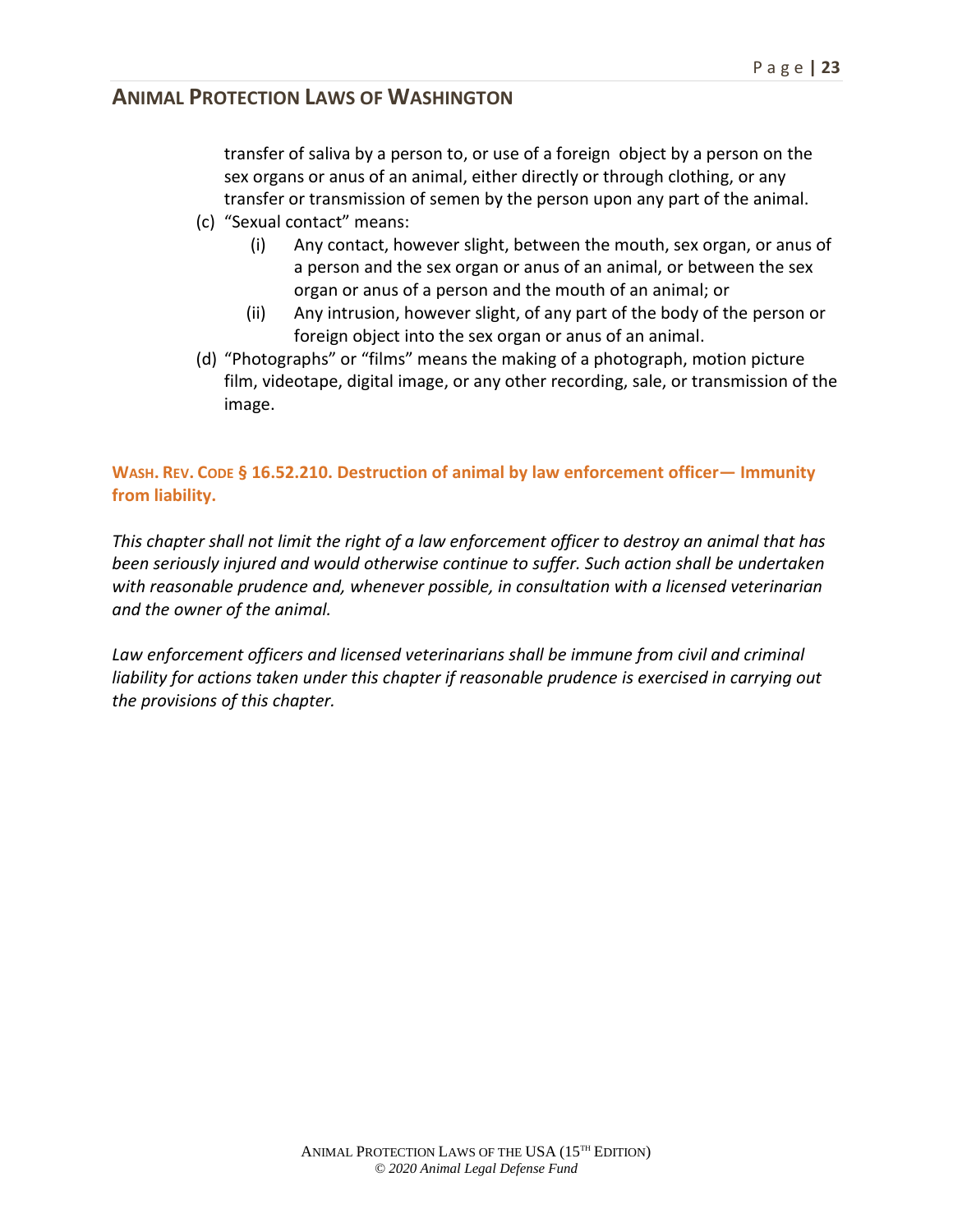#### **4. FIGHTING AND RACKETEERING.**

#### **WASH. REV. CODE § 16.52.117. Animal fighting—Prohibited behavior—Class C felony— Exceptions.**

- (1) *A person commits the crime of animal fighting if the person knowingly does any of the following or causes a minor to do any of the following:*
	- (a) *Owns, possesses, keeps, breeds, trains, buys, sells, or advertises or offers for sale any animal with the intent that the animal shall be engaged in an exhibition of fighting with another animal;*
	- (b) *Promotes, organizes, conducts, participates in, is a spectator of, advertises, prepares, or performs any service in the furtherance of, an exhibition of animal fighting, transports spectators to an animal fight, or provides or serves as a stakeholder for any money wagered on an animal fight;*
	- (c) *Keeps or uses any place for the purpose of animal fighting, or manages or accepts payment of admission to any place kept or used for the purpose of animal fighting;*
	- (d) *Suffers or permits any place over which the person has possession or control to be occupied, kept, or used for the purpose of an exhibition of animal fighting; or*
	- (e) *Steals, takes, leads away, possesses, confines, sells, transfers, or receives an animal with the intent of using the animal for animal fighting, or for training or baiting for the purpose of animal fighting; or*
	- (f) *Owns, possesses, buys, sells, transfers, or manufactures animal fighting paraphernalia for the purpose of engaging in, promoting, or facilitating animal fighting, or for baiting a live animal for the purpose of animal fighting.*
- (2)
- (a) *Except as provided in (b) of this subsection, a person who violates this section is guilty of a class C felony punishable under RCW 9A.20.021.*
- (b) *A person who intentionally mutilates an animal in furtherance of an animal fighting offense as described in subsection (1) of this section is guilty of a class B felony punishable under RCW 9A.20.021.*
- (3) Nothing in this section prohibits the following:
	- (a) The use of dogs in the management of livestock, as defined by chapter 16.57 RCW, by the owner of the livestock or the owner's employees or agents or other persons in lawful custody of the livestock;
	- (b) The use of dogs in hunting as permitted by law; or
	- (c) The training of animals or the use of equipment in the training of animals for any purpose not prohibited by law.
- (4) *For the purposes of this section, "animal fighting paraphernalia" includes equipment, products, implements, or materials of any kind that are used, intended for use, or designed for use in the training, preparation, conditioning, or furtherance of animal fighting, and includes, but is not limited to: Cat mills; fighting pits; springpoles;*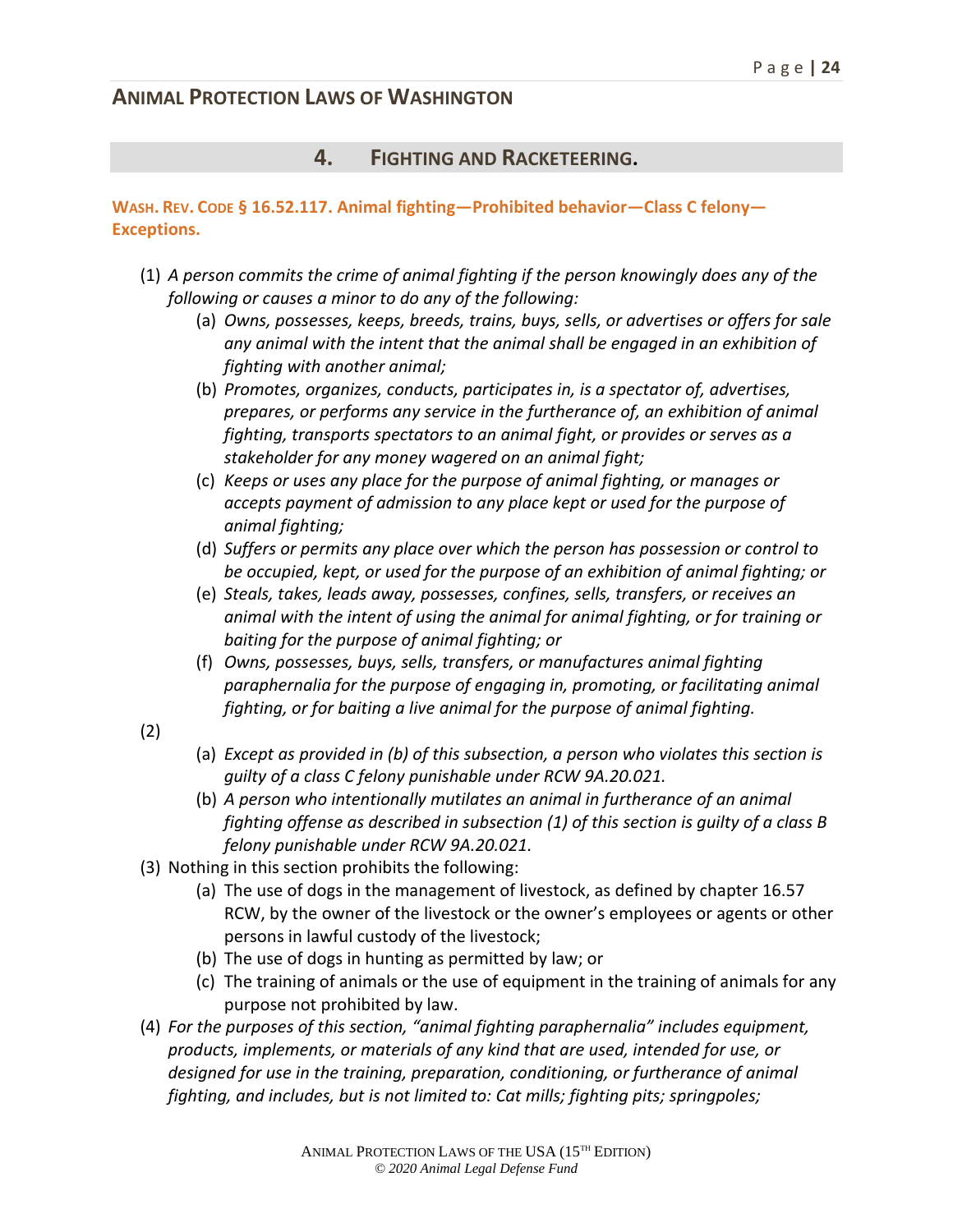*unprescribed veterinary medicine; treatment supplies; and gaffs, slashers, heels, and any other sharp implement designed to be attached in place of the natural spur of a cock or game fowl.*

#### **WASH. REV. CODE § 16.52.207. Animal cruelty in the second degree.**

- (1) A person is guilty of animal cruelty in the second degree if, under circumstances not amounting to first degree animal cruelty:
	- (a) the person knowingly, recklessly, or with criminal negligence inflicts unnecessary suffering or pain upon an animal; or
	- *(b) The person takes control, custody, or possession of an animal that was involved in animal fighting as described in RCW 16.52.117 and knowingly, recklessly, or with criminal negligence abandons the animal.*
- (2) An owner of an animal is guilty of animal cruelty in the second degree if, under circumstances not amounting to first degree animal cruelty, the owner knowingly, recklessly, or with criminal negligence:
	- (a) Fails to provide the animal with necessary shelter, rest, sanitation, space, or medical attention and the animal suffers unnecessary or unjustifiable physical pain as a result of the failure; or
	- (b) Abandons the animal.
- (3) Animal cruelty in the second degree is a gross misdemeanor.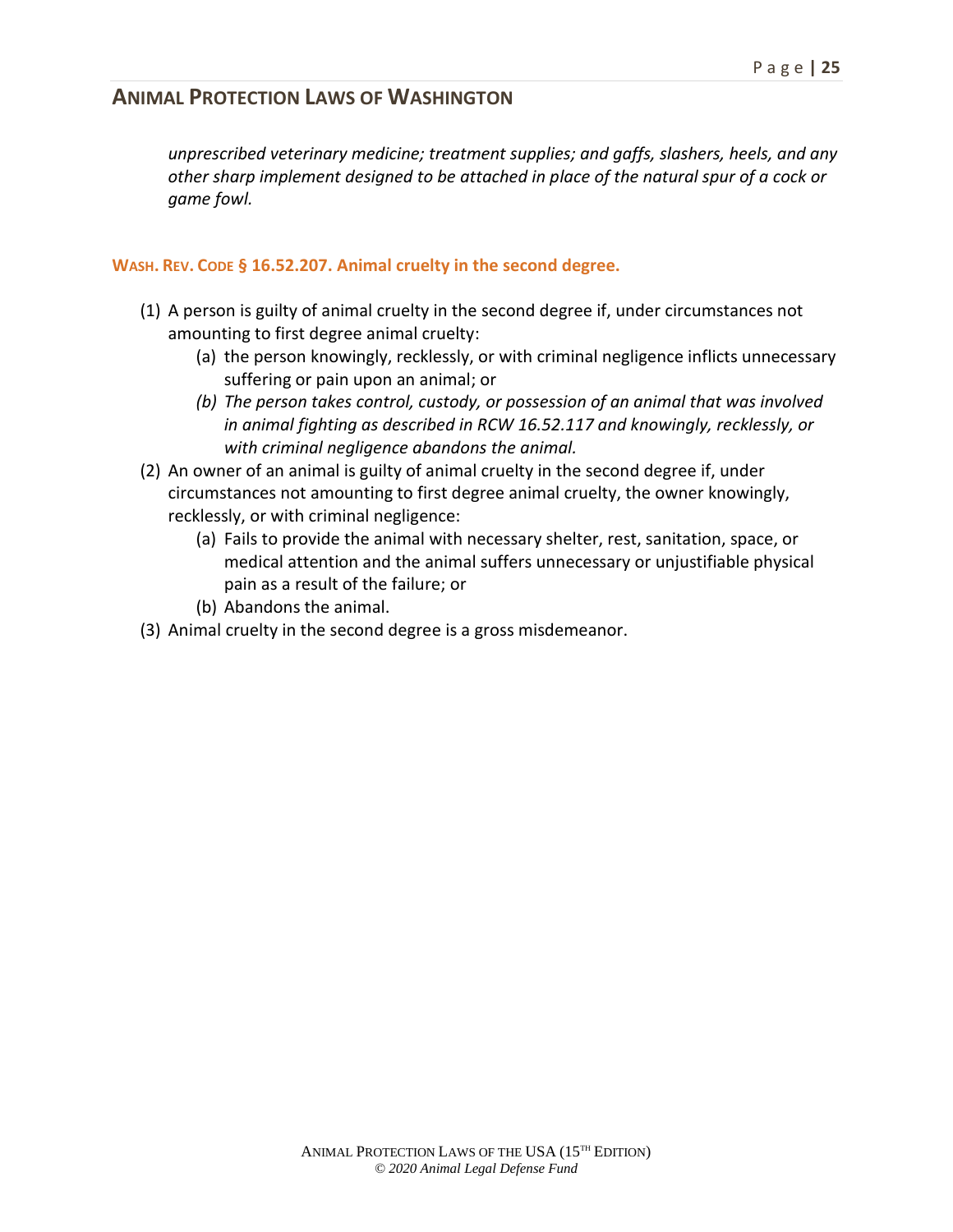#### **5. SEXUAL ASSAULT**

#### **WASH. REV. CODE § 16.52.205. Animal cruelty in the first degree.**

- (1) A person is guilty of animal cruelty in the first degree when, except as authorized in law, he or she intentionally (a) inflicts substantial pain on, (b) causes physical injury to, or (c) kills an animal by a means causing undue suffering or while manifesting an extreme indifference to life, or forces a minor to inflict unnecessary pain, injury, or death on an animal.
- (2)
- (a) A person is guilty of animal cruelty in the first degree when, except as authorized by law or as provided by (c) in this subsection, he or she, with criminal negligence, starves, dehydrates, or suffocates an animal, or exposes an animal to excessive heat or cold and as a result causes:
	- (i) Substantial and unjustifiable physical pain that extends for a period sufficient to cause considerable suffering; or
	- (ii) Death.
- (b) In determining whether an animal has experienced the condition described in (a)(i) of this subsection due to exposure to excessive heat or cold, the trier of fact shall consider any evidence as to:
	- (i) Whether the animal's particular species and breed is physiologically adaptable to the conditions to which the animal was exposed; and
	- (ii) The animal's age, health, medical conditions, and any other physical characteristics of the animal or factor that may affect its susceptibility to excessive heat or cold.
- (c) A person is not guilty of animal cruelty in the first degree by means of exposing an animal to excessive heat or cold if the exposure is due to an unforeseen or unpreventable accident or event caused exclusively by an extraordinary force of nature.
- (3) *A person is guilty of animal cruelty in the first degree when he or she:*
	- (a) *Knowingly engages in any sexual conduct or sexual contact with an animal;*
	- (b) *Knowingly causes, aids, or abets another person to engage in any sexual conduct or sexual contact with an animal;*
	- (c) *Knowingly permits any sexual conduct or sexual contact with an animal to be conducted on any premises under his or her charge or control;*
	- (d) *Knowingly engages in, organizes, promotes, conducts, advertises, aids, abets, participates in as an observer, or performs any service in the furtherance of an act involving any sexual conduct or sexual contact with an animal for a commercial or recreational purpose; or*
	- (e) *Knowingly photographs or films, for purposes of sexual gratification, a person engaged in a sexual act or sexual contact with an animal.*
- (4) *Animal cruelty in the first degree is a class C felony.*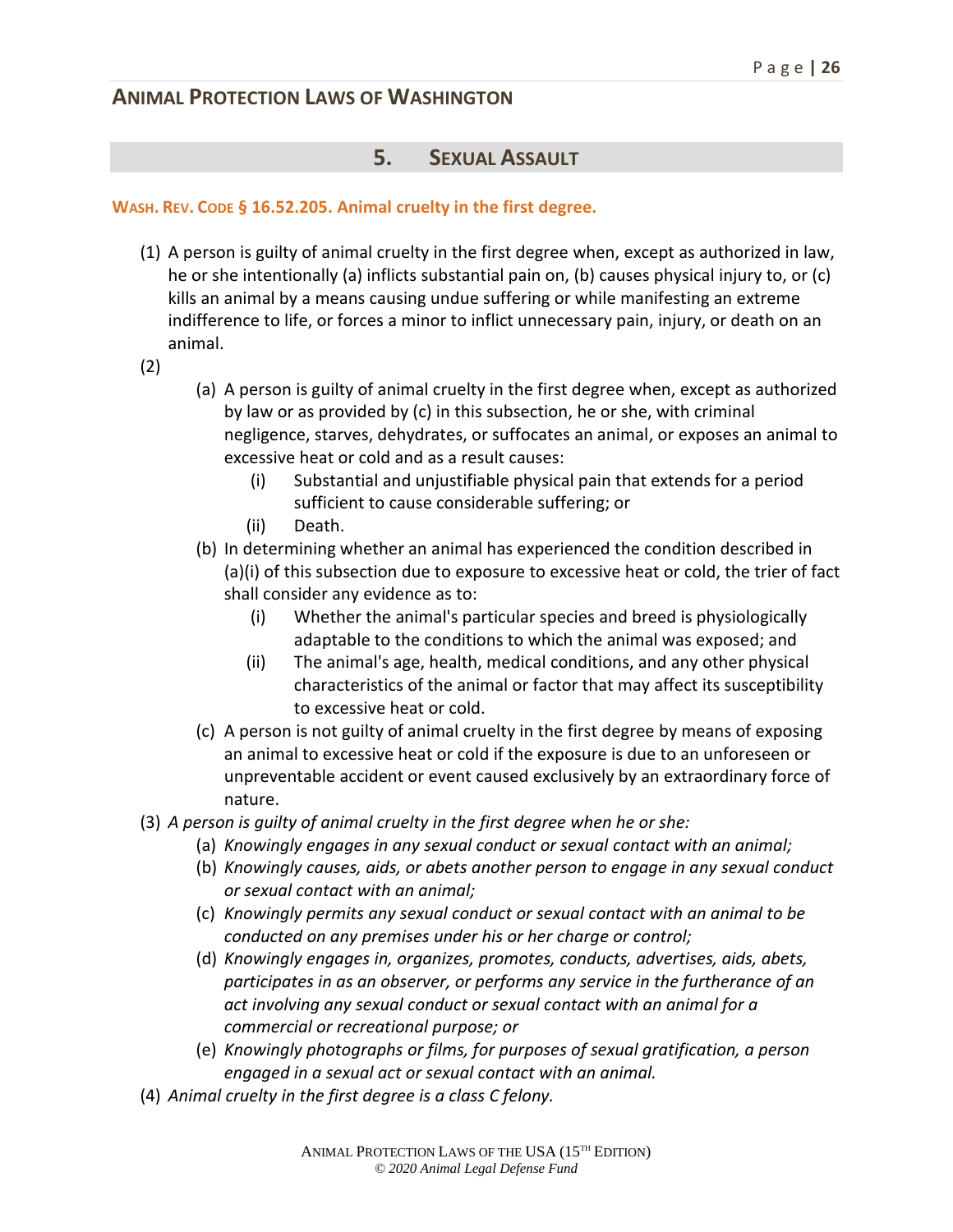- (5) In addition to the penalty imposed in subsection (4) of this section, the court must order that the convicted person not own, care for, possess, or reside in any household where an animal is present, in accordance with RCW 16.52.200.
- (6) In addition to the penalties imposed in subsections (4) and (5) of this section, the court may order that the convicted person:
	- (a) Participate in appropriate counseling at the defendant's expense;
	- (b) Reimburse the animal shelter or humane society for any reasonable costs incurred for the care and maintenance of any animals taken to the animal shelter or humane society as a result of conduct proscribed in this section.
- (7) Nothing in this section prohibits accepted animal husbandry practices or prohibits a licensed veterinarian or certified veterinary technician from performing procedures on an animal that are accepted veterinary medical practices.
- (8) If the court has reasonable grounds to believe that a violation of this section has occurred, the court may order the seizure of all animals involved in the alleged violation as a condition of bond of a person charged with a violation.
- (9) *For purposes of this section:*
	- (a) *"Animal" means every creature, either alive or dead, other than a human being.*
	- (b) *"Sexual conduct" means any touching by a person of, fondling by a person of, transfer of saliva by a person to, or use of a foreign object by a person on, the sex organs or anus of an animal, either directly or through clothing, or any transfer or transmission of semen by the person upon any part of the animal.*
	- (c) *"Sexual contact" means:*
		- *(i) Any contact, however slight, between the mouth, sex organ, or anus of a person and the sex organ or anus of an animal, or between the sex organ or anus of a person and the mouth of an animal; or*
		- *(ii) Any intrusion, however slight, of any part of the body of the person or foreign object into the sex organ or anus of an animal.*
	- (d) *"Photographs" or "films" means the making of a photograph, motion picture film, videotape, digital image, or any other recording, sale, or transmission of the image.*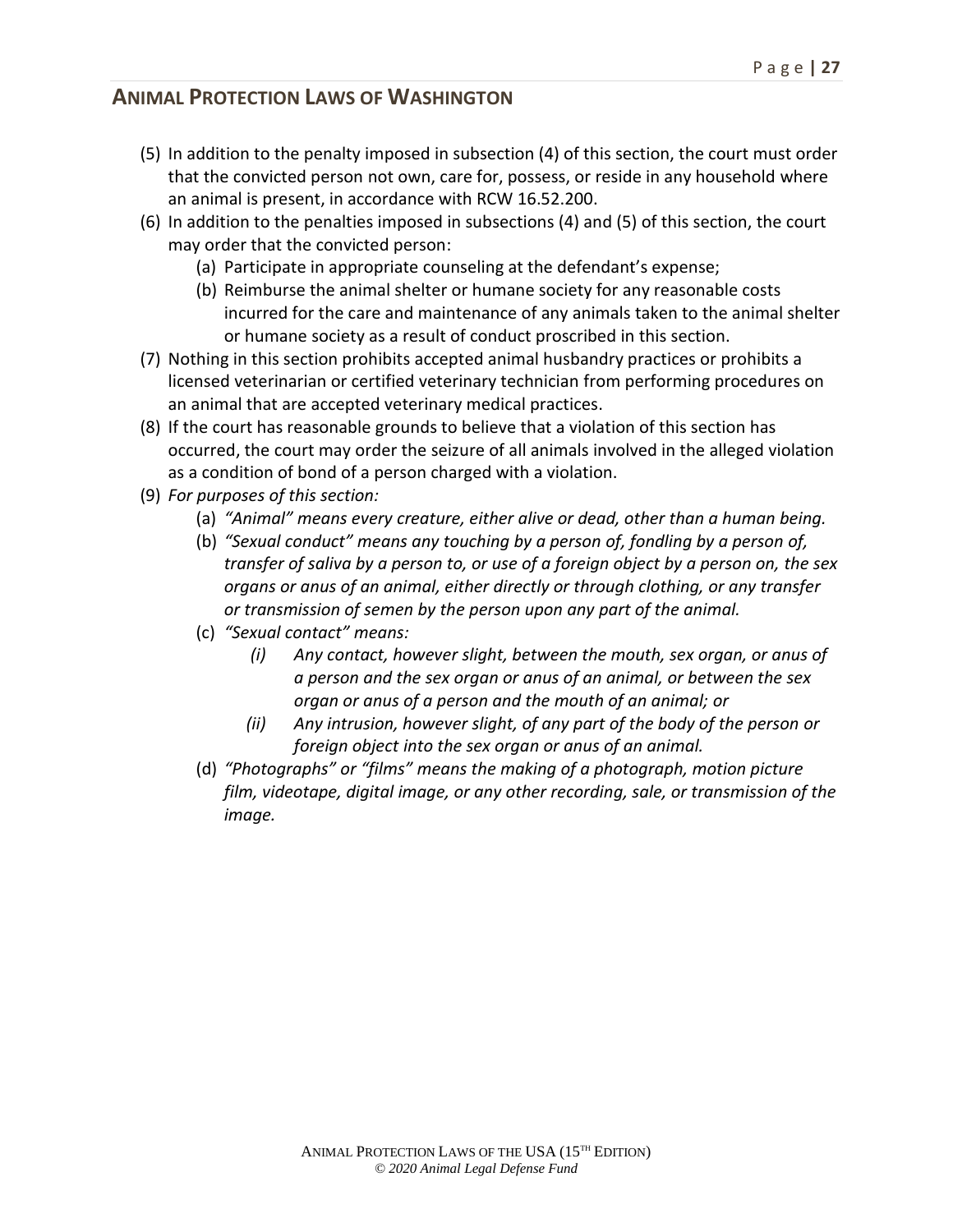#### **6. CRUELTY TO WORKING ANIMALS**

#### **WASH. REV. CODE § 9.91.170. Interfering with dog guide or service animal.**

- (1)
- (a) *Any person who has received notice that his or her behavior is interfering with the use of a dog guide or service animal who continues with reckless disregard to interfere with the use of a dog guide or service animal by obstructing, intimidating, or otherwise jeopardizing the safety of the dog guide or service animal user or his or her dog guide or service animal is guilty of a misdemeanor, except as provided in (b) of this subsection.*
- (b) *A second or subsequent violation of this subsection is a gross misdemeanor.*
- (2)
- (a) Any person who, with reckless disregard, allows his or her dog to interfere with the use of a dog guide or service animal by obstructing, intimidating, or otherwise jeopardizing the safety of the dog guide or service animal user or his or her dog guide or service animal is guilty of a misdemeanor, except as provided in (b) of this subsection.
- (b) A second or subsequent violation of this subsection is a gross misdemeanor.
- (3) *Any person who, with reckless disregard, injures, disables, or causes the death of a dog guide or service animal is guilty of a gross misdemeanor*.
- (4) Any person who, with reckless disregard, allows his or her dog to injure, disable, or cause the death of a dog guide or service animal is guilty of a gross misdemeanor.
- (5) *Any person who intentionally injures, disables, or causes the death of a dog guide or service animal is guilty of a class C felony punishable according to chapter 9A.20 RCW*.
- (6) Any person who wrongfully obtains or exerts unauthorized control over a dog guide or service animal with the intent to deprive the dog guide or service animal user of his or her dog guide or service animal is guilty of theft in the first degree, RCW 9A.56.030.
- (7)
- (a) In any case in which the defendant is convicted of a violation of this section, he or she shall also be ordered to make full restitution for all damages, including incidental and consequential expenses incurred by the dog guide or service animal user and the dog guide or service animal which arise out of or are related to the criminal offense.
- (b) Restitution for a conviction under this section shall include, but is not limited to:
	- (i) The value of the replacement of an incapacitated or deceased dog guide or service animal, the training of a replacement dog guide or service animal, or retraining of the affected dog guide or service animal and all related veterinary and care expenses; and
	- (ii) Medical expenses of the dog guide or service animal user, training of the dog guide or service animal user, and compensation for wages or earned income lost by the dog guide or service animal user.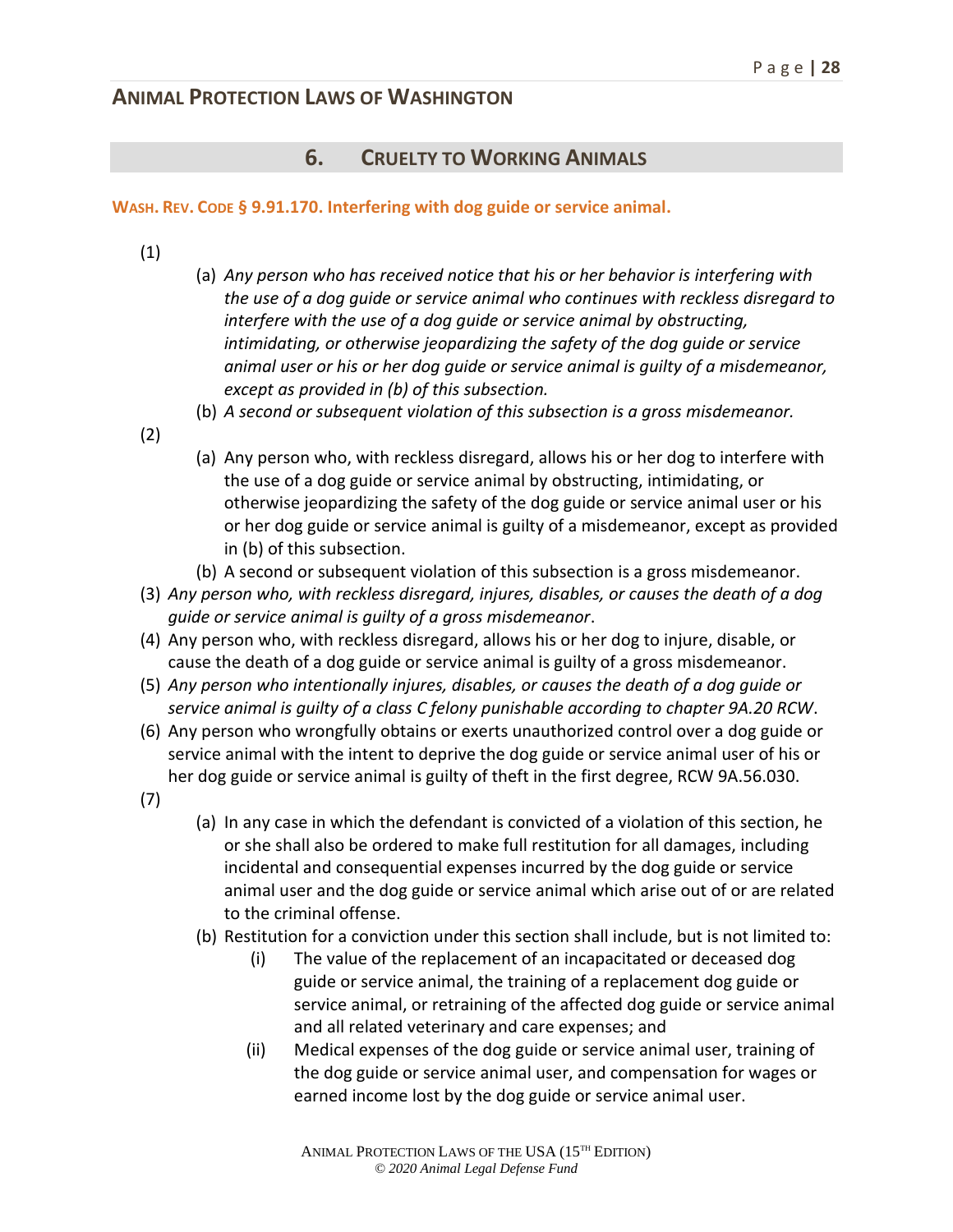- (8) Nothing in this section shall affect any civil remedies available for violation of this section.
- (9) For purposes of this section, the following definitions apply:
	- (a) "Dog guide" means a dog that is trained or in training for the purpose of guiding blind persons or a dog trained or in training for the purpose of assisting hearing impaired persons.
	- (b) "Service animal" means an animal that is trained or in training for the purposes of assisting or accommodating a disabled person's sensory, mental, or physical disability.
	- (c) "Notice" means a verbal or otherwise communicated warning prescribing the behavior of another person and a request that the person stop their behavior.
	- (d) "Value" means the value to the dog guide or service animal user and does not refer to cost or fair market value.

#### **WASH. REV. CODE § 9.91.175. Interfering with search and rescue dog.**

- (1)
- (a)
- (i) *Any person who has received notice that his or her behavior is interfering with the use of an on-duty search and rescue dog who continues with reckless disregard to interfere with the use of an on-duty search and rescue dog by obstructing, intimidating, or otherwise jeopardizing the safety of the search and rescue dog user or his or her search and rescue dog is guilty of a misdemeanor* punishable according to chapter 9A.20 RCW, except when (a)(ii) of this subsection applies.
- *(ii) A second or subsequent violation of (a)(i) of this subsection is a gross misdemeanor punishable according to chapter 9A.20 RCW.*
- (b)
- (i) Any person who, with reckless disregard, allows his or her dog to interfere with the use of an on-duty search and rescue dog by obstructing, intimidating, or otherwise jeopardizing the safety of the search and rescue dog user or his or her search and rescue dog is guilty of a misdemeanor punishable according to chapter 9A.20 RCW, except when (b)(ii) of this subsection applies.
- (ii) A second or subsequent violation of (b)(i) of this subsection is a gross misdemeanor punishable according to chapter 9A.20 RCW.
- (2)
- (a) *Any person who, with reckless disregard, injures, disables, or causes the death of an on-duty search and rescue dog is guilty of a gross misdemeanor* punishable according to chapter 9A.20 RCW.
- (b) Any person who, with reckless disregard, allows his or her dog to injure, disable,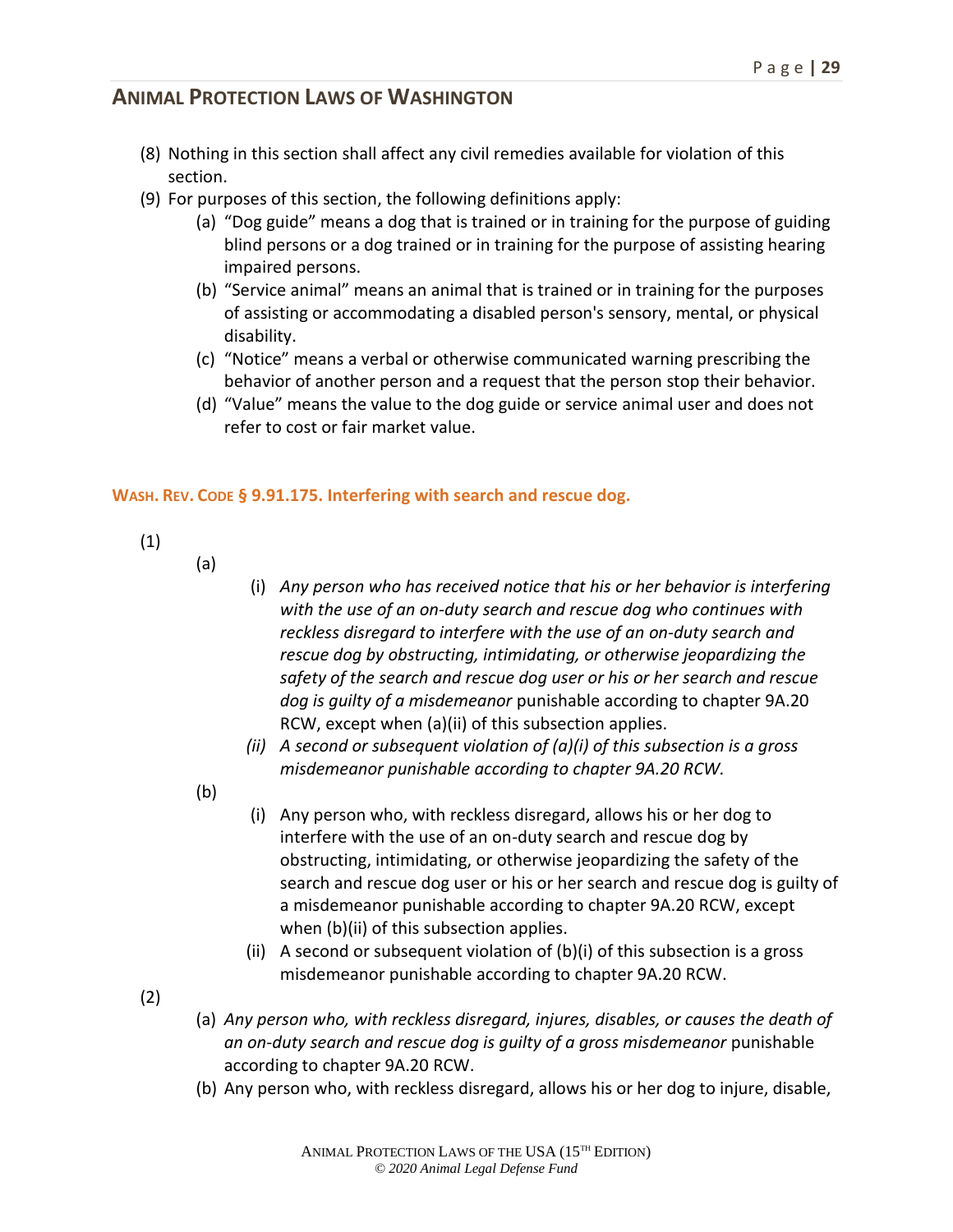or cause the death of an on-duty search and rescue dog is guilty of a gross misdemeanor punishable according to chapter 9A.20 RCW.

- (3) *Any person who intentionally injures, disables, or causes the death of an on-duty search and rescue dog is guilty of a class C felony.*
- (4) Any person who wrongfully obtains or exerts unauthorized control over an on-duty search and rescue dog with the intent to deprive the dog user of his or her search and rescue dog is guilty of theft in the first degree under RCW 9A.56.030.
- (5)
- (a) In any case in which the defendant is convicted of a violation of this section, he or she shall also be ordered to make full restitution for all damages, including incidental and consequential expenses incurred by the search and rescue dog user and the dog that arise out of, or are related to, the criminal offense.
- (b) Restitution for a conviction under this section shall include, but is not limited to:
	- (i) The value of the replacement of an incapacitated or deceased dog, the training of a replacement search and rescue dog, or retraining of the affected dog and all related veterinary and care expenses; and
	- (ii) Medical expenses of the search and rescue dog user, training of the dog user, and compensation for any wages or earned income lost by the search and rescue dog user as a result of a violation of subsection (1), (2), (3), or (4) of this section.
- (6) Nothing in this section affects any civil remedies available for violation of this section.
- (7) For purposes of this section, "search and rescue dog" means a dog that is trained for the purpose of search and rescue of persons lost or missing.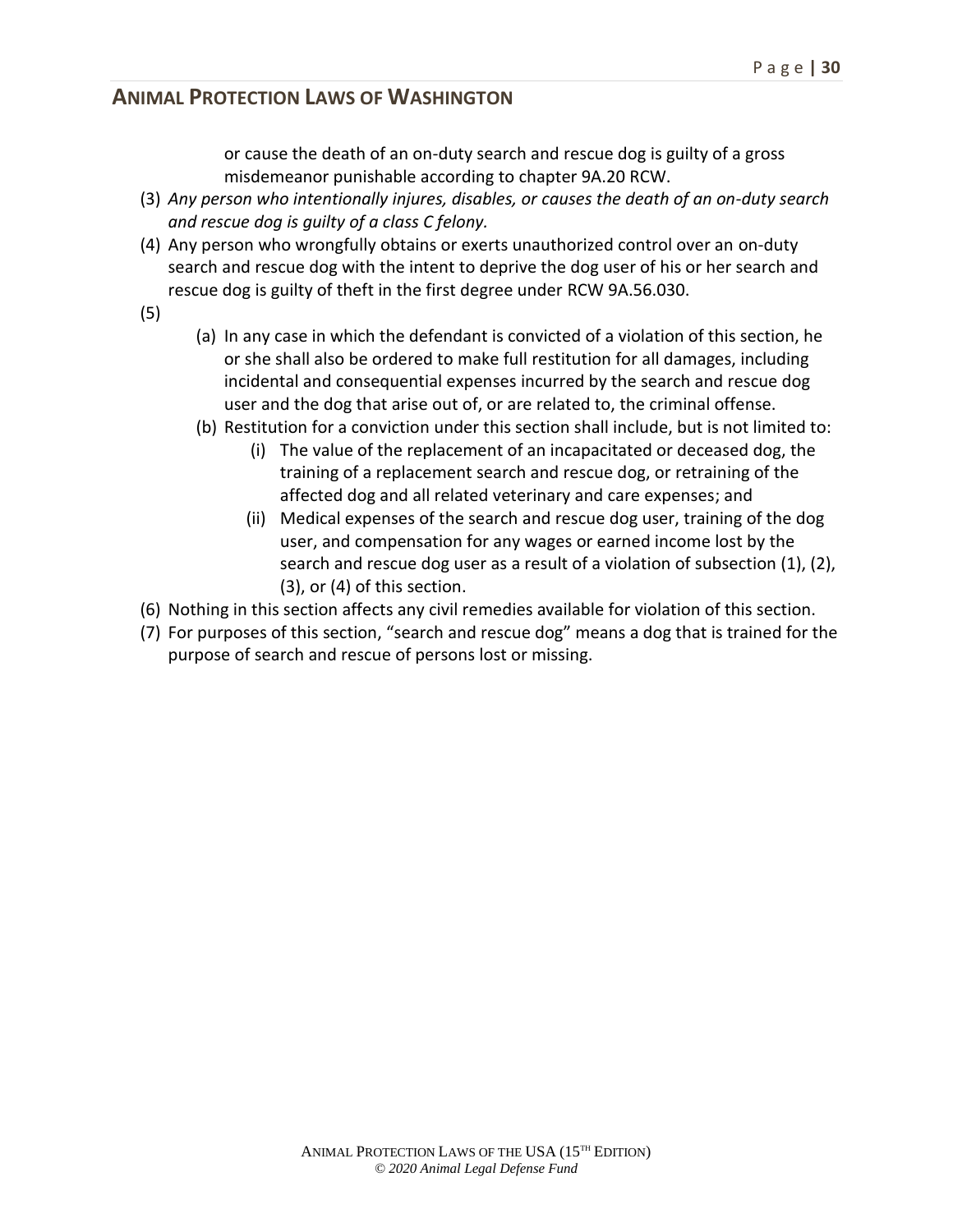### **7. MAXIMUM PENALTIES & STATUTES OF LIMITATIONS**

#### **WASH. REV. CODE § 9.92.020. Punishment of gross misdemeanor when not fixed by statute.**

*Every person convicted of a gross misdemeanor for which no punishment is prescribed in any statute in force at the time of conviction and sentence, shall be punished by imprisonment in the county jail for a maximum term fixed by the court of up to three hundred sixty-four days, or by a fine in an amount fixed by the court of not more than five thousand dollars, or by both such imprisonment and fine.*

#### **WASH. REV. CODE ANN. § 9A.04.080. Limitations of actions.**

- (1) Prosecutions for criminal offenses shall not be commenced after the periods prescribed in this section.
	- (a) The following offenses may be prosecuted at any time after their commission:
		- (i) Murder;
		- (ii) Homicide by abuse;
		- (iii) Arson if a death results;
		- (iv) Vehicular homicide;
		- (v) Vehicular assault if a death results;
		- (vi) Hit-and-run injury-accident if a death results (RCW 46.52.020(4)).
		- (vii) Rape in the first degree (RCW 9A.44.040) if the victim is under the age of sixteen;
		- (viii) Rape in the second degree (RCW 9A.44.050) if the victim is under the age of sixteen;
		- (ix) Rape of a child in the first degree (RCW 9A.44.073);
		- (x) Rape of a child in the second degree (RCW 9A.44.076);
		- (xi) Rape of a child in the third degree (RCW 9A.44.079);
		- (xii) Sexual misconduct with a minor in the first degree (RCW 9A.44.093);
		- (xiii) Custodial sexual misconduct in the first degree (RCW 9A.44.160);
		- (xiv) Child molestation in the first degree (RCW 9A.44.083);
		- (xv) Child molestation in the second degree (RCW 9A.44.086);
		- (xvi) Child molestation in the third degree (RCW 9A.44.089); and
		- (xvii) Sexual exploitation of a minor (RCW 9.68A.040).
	- (b) Except as provided in (a) of this subsection, the following offenses may not be prosecuted more than twenty years after its commission:
		- (i) Rape in the first degree (RCW 9A.44.040);
		- (ii) Rape in the second degree (RCW 9A.44.050); or
		- (iii) Indecent liberties (RCW 9A.44.100).
	- (c) The following offenses may not be prosecuted more than ten years after its commission: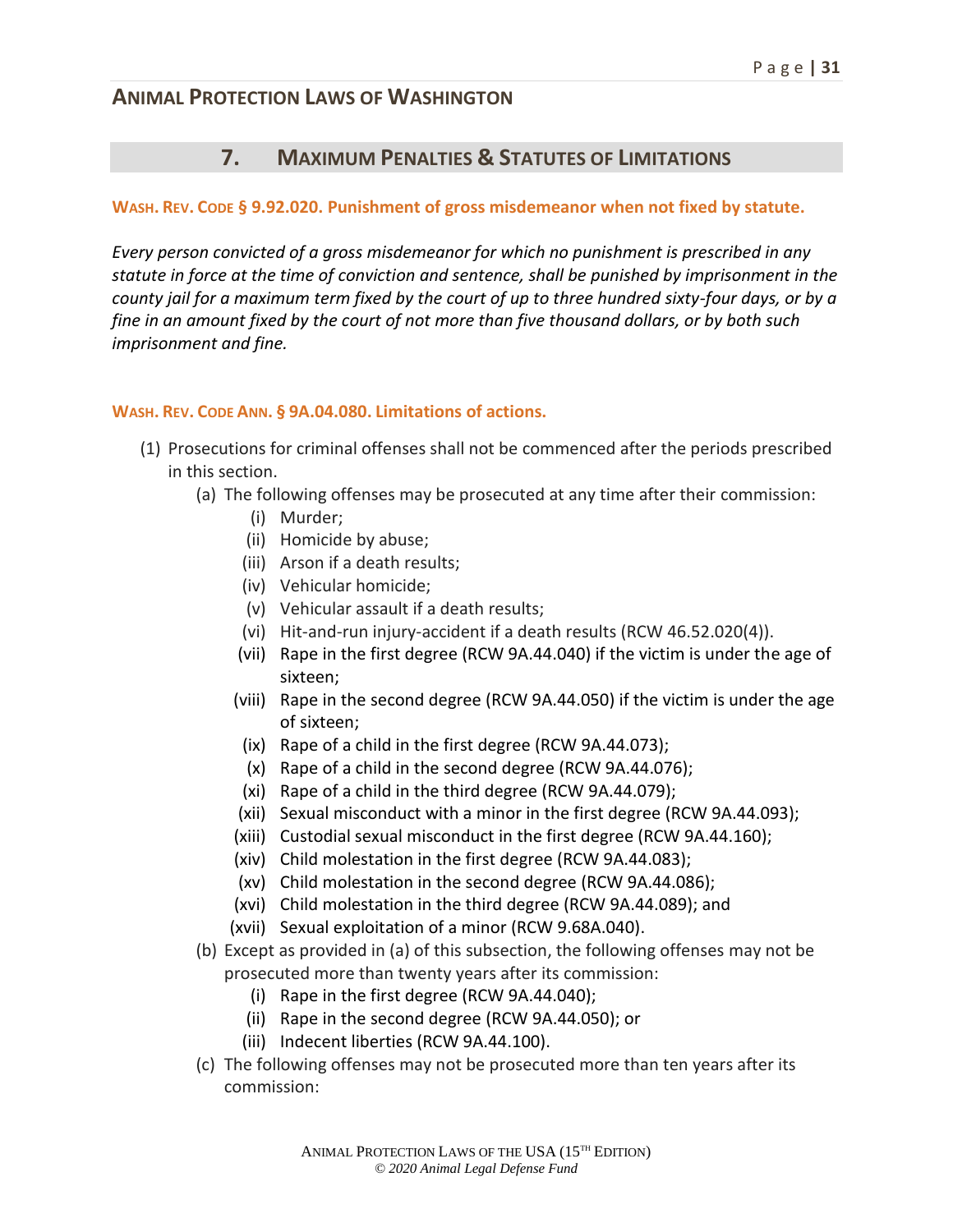- (i) Any felony committed by a public officer if the commission is in connection with the duties of his or her office or constitutes a breach of his or her public duty or a violation of the oath of office;
- (ii) Arson if no death results;
- (iii) Rape in the third degree (RCW 9A.44.060)
- (iv) Attempted murder; or
- (v) Trafficking under RCW 9A.40.100.
- (d) A violation of any offense listed in this subsection (1)(d) may be prosecuted up to ten years after its commission or, if committed against a victim under the age of eighteen, up to the victim's thirtieth birthday, whichever is later:
	- (i) RCW 9.68A.100 (commercial sexual abuse of a minor);
	- (ii) RCW 9.68A.101 (promoting commercial sexual abuse of a minor);
	- (iii) RCW 9.68A.102 (promoting travel for commercial sexual abuse of a minor); or
	- (iv) RCW 9A. 64.020 (incest).
- (e) The following offenses may not be prosecuted more than six years after its commission or its discovery, whichever occurs later:
	- (i) Violations of RCW 9A.82.060 or 9A.82.080;
	- (ii) Any felony violation of chapter 9A.83 RCW;
	- (iii) Any felony violation of chapter 9.35 RCW;
	- (iv) Theft in the first or second degree under chapter 9A.56 RCW when accomplished by color or aid of deception;
	- (v) Theft from a vulnerable adult under RCW 9A.56.400; or
	- (vi) Trafficking in stolen property in the first or second degree under chapter 9A.82 RCW in which the stolen property is a motor vehicle or major component part of a motor vehicle as defined in RCW 46.80.010.
- (f) The following offenses may not be prosecuted more than five years after its commission: Any class C felony under chapter 74.09, \*82.36, or 82.38 RCW.
- (g) Bigamy may not be prosecuted more than three years after the time specified in RCW 9A.64.010.
- (h) A violation of RCW 9A.56.030 may not be prosecuted more than three years after the discovery of the offense when the victim is a tax exempt corporation under 26 U.S.C. Sec. 501(c)(3).
- (i) *No other felony may be prosecuted more than three years after its commission;* except that in a prosecution under RCW 9A.44.115, if the person who was viewed, photographed, or filmed did not realize at the time that he or she was being viewed, photographed, or filmed, the prosecution must be commenced within two years of the time the person who was viewed or in the photograph or film first learns that he or she was viewed, photographed, or filmed.
- (j) *No gross misdemeanor may be prosecuted more than two years after its commission.*
- (k) *No misdemeanor may be prosecuted more than one year after its commission.*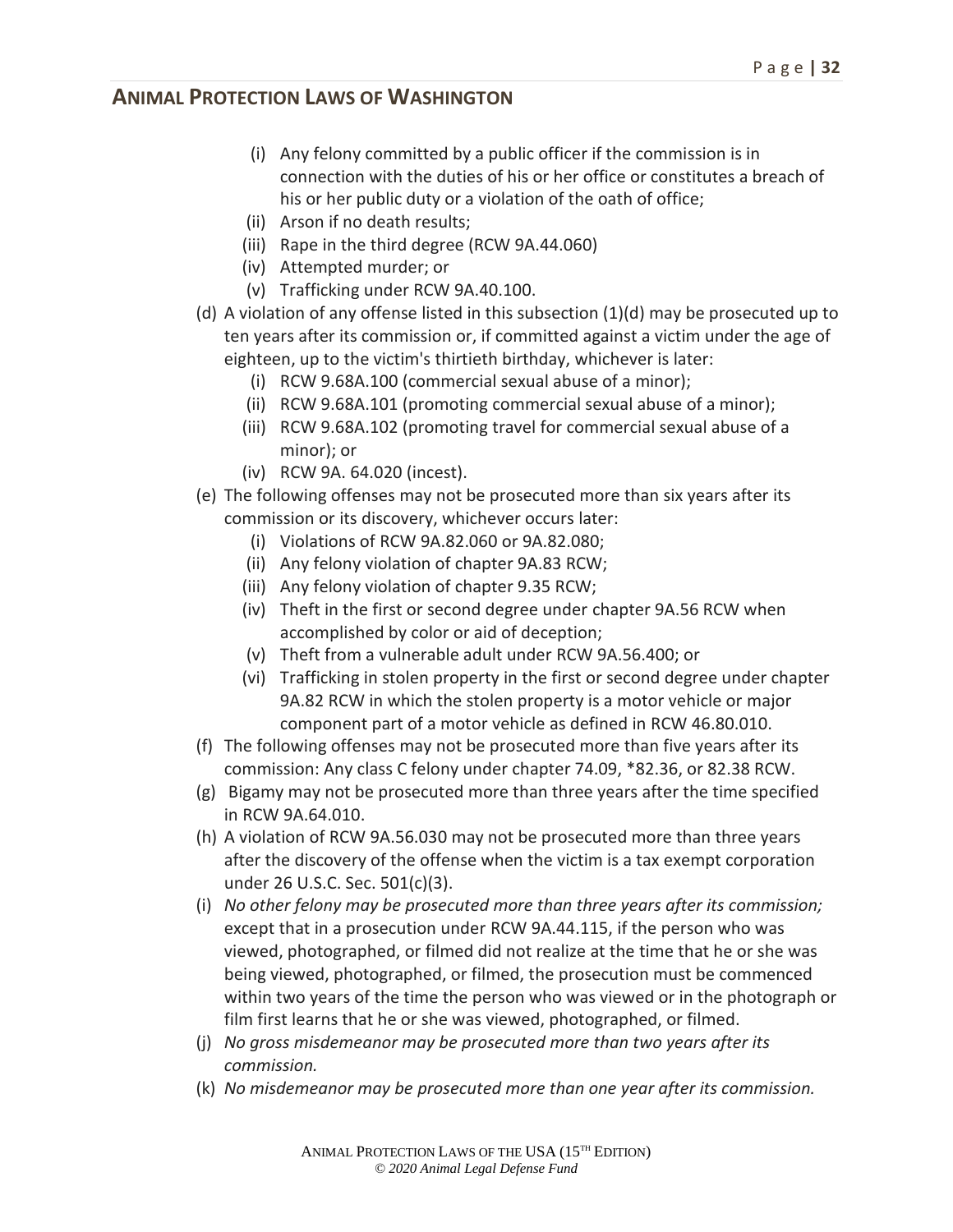- (2) The periods of limitation prescribed in subsection (1) of this section do not run during any time when the person charged is not usually and publicly resident within this state.
- (3) In any prosecution for a sex offense as defined in RCW 9.94A.030, the periods of limitation prescribed in subsection (1) of this section run from the date of commission or two years from the date on which the identity of the suspect is conclusively established by deoxyribonucleic acid testing or by photograph as defined in RCW 9.68A.011, whichever is later.
- (4) If, before the end of a period of limitation prescribed in subsection (1) of this section, an indictment has been found or a complaint or an information has been filed, and the indictment, complaint, or information is set aside, then the period of limitation is extended by a period equal to the length of time from the finding or filing to the setting aside.

## **WASH. REV. CODE § 9A.20.021. Maximum sentences for crimes committed July 1, 1984, and after.**

- (1) *Felony. Unless a different maximum sentence for a classified felony is specifically established by a statute of this state, no person convicted of a classified felony shall be punished by confinement or fine exceeding the following:*
	- (a) For a class A felony, by confinement in a state correctional institution for a term of life imprisonment, or by a fine in an amount fixed by the court of fifty thousand dollars, or by both such confinement and fine;
	- (b) *For a class B felony, by confinement in a state correctional institution for a term of ten years, or by a fine in an amount fixed by the court of twenty thousand dollars, or by both such confinement and fine;*
	- (c) *For a class C felony, by confinement in a state correctional institution for five years, or by a fine in an amount fixed by the court of ten thousand dollars, or by both such confinement and fine.*
- (2) *Gross misdemeanor. Every person convicted of a gross misdemeanor defined in Title 9A RCW shall be punished by imprisonment in the county jail for a maximum term fixed by the court of up to three hundred sixty-four days, or by a fine in an amount fixed by the court of not more than five thousand dollars, or by both such imprisonment and fine.*
- (3) *Misdemeanor. Every person convicted of a misdemeanor defined in Title 9A RCW shall be punished by imprisonment in the county jail for a maximum term fixed by the court of not more than ninety days, or by a fine in an amount fixed by the court of not more than one thousand dollars, or by both such imprisonment and fine.*
- (4) This section applies to only those crimes committed on or after July 1, 1984.
- (5) The fines in this section apply to adult offenders only.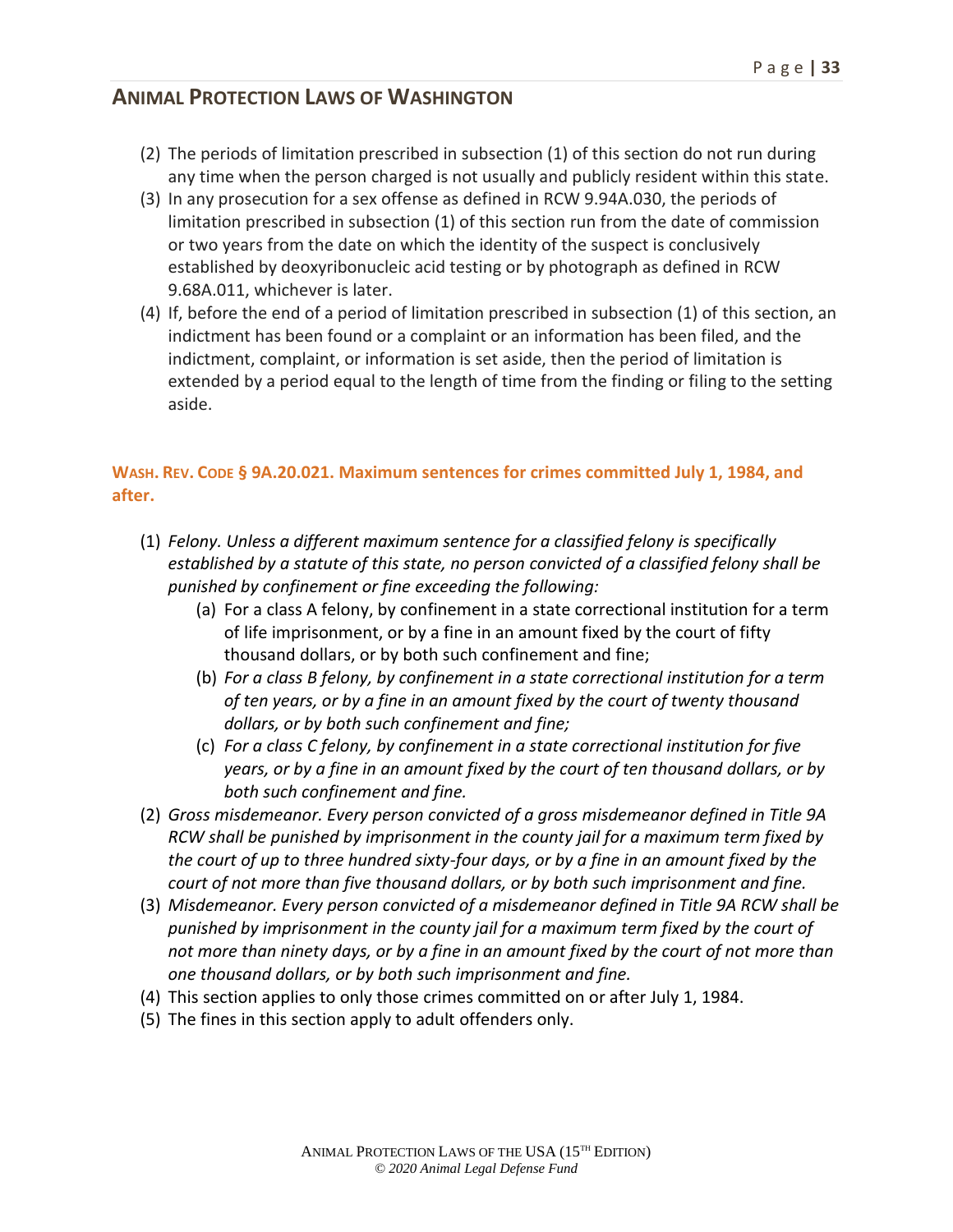#### **WASH. REV. CODE § 16.52.200. Sentences—Forfeiture of animals—Liability for costs—Civil penalty—Education, counseling.**

- (1) *The sentence imposed for a misdemeanor or gross misdemeanor violation of this chapter may be deferred or suspended in accordance with RCW 3.66.067 and 3.66.068, however the probationary period shall be two years.*
- (2) *In case of multiple misdemeanor or gross misdemeanor convictions, the sentences shall be consecutive, however the probationary period shall remain two years.*
- (3) In addition to the penalties imposed by the court, the court shall order the forfeiture of all animals held by law enforcement or animal care and control authorities under the provisions of this chapter if any one of the animals involved dies as a result of a violation of this chapter or if the defendant has a prior conviction under this chapter. In other cases the court may enter an order requiring the owner to forfeit the animal if the court deems the animal's treatment to have been severe and likely to reoccur.
- (4) Any person convicted of animal cruelty shall be prohibited from owning, caring for, possessing, or residing with any animals for a period of time as follows:
	- (a) Two years for a first conviction of animal cruelty in the second degree under RCW 16.52.207;
	- (b) Permanently for a first conviction of animal cruelty in the first degree under RCW 16.52.205;
	- (c) Permanently for a second or subsequent conviction of animal cruelty, except as provided in subsection (5) of this section.
- (5) If a person has no more than two convictions of animal cruelty and each conviction is for animal cruelty in the second degree, the person may petition the sentencing court in which the most recent animal cruelty conviction occurred, for a restoration of the right to own, care for, possess, or reside with animals five years after the date of the second conviction. In determining whether to grant the petition, the court shall consider, but not be limited to, the following:
	- (a) The person's prior animal cruelty in the second degree convictions;
	- (b) The type of harm or violence inflicted upon the animals;
	- (c) Whether the person has completed the conditions imposed by the court as a result of the underlying convictions;
	- (d) Whether the person complied with the prohibition on owning, caring for, possessing or residing with animals; and
	- (e) Any other matters the court finds reasonable and material to consider in determining whether the person is likely to abuse another animal.

The court may delay its decision on forfeiture under subsection (3) of this section until the end of the probationary period.

(6) *In addition to fines and court costs, the defendant, only if convicted or in agreement, shall be liable for reasonable costs incurred pursuant to this chapter by law enforcement agencies, animal care and control agencies, or authorized private or public entities involved with the care of the animals. Reasonable costs include expenses of the*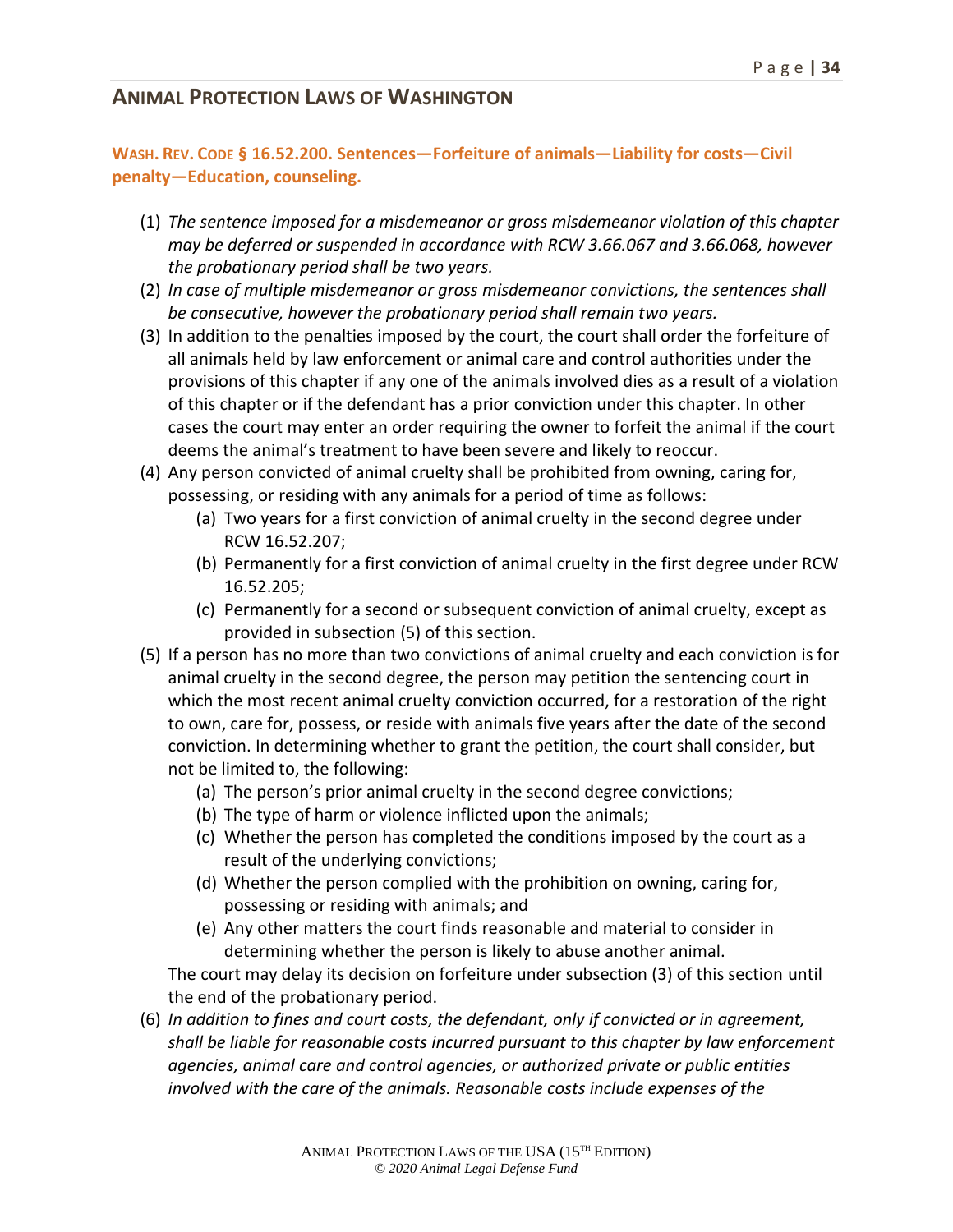*investigation, and the animal's care, euthanization, or adoption.*

- (7) *If convicted, the defendant shall also pay a civil penalty of one thousand dollars to the county to prevent cruelty to animals. These funds shall be used to prosecute offenses under this chapter and to care for forfeited animals pending trial.*
- (8) If a person violates the prohibition on owning, caring for, possessing, or residing with animals under subsection (4) of this section, that person:
	- (a) Shall pay a civil penalty of one thousand dollars for the first violation;
	- (b) Shall pay a civil penalty of two thousand five hundred dollars for the second violation; and
	- (c) Is guilty of a gross misdemeanor for the third and each subsequent violation.
- (9) As a condition of the sentence imposed under this chapter or RCW 9.08.070 through 9.08.078, the court may also order the defendant to participate in an available animal cruelty prevention or education program or obtain available psychological counseling to treat mental health problems contributing to the violation's commission. The defendant shall bear the costs of the program or treatment.
- (10) Nothing in this section limits the authority of a law enforcement officer, animal control officer, custodial agency, or court to remove, adopt, euthanize, or require forfeiture of an animal under RCW 16.52.085.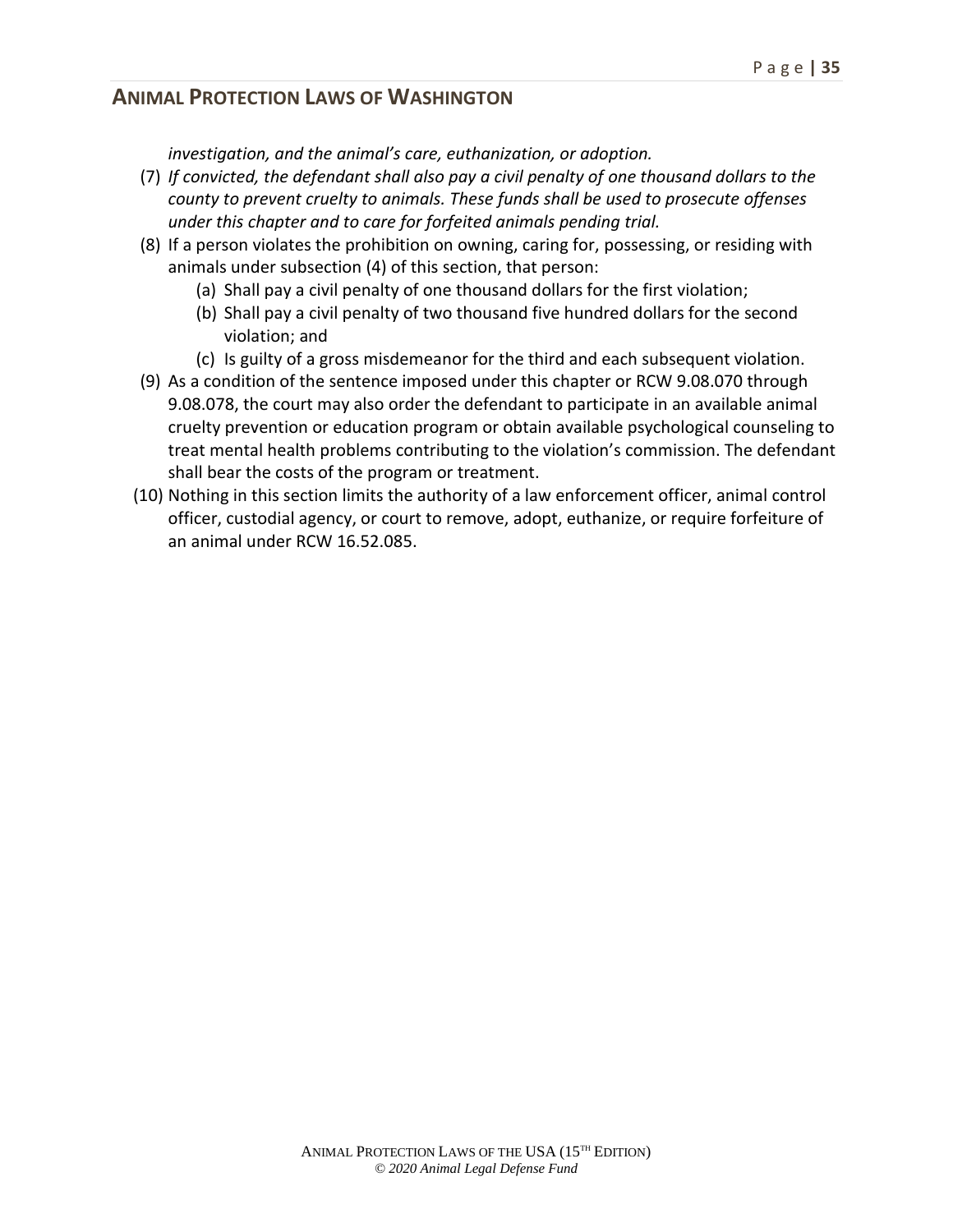**8. CROSS ENFORCEMENT & REPORTING**

-----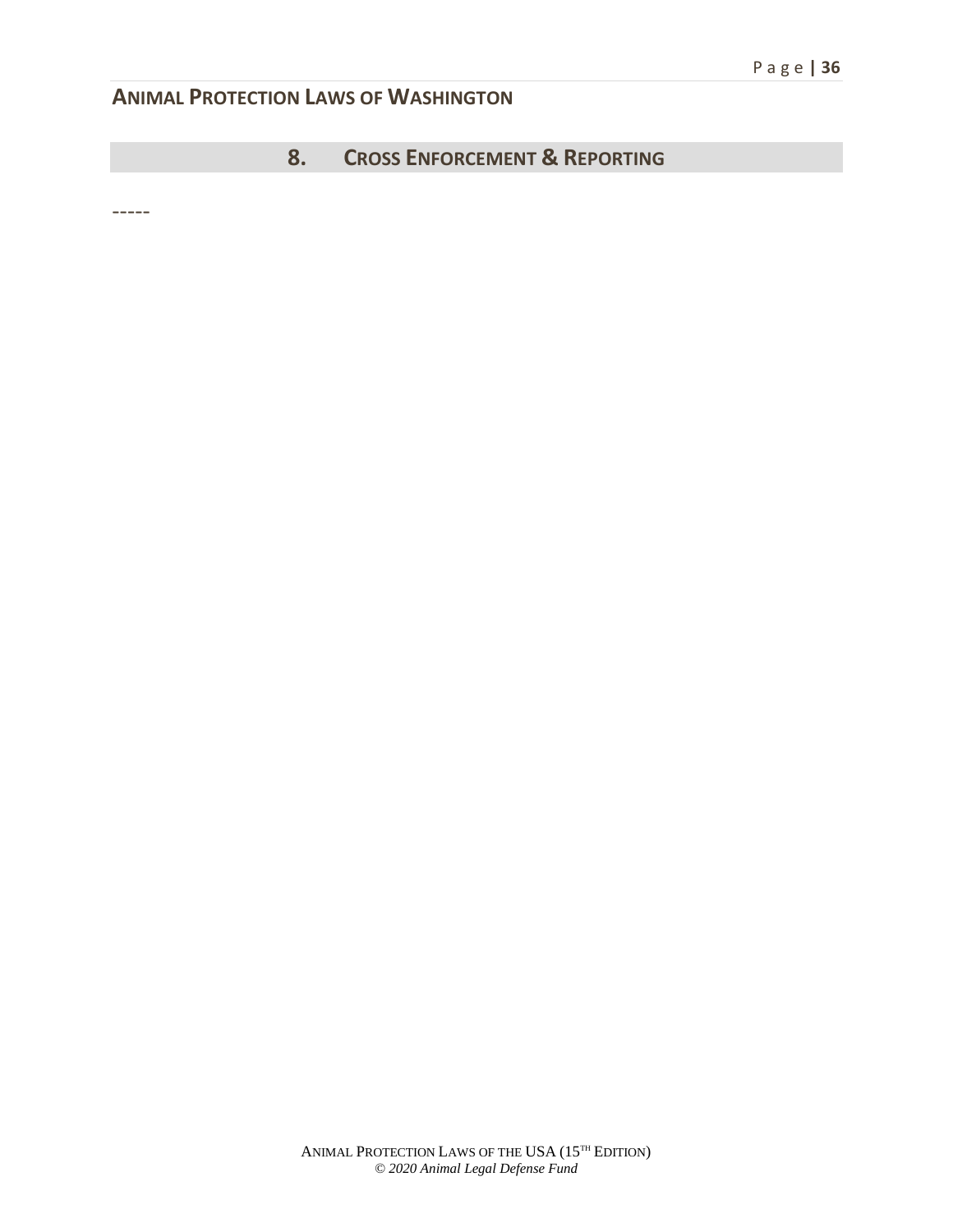### **9. VETERINARY REPORTING & IMMUNITY**

**WASH. REV. CODE § 16.52.210. Destruction of animal by law enforcement officer — Immunity from liability.** 

This chapter shall not limit the right of a law enforcement officer to destroy an animal that has been seriously injured and would otherwise continue to suffer. Such action shall be undertaken with reasonable prudence and, whenever possible, in consultation with a licensed veterinarian and the owner of the animal.

Law enforcement officers and *licensed veterinarians shall be immune from civil and criminal liability for actions taken under this chapter if reasonable prudence is exercised in carrying out the provisions of this chapter.*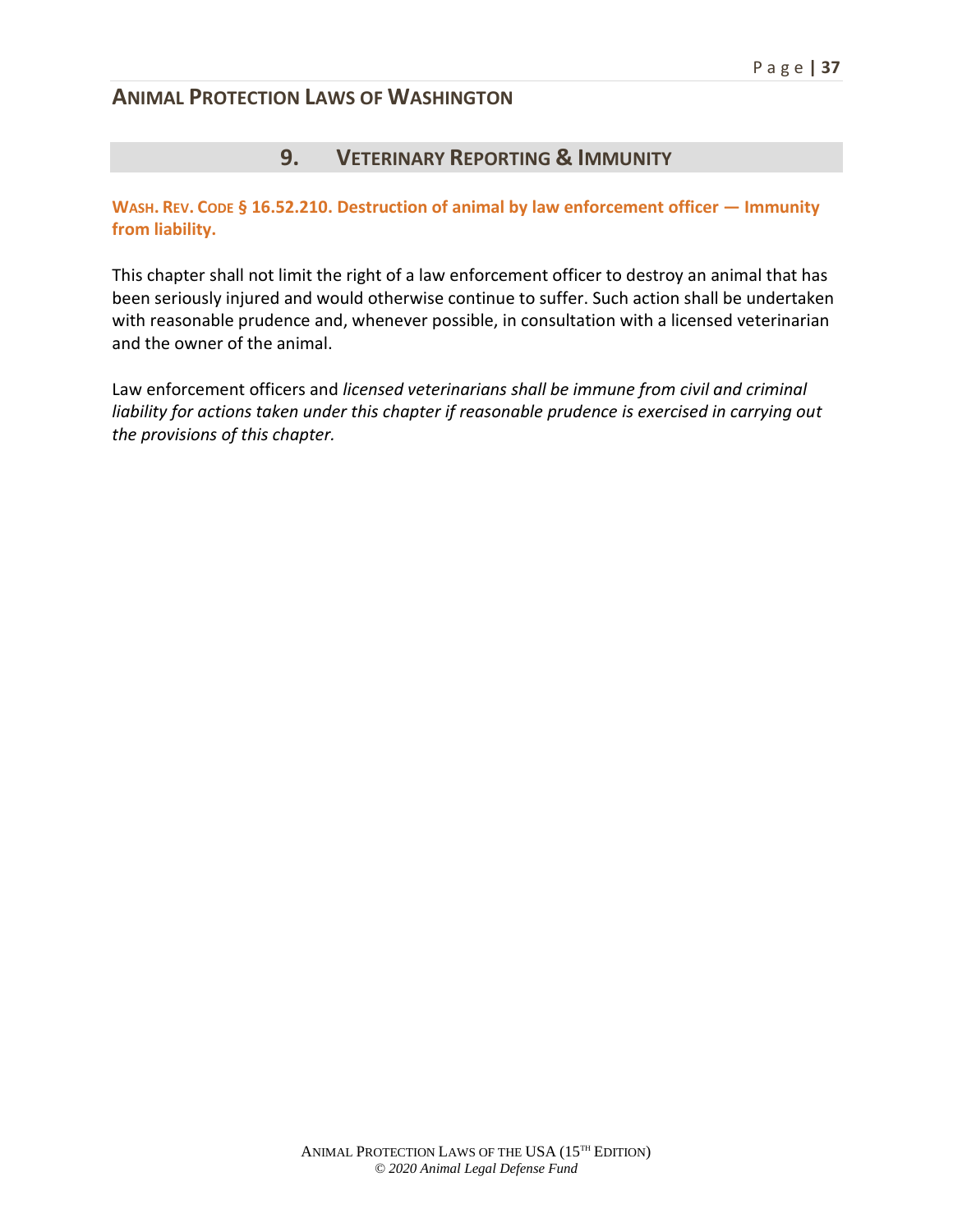#### **10. LAW ENFORCEMENT POLICIES**

#### **WASH. REV. CODE § 16.52.015. Enforcement—Law enforcement agencies and animal care and control agencies.**

- (1) *Law enforcement agencies and animal care and control agencies may enforce the provisions of this chapter. Animal care and control agencies may enforce the provisions of this chapter in a county or city only if the county or city legislative authority has entered into a contract with the agency to enforce the provisions of this chapter.*
- (2) *Animal control officers enforcing this chapter shall comply with the same constitutional and statutory restrictions concerning the execution of police powers imposed on law*  enforcement officers who enforce this chapter and other criminal laws of the state of *Washington.*
- (3) *Animal control officers have the following enforcement powers when enforcing this chapter:*
	- (a) *The power to issue citations based on probable cause to offenders for civil infractions and misdemeanor and gross misdemeanor violations of this chapter or RCW 9.08.070 through 9.08.078 or 81.48.070;*
	- (b) *The power to cause a law enforcement officer to arrest and take into custody any person the animal control officer has probable cause to believe has committed or is committing a violation of this chapter or RCW 9.08.070 or 81.48.070. Animal control officers may make an oral complaint to a prosecuting attorney or a law enforcement officer to initiate arrest. The animal control officer causing the arrest shall file with the arresting agency a written complaint within twenty-four hours of the arrest, excluding Sundays and legal holidays, stating the alleged act or acts constituting a violation;*
	- (c) *The power to carry nonfirearm protective devices for personal protection;*
	- (d) *The power to prepare affidavits in support of search warrants and to execute search warrants when accompanied by law enforcement officers to investigate violations of this chapter or RCW 9.08.070 or 81.48.070, and to seize evidence of those violations.*
- (4) *Upon request of an animal control officer who has probable cause to believe that a person has violated this chapter or RCW 9.08.070 or 81.48.070, a law enforcement agency officer may arrest the alleged offender.*

#### **WASH. REV. CODE § 16.52.020. Humane societies—Enforcement authority.**

*Any citizens of the state of Washington incorporated under the laws of this state as a humane society or as a society for the prevention of cruelty to animals may enforce the provisions of this chapter through its animal control officers subject to the limitations in RCW 16.52.015 and 16.52.025. The legislative authority in each county may grant exclusive authority to exercise the*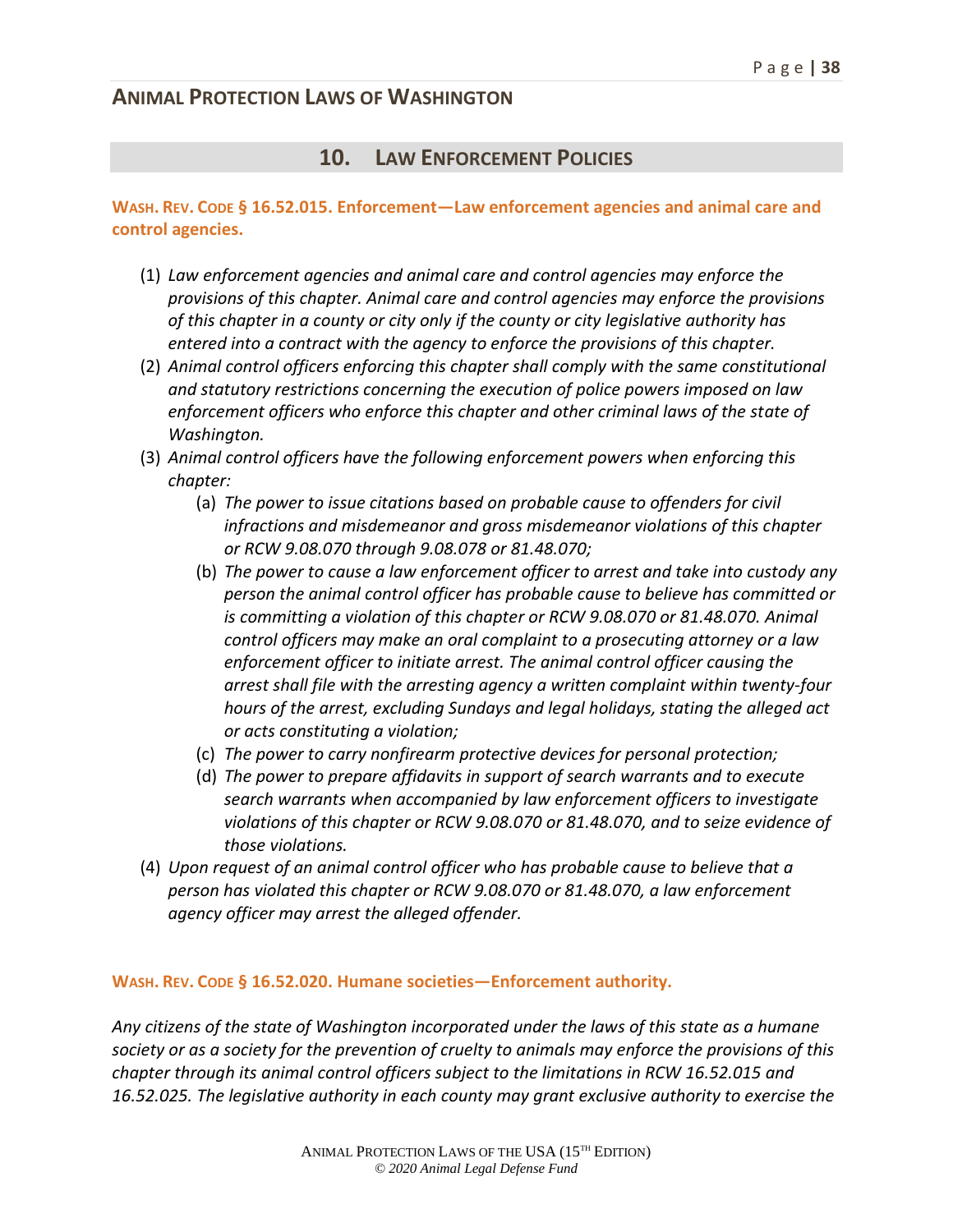*privileges and authority granted by this section to one or more qualified corporations for a period of up to three years based upon ability to fulfill the purposes of this chapter.*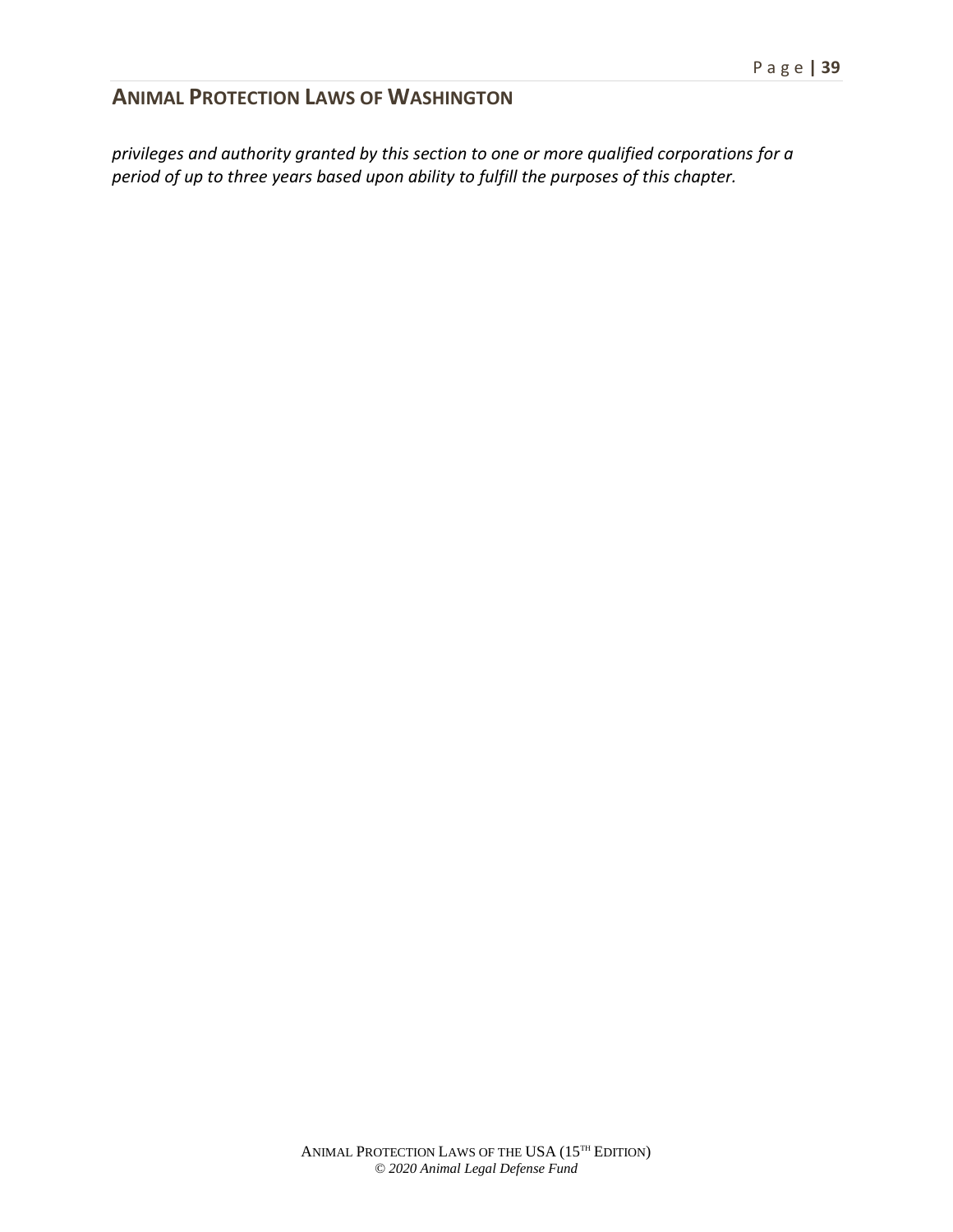#### **11. SEIZURE**

#### **WASH. REV. CODE § 16.52.085. Removal of animals for feeding—Examination—Notice— Euthanasia.**

- (1) *If a law enforcement officer or animal control officer has probable cause to believe that an owner of a domestic animal has violated this chapter or a person owns, cares for, or resides with an animal in violation of an order issued RCW 16.52.200(4) and no responsible person can be found to assume the animal's care, the officer may authorize, with a warrant, the removal of the animal to a suitable place for feeding and care, or may place the animal under the custody of an animal care and control agency. In determining what is a suitable place, the officer shall consider the animal's needs, including its size and behavioral characteristics. An officer may remove an animal under this subsection without a warrant only if the animal is in an immediate life-threatening condition.*
- (2) If a law enforcement officer or an animal control officer has probable cause to believe a violation of this chapter has occurred, the officer may authorize an examination of a domestic animal allegedly neglected or abused in violation of this chapter by a veterinarian to determine whether the level of neglect or abuse in violation of this chapter is sufficient to require removal of the animal. This section does not condone illegal entry onto private property.
- (3) Any owner whose domestic animal is removed pursuant to this chapter shall be given written notice of the circumstances of the removal and notice of legal remedies available to the owner. The notice shall be given by posting at the place of seizure, by delivery to a person residing at the place of seizure, or by registered mail if the owner is known. In making the decision to remove an animal pursuant to this chapter, the officer shall make a good faith effort to contact the animal's owner before removal.
- (4) The agency having custody of the animal may euthanize the animal or may find a responsible person to adopt the animal not less than fifteen business days after the animal is taken into custody. A custodial agency may euthanize severely injured, diseased, or suffering animals at any time. An owner may prevent the animal's destruction or adoption by: (a) Petitioning the district court of the county where the animal was seized for the animal's immediate return subject to court-imposed conditions, or (b) posting a bond or security in an amount sufficient to provide for the animal's care for a minimum of thirty days from the seizure date. If the custodial agency still has custody of the animal when the bond or security expires, the animal shall become the agency's property unless the court orders an alternative disposition. If a court order prevents the agency from assuming ownership and the agency continues to care for the animal, the court shall order the owner to post or renew a bond or security for the agency's continuing costs for the animal's care. When a court has prohibited the owner from owning, caring for, or residing with a similar animal under RCW 16.52.200(4), the agency having custody of the animal may assume ownership upon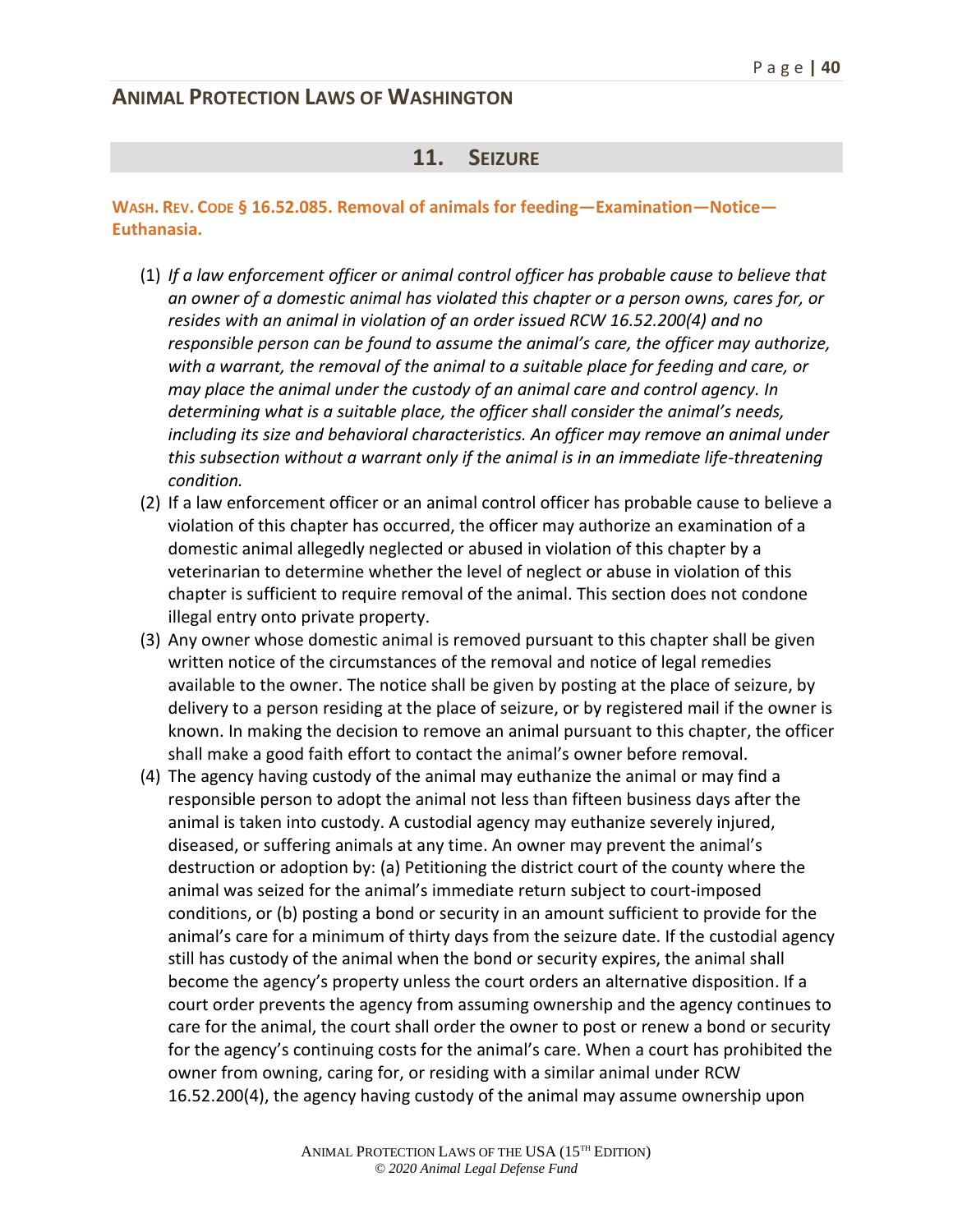seizure and the owner may not prevent the animal's destruction or adoption by petitioning the court or posting a bond.

- (5) If no criminal case is filed within fourteen business days of the animal's removal, the owner may petition the district court of the county where the animal was removed for the animal's return. The petition shall be filed with the court. Copies of the petition must be served on the law enforcement or animal care and control agency responsible for removing the animal and to the prosecuting attorney. If the court grants the petition, the agency which seized the animal must surrender the animal to the owner at no cost to the owner. If a criminal action is filed after the petition is filed but before the hearing on the petition, then the petition shall be joined with the criminal matter.
- (6) In a motion or petition for the animal's return before a trial, the burden is on the owner to prove by a preponderance of the evidence that the animal will not suffer future neglect or abuse and is not in need of being restored to health.
- (7) Any authorized person treating or attempting to restore an animal to health under this chapter shall not be civilly or criminally liable for such action.

#### **WASH. REV. CODE § 16.52.100. Confinement without food and water—Intervention by others.**

*If any domestic animal is impounded or confined without necessary food and water for more than thirty-six consecutive hours, any person may, from time to time, as is necessary, enter into and open any pound or place of confinement in which any domestic animal is confined, and supply it with necessary food and water so long as it is confined. The person shall not be liable to action for the entry, and may collect from the animal's owner the reasonable cost of the food and water. The animal shall be subject to attachment for the costs and shall not be exempt from levy and sale upon execution issued upon a judgment. If an investigating officer finds it extremely difficult to supply confined animals with food and water, the officer may remove the animals to protective custody for that purpose.*

#### **WASH. REV. CODE § 16.52.205. Animal cruelty in the first degree.**

- (1) A person is guilty of animal cruelty in the first degree when, except as authorized in law, he or she intentionally (a) inflicts substantial pain on, (b) causes physical injury to, or (c) kills an animal by a means causing undue suffering or while manifesting an extreme indifference to life, or forces a minor to inflict unnecessary pain, injury, or death on an animal.
- (2)
- (a) A person is guilty of animal cruelty in the first degree when, except as authorized by law or as provided in (c) of this subsection, he or she, with criminal negligence, starves, dehydrates, or suffocates an animal, or exposes an animals to excessive heat or cold and as a result causes: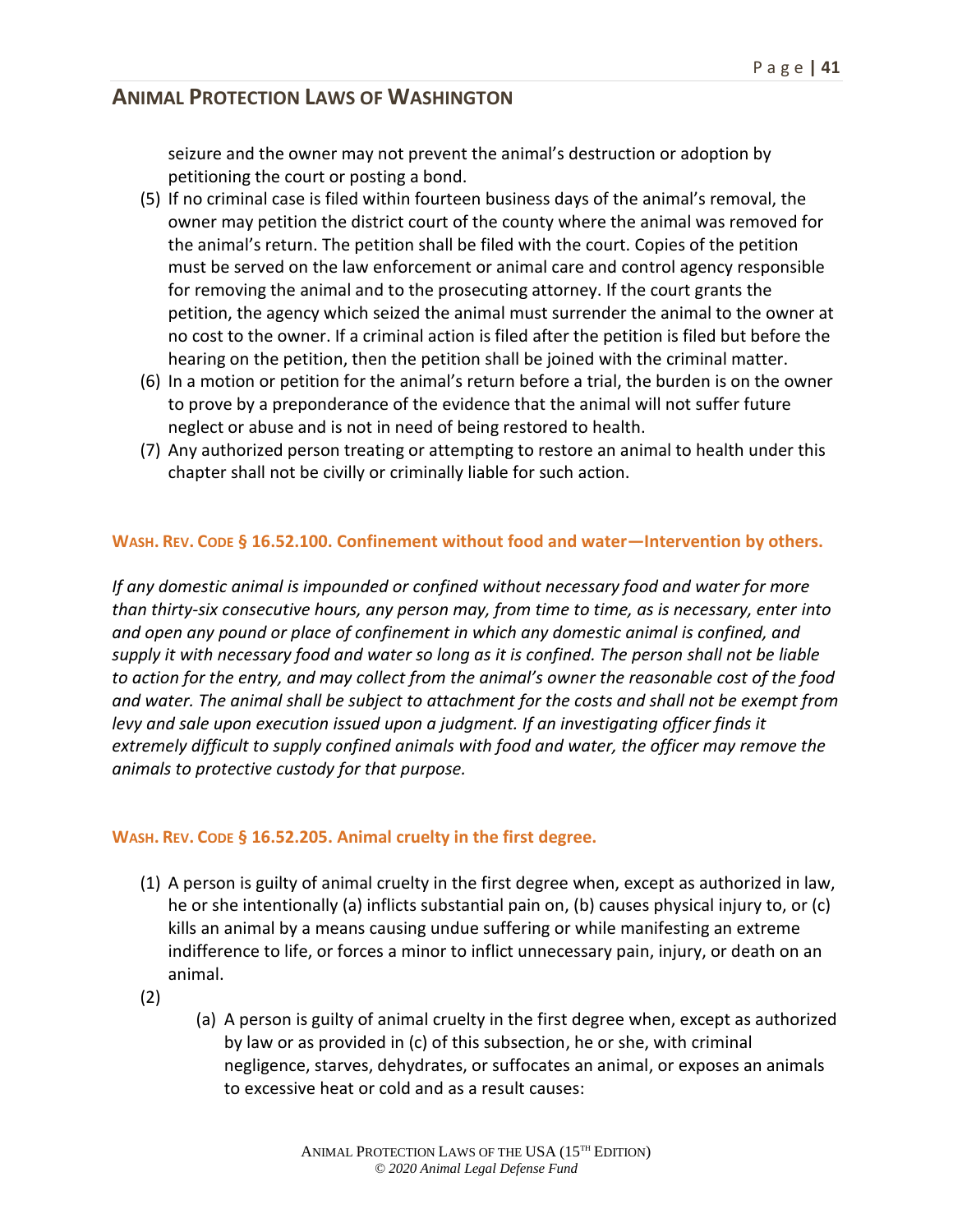- (i) Substantial and unjustifiable physical pain that extends for a period sufficient to cause considerable suffering;
- (ii) Death.
- (b) In determining whether an animal has experienced the condition described in (a)(i) of this subsection due to exposure to excessive heat or cold, the trier of fact shall consider any evidence as to:
	- (i) Whether the animal's particular species and breed is physiologically adaptable to the conditions to which the animal was exposed;
	- (ii) The animal's age, health, medical conditions, and any other physical characteristics of the animal or factor that may affect its susceptibility to excessive heat or cold.
- (c) A person is not guilty of animal cruelty in the first degree by means of exposing an animal to excessive heat or cold if the exposure is due to an unforeseen or unpreventable accident or event caused exclusively by an extraordinary force of nature.
- (3) A person is guilty of animal cruelty in the first degree when he or she:
	- (a) Knowingly engages in any sexual conduct or sexual contact with an animal;
	- (b) Knowingly causes, aids, or abets another person to engage in any sexual conduct or sexual contact with an animal;
	- (c) Knowingly permits any sexual conduct or sexual contact with an animal to be conducted on any premises under his or her charge or control;
	- (d) Knowingly engages in, organizes, promotes, conducts, advertises, aids, abets, participates in as an observer, or performs any service in the furtherance of an act involving any sexual conduct or sexual contact with an animal for a commercial or recreational purpose; or
	- (e) Knowingly photographs or films, for purposes of sexual gratification, a person engaged in a sexual act or sexual contact with an animal.
- (4) Animal cruelty in the first degree is a class C felony.
- (5) In addition to the penalty imposed in subsection (4) of this section, the court must order that the convicted person not own, care for, possess or reside in any household where an animal is present, in accordance with RCW 16.52.200.
- (6) In addition to the penalties imposed in subsections (4) and (5) of this section, the court may order that the convicted person:
	- (a) Participate in appropriate counseling at the defendant's expense;
	- (b) Reimburse the animal shelter or humane society for any reasonable costs incurred for the care and maintenance of any animals taken to the animal shelter or humane society as a result of conduct proscribed in this section.
- (7) Nothing in this section prohibits accepted animal husbandry practices or prohibits a licensed veterinarian or certified veterinary technician from performing procedures on an animals that are accepted veterinary medical practices.
- (8) *If the court has reasonable grounds to believe that a violation of this section has occurred, the court may order the seizure of all animals involved in the alleged violation*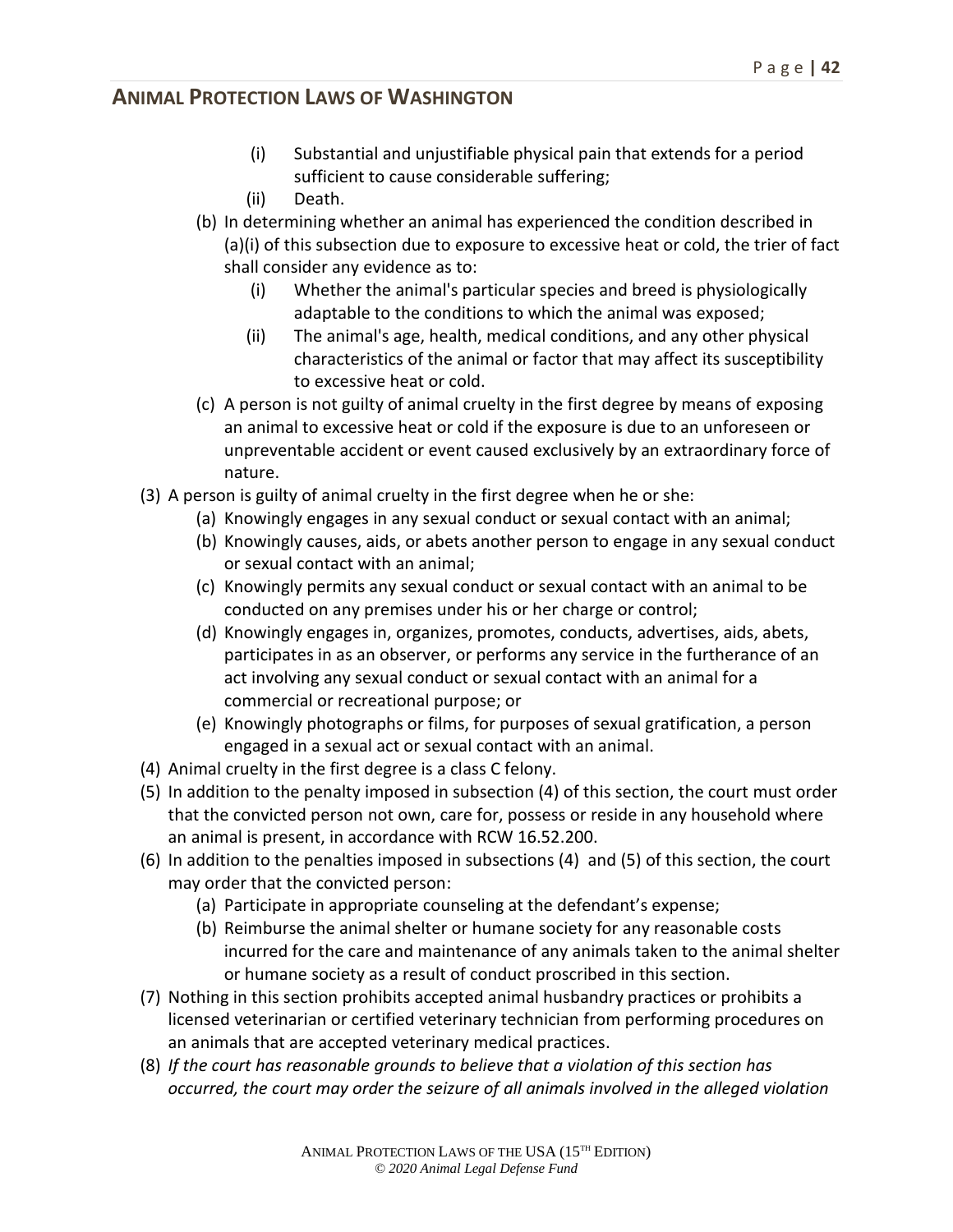*as a condition of bond of a person charged with a violation.*

- (9) For purposes of this section:
	- (a) "Animal" means every creature, either alive or dead, other than a human being.
	- (b) "Sexual conduct" means any touching by a person of, fondling by a person of, transfer of saliva by a person to, or use of a foreign object by a person on, the sex organs or anus of an animal, either directly or through clothing, or any transfer or transmission of semen by the person upon any part of the animal.
	- (c) "Sexual contact" means:
		- (i) Any contact, however slight, between the mouth, sex organ, or anus of a person and the sex organ or anus of an animal, or between the sex organ or anus of a person and the mouth of an animal; or
		- (ii) Any intrusion, however slight, of any part of the body of the person or foreign object into the sex organ or anus of an animal.
	- (d) "Photographs" or "films" means the making of a photograph, motion picture film, videotape, digital image, or any other recording, sale, or transmission of the image.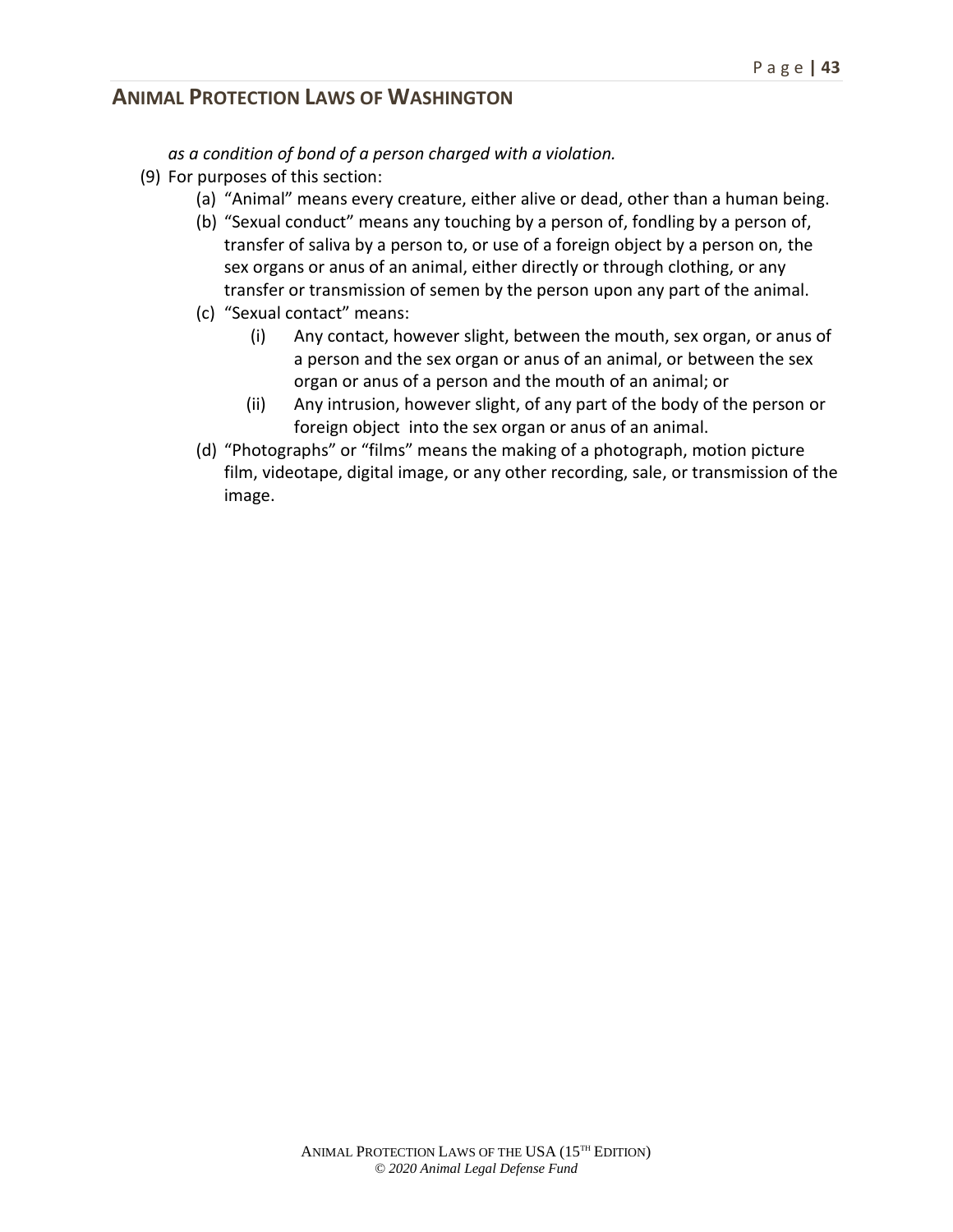## **12. COURTROOM ANIMAL ADVOCATE PROGRAM**

-----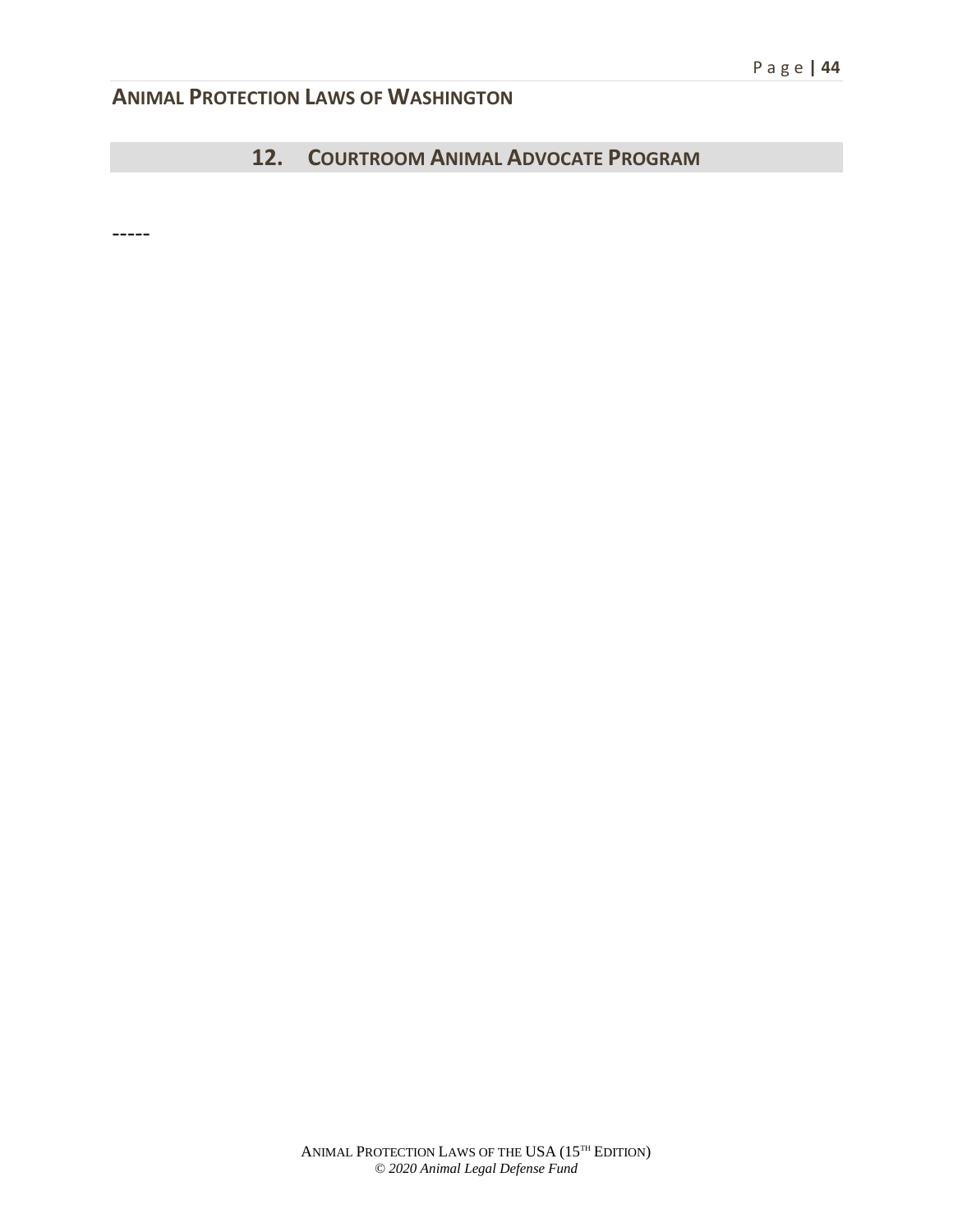#### **13. PROTECTION ORDERS**

#### **WASH. REV. CODE § 26.50.060. Relief—Duration—Realignment of designation of parties— Award of costs, service fees, and attorneys' fees.**

*NOTE:* Subsection (1)(n) of Section 26.50.060 takes effect January 1, 2021, along with other statutory provisions related to "abusive litigation."

- (1) *Upon notice and after hearing, the court may provide relief as follows:*
	- (a) Restrain the respondent from committing acts of domestic violence;
	- (b) Exclude the respondent from the dwelling that the parties share, from the residence, workplace, or school of the petitioner, or from the day care or school of a child;
	- (c) Prohibit the respondent from knowingly coming within, or knowingly remaining within, a specified distance from a specified location;
	- (d) On the same basis as is provided in chapter 26.09 RCW, the court shall make residential provision with regard to minor children of the parties. However, parenting plans as specified in chapter 26.09 RCW shall not be required under this chapter;
	- (e) Order the respondent to participate in a domestic violence perpetrator treatment program approved under RCW 26.50.150;
	- (f) Order other relief as it deems necessary for the protection of the petitioner and other family or household members sought to be protected, including orders or directives to a peace officer, as allowed under this chapter;
	- (g) Require the respondent to pay the administrative court costs and service fees, as established by the county or municipality incurring the expense and to reimburse the petitioner for costs incurred in bringing the action, including reasonable attorneys' fees or limited license legal technician fees when such fees are incurred by a person licensed and practicing in accordance with the state supreme court's admission to practice rule 28, the limited practice rule for limited license legal technicians;
	- (h) Restrain the respondent from having any contact with the victim of domestic violence or the victim's children or members of the victim's household;
	- (i) Restrain the respondent from harassing, following, keeping under physical or electronic surveillance, cyberstalking as defined in RCW 9.61.260, and using telephonic, audiovisual, or other electronic means to monitor the actions, location, or communication of a victim of domestic violence, the victim's children, or members of the victim's household. For the purposes of this subsection, "communication" includes both "wire communication" and "electronic communication" as defined in RCW 9.73.260;
	- (j) Require the respondent to submit to electronic monitoring. The order shall specify who shall provide the electronic monitoring services and the terms under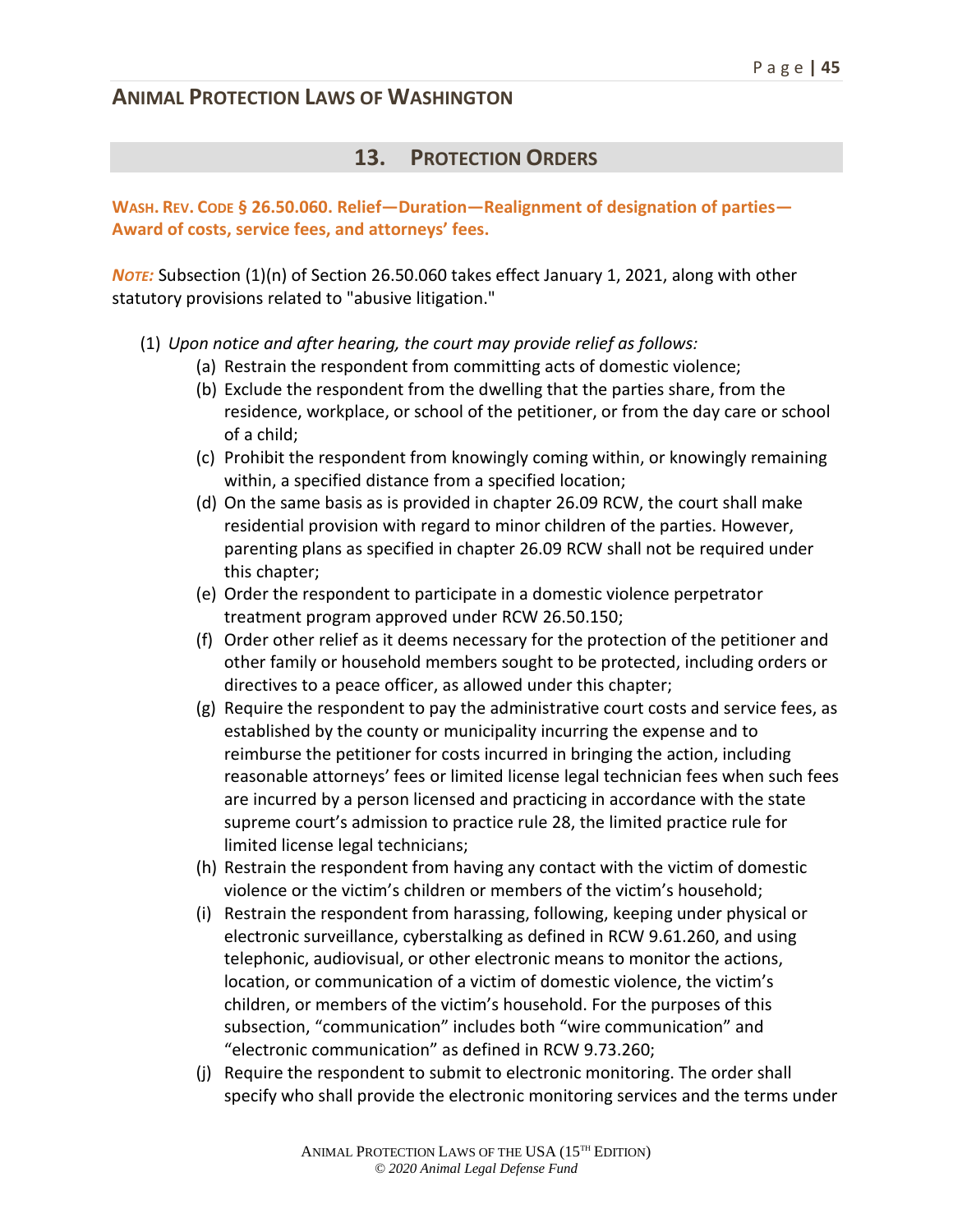which the monitoring must be performed. The order also may include a requirement that the respondent pay the costs of the monitoring. The court shall consider the ability of the respondent to pay for electronic monitoring;

- (k) Consider the provisions of RCW 9.41.800;
- (l) *Order possession and use of essential personal effects. The court shall list the essential personal effects with sufficient specificity to make it clear which property is included. Personal effects may include pets. The court may order that a petitioner be granted the exclusive custody or control of any pet owned, possessed, leased, kept, or held by the petitioner, respondent, or minor child residing with either the petitioner or respondent and may prohibit the respondent from interfering with the petitioner's efforts to remove the pet. The court may also prohibit the respondent from knowingly coming within, or knowingly remaining within, a specified distance of specified locations where the pet is regularly found;*
- (m)Order use of a vehicle; and
- (n) Enter an order restricting the respondent from engaging in abusive litigation as set forth in chapter 26.---RCW (the new chapter created in section 10 of this act). A petitioner may request this relief by separate motion art any time within five years of the date the order for protection is entered even if the order has since expired. A stand-alone motion for an order restricting abusive litigation may be brought by a party who meets the requirements of 26.--- RCW (the new chapter created in section 10 of this act) regardless of whether the party has previously sought an order for protection under this chapter, provided the motion is made within five years of the date the order that made a finding of domestic violence was entered. In cases where a finding of domestic violence was entered pursuant to an order under chapter 26.09, 26.26, or 26.26A RCW, a motion for an order restricting abusive litigation may be brought under the family law case or as a stand-alone action filed under this chapter, when it is not reasonable or practical to file under the family law case.
- (2) If a protection order restrains the respondent from contacting the respondent's minor children the restraint shall be for a fixed period not to exceed one year. This limitation is not applicable to orders for protection issued under chapter 26.09, 26.10, 26.26A or 26.26B RCW. With regard to other relief, if the petitioner has petitioned for relief on his or her own behalf or on behalf of the petitioner's family or household members or minor children, and the court finds that the respondent is likely to resume acts of domestic violence against the petitioner or the petitioner's family or household members or minor children when the order expires, the court may either grant relief for a fixed period or enter a permanent order of protection.

If the petitioner has petitioned for relief on behalf of the respondent's minor children, the court shall advise the petitioner that if the petitioner wants to continue protection for a period beyond one year the petitioner may either petition for renewal pursuant to the provisions of this chapter or may seek relief pursuant to the provisions of chapter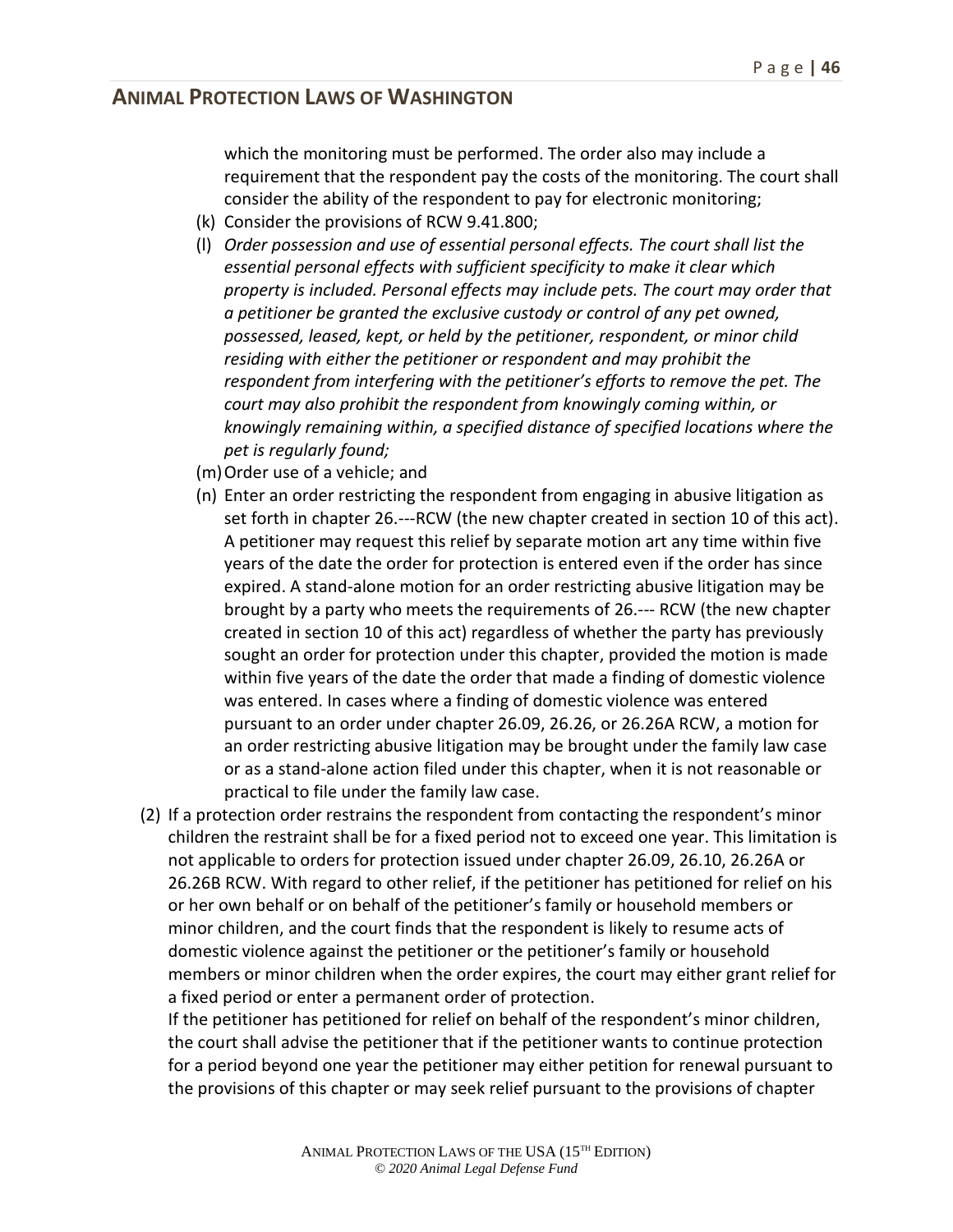26.09, 26.26A or 26.26B RCW.

- (3) If the court grants an order for a fixed time period, the petitioner may apply for renewal of the order by filing a petition for renewal at any time within the three months before the order expires. The petition for renewal shall state the reasons why the petitioner seeks to renew the protection order. Upon receipt of the petition for renewal the court shall order a hearing which shall be not later than fourteen days from the date of the order. Except as provided in RCW 26.50.085, personal service shall be made on the respondent not less than five days before the hearing. If timely service cannot be made the court shall set a new hearing date and shall either require additional attempts at obtaining personal service or permit service by publication as provided in RCW 26.50.085 or by mail as provided in RCW 26.50.123. If the court permits service by publication or mail, the court shall set the new hearing date not later than twenty-four days from the date of the order. If the order expires because timely service cannot be made the court shall grant an ex parte order of protection as provided in RCW 26.50.070. The court shall grant the petition for renewal unless the respondent proves by a preponderance of the evidence that the respondent will not resume acts of domestic violence against the petitioner or the petitioner's children or family or household members when the order expires. The court may renew the protection order for another fixed time period or may enter a permanent order as provided in this section. The court may award court costs, service fees, and reasonable attorneys' fees as provided in subsection (1)(g) of this section.
- (4) In providing relief under this chapter, the court may realign the designation of the parties as "petitioner" and "respondent" where the court finds that the original petitioner is the abuser and the original respondent is the victim of domestic violence and may issue an ex parte temporary order for protection in accordance with RCW 26.50.070 on behalf of the victim until the victim is able to prepare a petition for an order for protection in accordance with RCW 26.50.030.
- (5) Except as provided in subsection (4) of this section, no order for protection shall grant relief to any party except upon notice to the respondent and hearing pursuant to a petition or counter-petition filed and served by the party seeking relief in accordance with RCW 26.50.050.
- (6) The court order shall specify the date the order expires if any. The court order shall also state whether the court issued the protection order following personal service, service by publication, or service by mail and whether the court has approved service by publication or mail of an order issued under this section.
- (7) If the court declines to issue an order for protection or declines to renew an order for protection, the court shall state in writing on the order the particular reasons for the court's denial.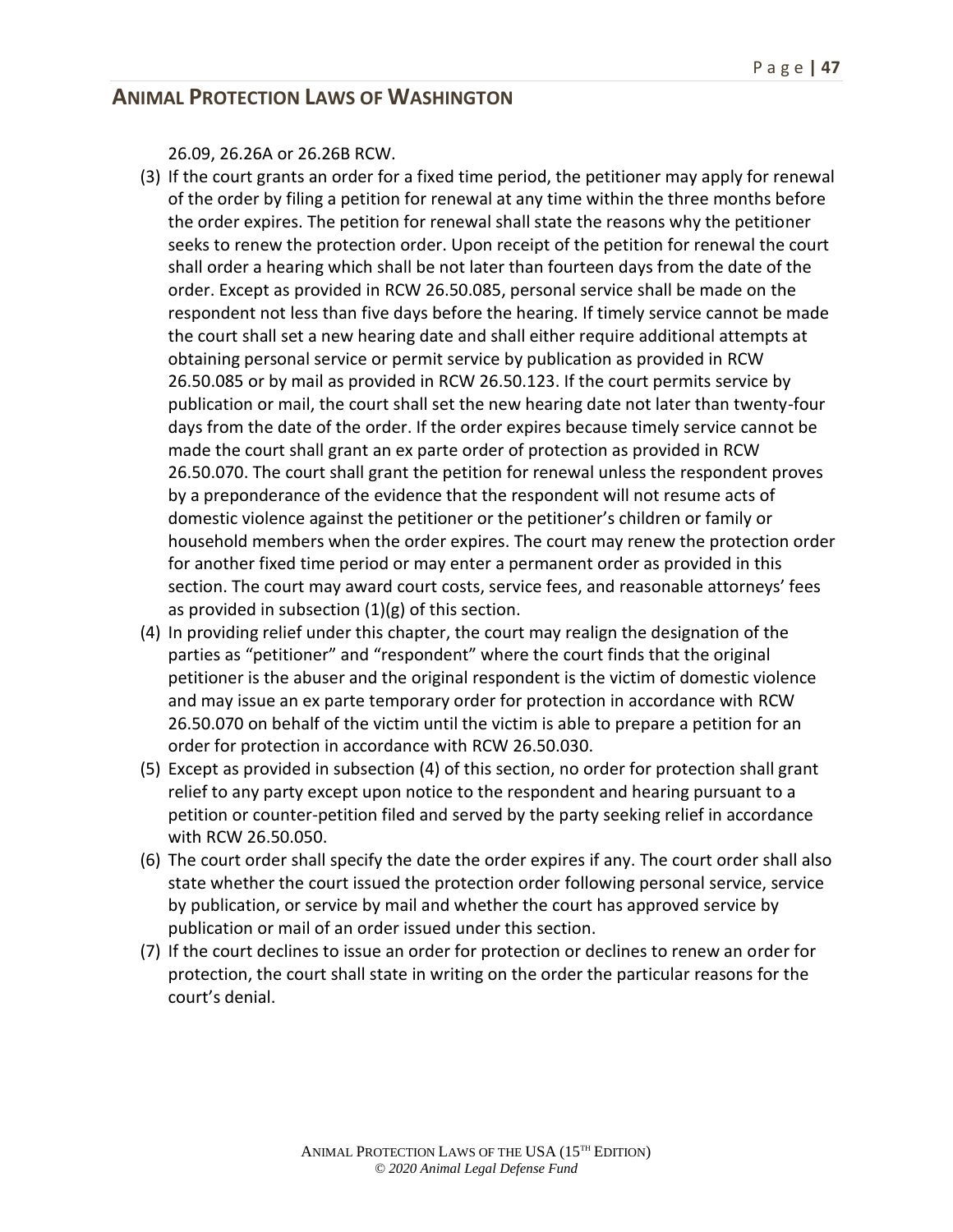#### **WASH. REV. CODE § 26.50.110. Violation of order—Penalties.**

*NOTE: Effective January 1, 2021, the references to Chapter 26.10 (noted by \*) will be rendered superfluous. Chapter 26.10 has been repealed in its entirety, effective 1/21/2021.*

- (1)
- (a) *Whenever an order is granted under this chapter, chapter 7.92, 7.90, 9A.40, 9A.46, 9A.88, 9.94A, 10.99, 26.09, \*26.10, 26.26A, 26.26B, or 74.34 RCW, any temporary order for protection granted under chapter 7.40 RCW pursuant to chapter 74.34 RCW, there is a valid foreign protection order as defined in RCW 26.52.020, or there is a valid Canadian domestic violence protection order as defined in RCW 26.55.010, and the respondent or person to be restrained knows of the order, a violation of any of the following provisions of the order is a gross misdemeanor, except as provided in subsections (4) and (5) of this section:*
	- (i) The restraint provisions prohibiting acts or threats of violence against, or stalking of, a protected party, or restraint provisions prohibiting contact with a protected party;
	- (ii) A provision excluding the person from a residence, workplace, school, or day care;
	- (iii) A provision prohibiting a person from knowingly coming within, or knowingly remaining within, a specified distance of a location;
	- (iv) *A provision prohibiting interfering with the protected party's efforts to remove a pet owned, possessed, leased, kept, or held by the petitioner, respondent, or a minor child residing with either the petitioner or the respondent; or*
	- (v) A provision of a foreign protection order or a Canadian domestic violence protection order specifically indicating that a violation will be a crime.
- (b) Upon conviction, and in addition to any other penalties provided by law, the court:
	- (i) May require that the respondent submit to electronic monitoring. The court shall specify who shall provide the electronic monitoring services, and the terms under which the monitoring shall be performed. The order also may include a requirement that the respondent pay the costs of the monitoring. The court shall consider the ability of the convicted person to pay for electronic monitoring.
	- (ii) Shall impose a fine of fifteen dollars, in addition to any penalty or fine imposed, for a violation of a domestic violence protection order issued under this chapter. Revenue from the fifteen dollar fine must be remitted monthly to the state treasury for deposit in the domestic violence prevention account.
- (2) A peace officer shall arrest without a warrant and take into custody a person whom the peace officer has probable cause to believe has violated an order issued under this chapter, chapter 7.92, 7.90, 9A.40, 9A.46, 9A.88, 9.94A, 10.99, 26.09, \*26.10, 26.26A,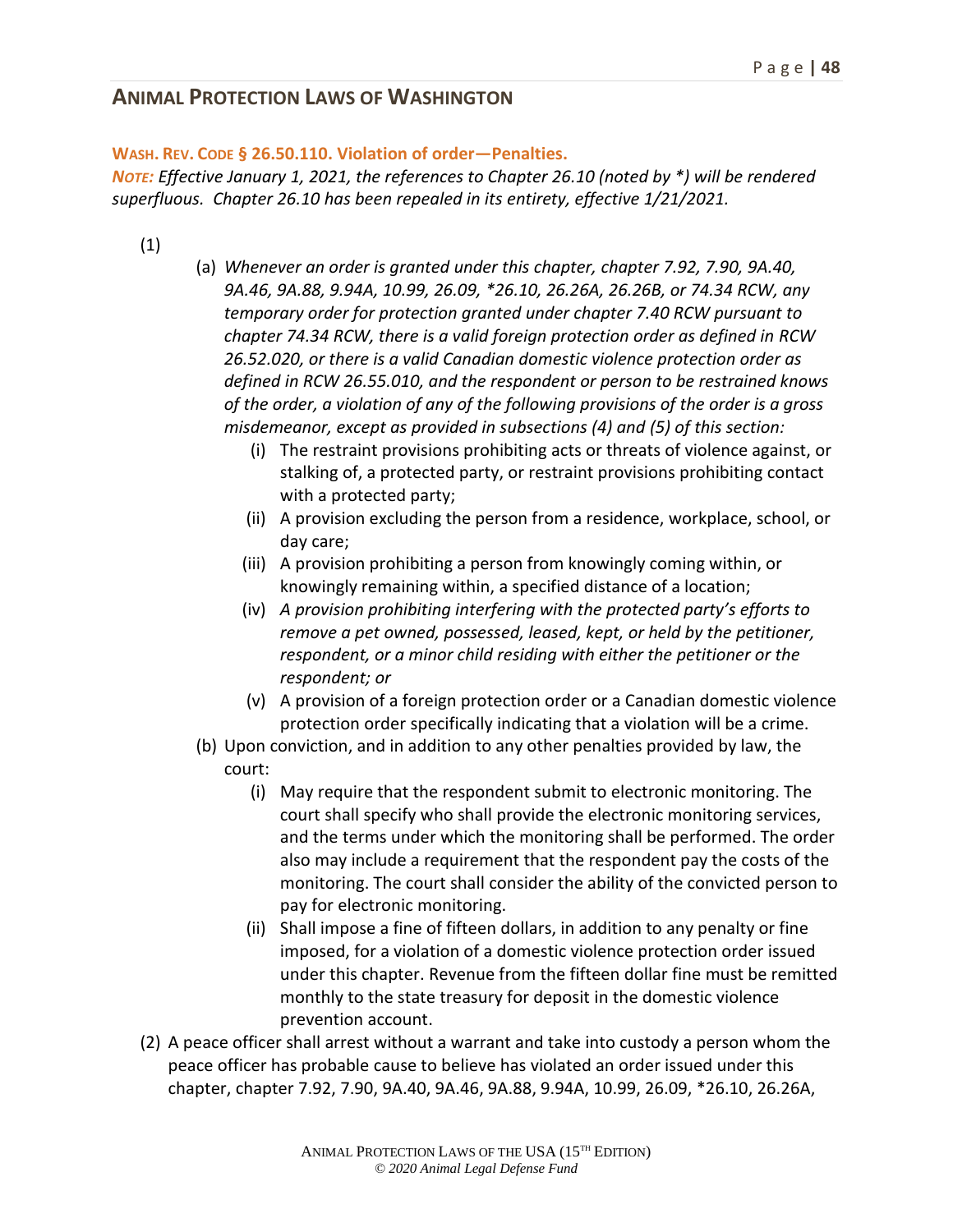26.26B, or 74.34 RCW, any temporary order for protection granted under chapter 7.40 RCW pursuant to chapter 74.34 RCW, a valid foreign protection order as defined in RCW 26.52.010, or a valid Canadian domestic violence protection order as defined in RCW 26.55.010, that restrains the person or excludes the person from a residence, workplace, school, or day care, or prohibits the person from knowingly coming within, or knowingly remaining within, a specified distance of a location, if the person restrained knows of the order. Presence of the order in the law enforcement computerbased criminal intelligence information system is not the only means of establishing knowledge of the order.

- (3) A violation of an order issued under this chapter, chapter 7.92, 7.90, 9A.40, 9A.46, 9A.88, 9.94A, 10.99, 26.09, \*26.10, 26.26A, 26.26B, or 74.34 RCW, or of a valid foreign protection order as defined in RCW 26.52.020, or a valid Canadian domestic violence protection order as defined in RCW 26.55.010, shall also constitute contempt of court, and is subject to the penalties prescribed by law.
- (4) Any assault that is a violation of an order issued under this chapter, chapter 7.92, 7.90, 9A.40, 9A.46, 9A.88, 9.94A, 10.99, 26.09, \*26.10, 26.26A, 26.26B, or 74.34 RCW, a valid foreign protection order as defined in RCW 26.52.020, or a valid Canadian domestic violence protection order as defined in RCW 26.55.010,and that does not amount to assault in the first or second degree under RCW 9A.36.011 or 9A.36.021 is a class C felony, and any conduct in violation of such an order that is reckless and creates a substantial risk of death or serious physical injury to another person is a class C felony.
- (5) A violation of a court order issued under this chapter, chapter 7.92, 7.90, 9A.40, 9A.46, 9A.88, 9.94A, 10.99, 26.09, \*26.10, 26.26A, 26.26B, or 74.34 RCW, a valid foreign protection order as defined in RCW 26.52.020, or a valid Canadian domestic violence protection order as defined in RCW 26.55.010, is a class C felony if the offender has at least two previous convictions for violating the provisions of an order issued under this chapter, chapter 7.92, 7.90, 9A.40, 9A.46, 9A.88, *9.94A,* 10.99, 26.09, 26.10, 26.26A, 26.26B, or 74.34 RCW, a valid foreign protection order as defined in RCW 26.52.020, or a valid Canadian domestic violence protection order as defined in RCW 26.55.010. The previous convictions may involve the same victim or other victims specifically protected by the orders the offender violated.
- (6) Upon the filing of an affidavit by the petitioner or any peace officer alleging that the respondent has violated an order granted under this chapter, chapter 7.92, 7.90, 9A.40, 9A.46, 9A.88, 9.94A, 10.99, 26.09, \*26.10, 26.26A, 26.26B, or 74.34 RCW, or a valid foreign protection order as defined in RCW 26.52.020, or a valid Canadian domestic violence protection order as defined in RCW 26.55.010, the court may issue an order to the respondent, requiring the respondent to appear and show cause within fourteen days why the respondent should not be found in contempt of court and punished accordingly. The hearing may be held in the court of any county or municipality in which the petitioner or respondent temporarily or permanently resides at the time of the alleged violation.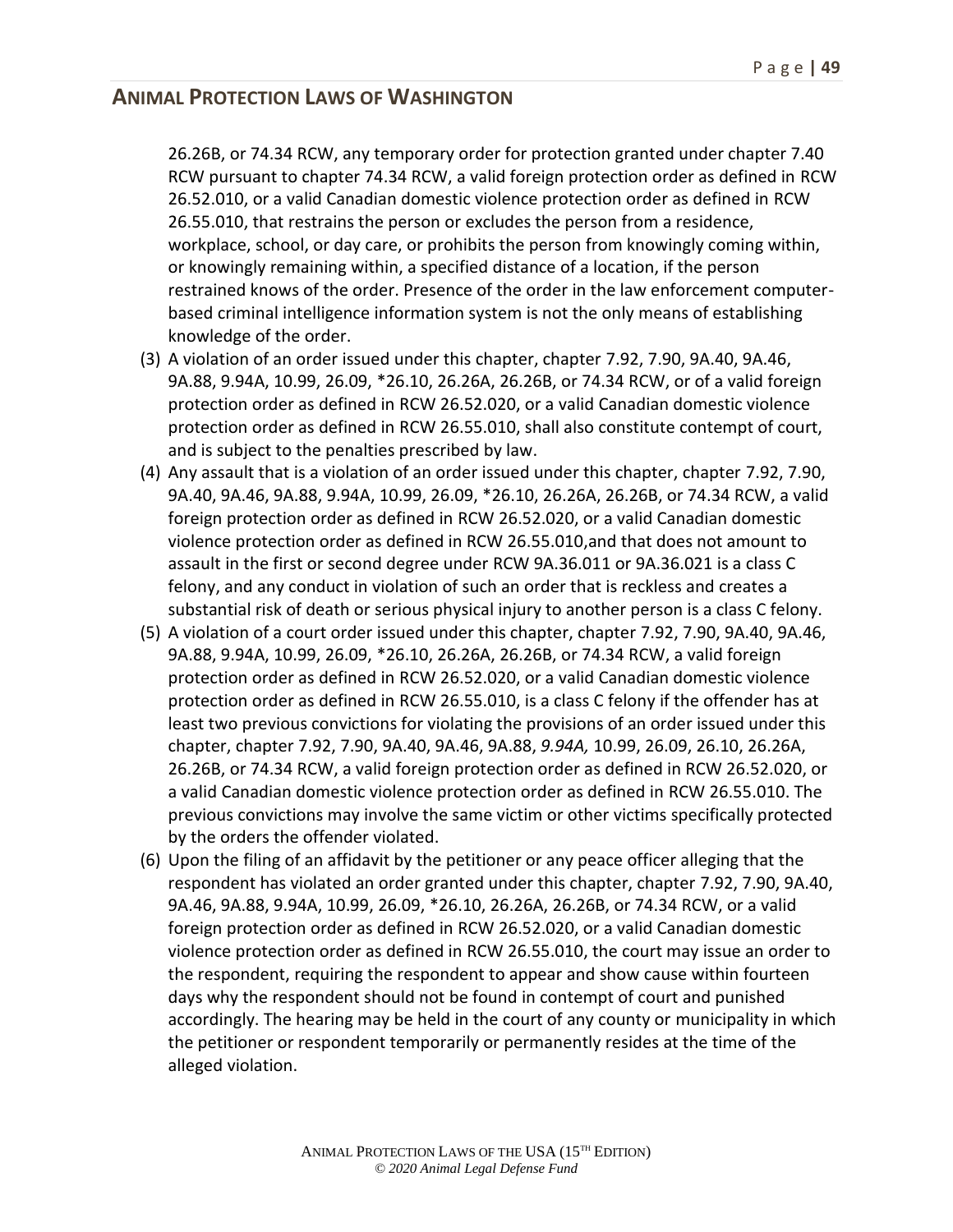#### **14. RESTITUTION**

#### **WASH. REV. CODE § 16.52.085. Removal of animals for feeding—Examination—Notice— Euthanasia.**

- (1) If a law enforcement officer or animal control officer has probable cause to believe that an owner of a domestic animal has violated this chapter or a person owns, cares for, or resides with an animal in violation of an order issued RCW 16.52.200(4) and no responsible person can be found to assume the animal's care, the officer may authorize, with a warrant, the removal of the animal to a suitable place for feeding and care, or may place the animal under the custody of an animal care and control agency. In determining what is a suitable place, the officer shall consider the animal's needs, including its size and behavioral characteristics. An officer may remove an animal under this subsection without a warrant only if the animal is in an immediate life-threatening condition.
- (2) If a law enforcement officer or an animal control officer has probable cause to believe a violation of this chapter has occurred, the officer may authorize an examination of a domestic animal allegedly neglected or abused in violation of this chapter by a veterinarian to determine whether the level of neglect or abuse in violation of this chapter is sufficient to require removal of the animal. This section does not condone illegal entry onto private property.
- (3) Any owner whose domestic animal is removed pursuant to this chapter shall be given written notice of the circumstances of the removal and notice of legal remedies available to the owner. The notice shall be given by posting at the place of seizure, by delivery to a person residing at the place of seizure, or by registered mail if the owner is known. In making the decision to remove an animal pursuant to this chapter, the officer shall make a good faith effort to contact the animal's owner before removal.
- (4) The agency having custody of the animal may euthanize the animal or may find a responsible person to adopt the animal not less than fifteen business days after the animal is taken into custody. A custodial agency may euthanize severely injured, diseased, or suffering animals at any time. *An owner may prevent the animal's destruction or adoption by: (a) Petitioning the district court of the county where the animal was seized for the animal's immediate return subject to court-imposed conditions, or (b) posting a bond or security in an amount sufficient to provide for the animal's care for a minimum of thirty days from the seizure date.* If the custodial agency still has custody of the animal when the bond or security expires, the animal shall become the agency's property unless the court orders an alternative disposition. *If a court order prevents the agency from assuming ownership and the agency continues to care for the animal, the court shall order the owner to post or renew a bond or security for the agency's continuing costs for the animal's care.* When a court has prohibited the owner from owning, caring for, or residing with a similar animal under RCW 16.52.200(4), the agency having custody of the animal may assume ownership upon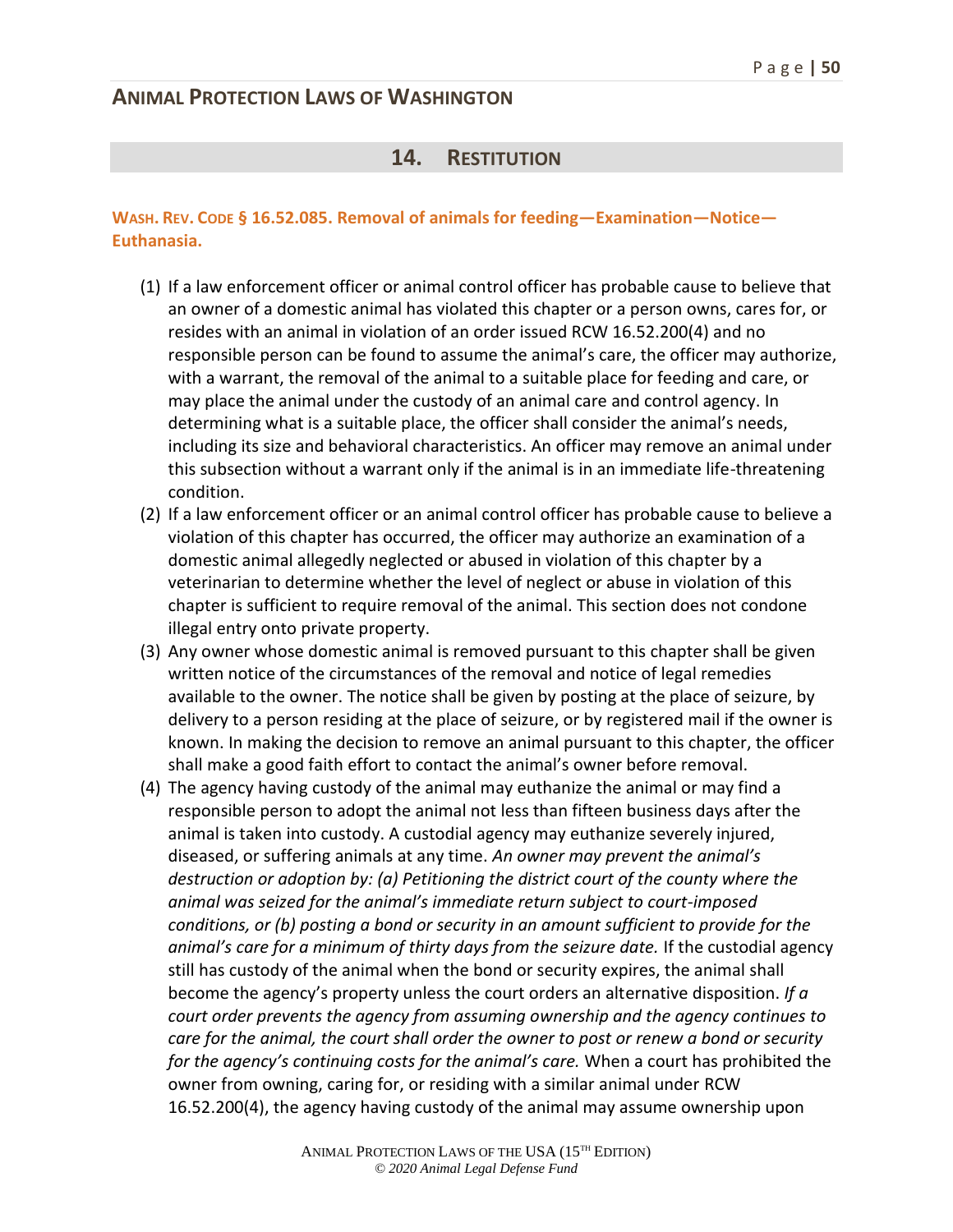seizure and the owner may not prevent the animal's destruction or adoption by petitioning the court or posting a bond.

- (5) If no criminal case is filed within fourteen business days of the animal's removal, the owner may petition the district court of the county where the animal was removed for the animal's return. The petition shall be filed with the court. Copies of the petition must be served on the law enforcement or animal care and control agency responsible for removing the animal and to the prosecuting attorney. *If the court grants the petition, the agency which seized the animal must surrender the animal to the owner at no cost to the owner.* If a criminal action is filed after the petition is filed but before the hearing on the petition, then the petition shall be joined with the criminal matter.
- (6) In a motion or petition for the animal's return before a trial, the burden is on the owner to prove by a preponderance of the evidence that the animal will not suffer future neglect or abuse and is not in need of being restored to health.
- (7) Any authorized person treating or attempting to restore an animal to health under this chapter shall not be civilly or criminally liable for such action.

#### **WASH. REV. CODE § 16.52.200. Sentences—Forfeiture of animals—Liability for costs—Civil penalty—Education, counseling.**

- (1) The sentence imposed for a misdemeanor or gross misdemeanor violation of this chapter may be deferred or suspended in accordance with RCW 3.66.067 and 3.66.068, however the probationary period shall be two years.
- (2) In case of multiple misdemeanor or gross misdemeanor convictions, the sentences shall be consecutive, however the probationary period shall remain two years.
- (3) In addition to the penalties imposed by the court, the court shall order the forfeiture of all animals held by law enforcement or animal care and control authorities under the provisions of this chapter if any one of the animals involved dies as a result of a violation of this chapter or if the defendant has a prior conviction under this chapter. In other cases the court may enter an order requiring the owner to forfeit the animal if the court deems the animal's treatment to have been severe and likely to reoccur.
- (4) Any person convicted of animal cruelty shall be prohibited from owning, caring for, possessing, or residing with any animals for a period of time as follows:
	- (a) Two years for a first conviction of animal cruelty in the second degree under RCW 16.52.207;
	- (b) Permanently for a first conviction of animal cruelty in the first degree under RCW 16.52.205;
	- (c) Permanently for a second or subsequent conviction of animal cruelty, except as provided in subsection (5) of this section.
- (5) If a person has no more than two convictions of animal cruelty and each conviction is for animal cruelty in the second degree, the person may petition the sentencing court in which the most recent animal cruelty conviction occurred, for a restoration of the right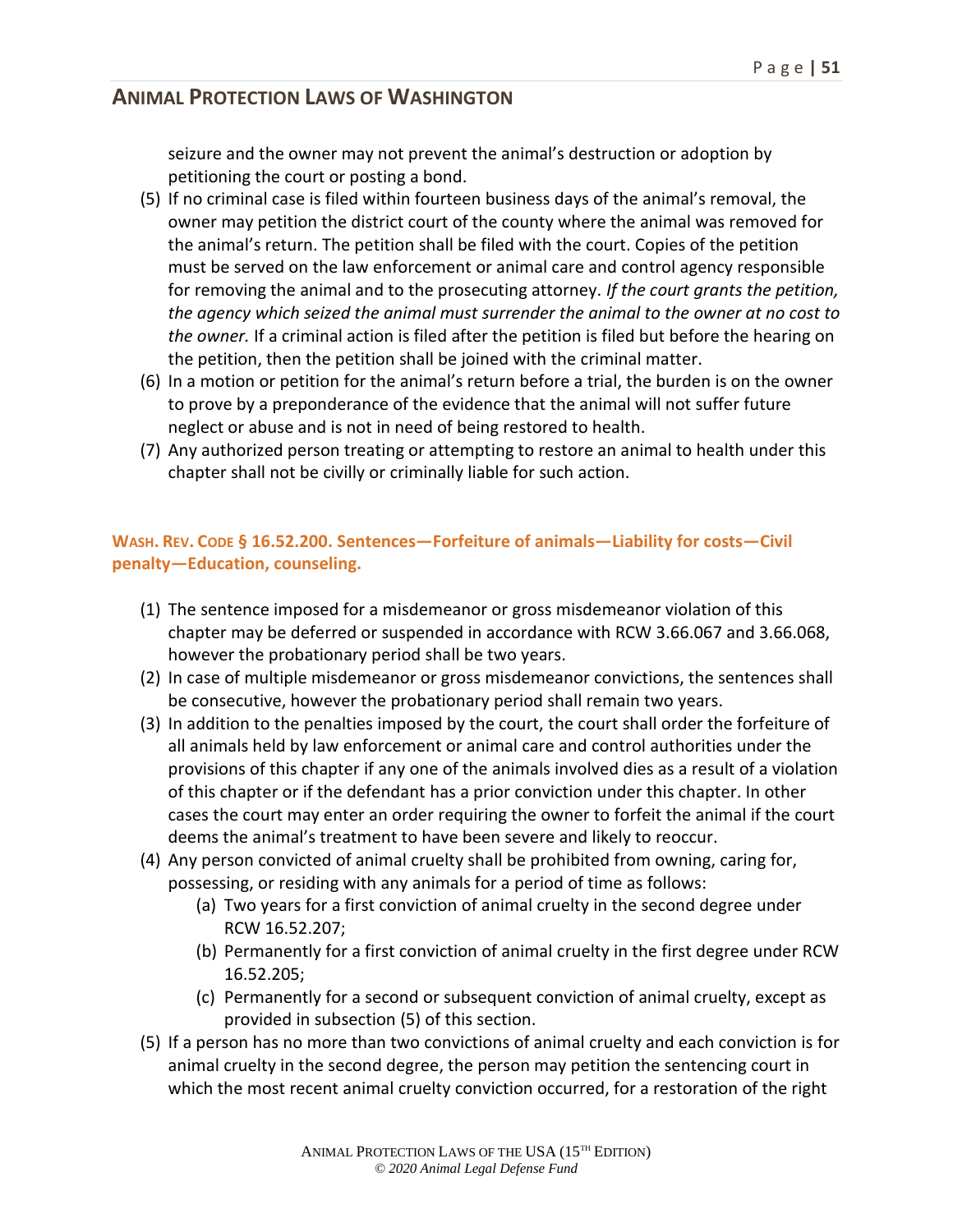to own, care for, possess, or reside with animals five years after the date of the second conviction. In determining whether to grant the petition, the court shall consider, but not be limited to, the following:

- (a) The person's prior animal cruelty in the second degree convictions;
- (b) The type of harm or violence inflicted upon the animals;
- (c) Whether the person has completed the conditions imposed by the court as a result of the underlying convictions;
- (d) Whether the person complied with the prohibition on owning, caring for, or residing with animals; and
- (e) Any other matters the court finds reasonable and material to consider in determining whether the person is likely to abuse another animal.

The court may delay its decision on forfeiture under subsection (3) of this section until the end of the probationary period.

- (6) *In addition to fines and court costs, the defendant, only if convicted or in agreement, shall be liable for reasonable costs incurred pursuant to this chapter by law enforcement agencies, animal care and control agencies, or authorized private or public entities involved with the care of the animals. Reasonable costs include expenses of the investigation, and the animal's care, euthanization, or adoption.*
- (7) *If convicted, the defendant shall also pay a civil penalty of one thousand dollars to the county to prevent cruelty to animals. These funds shall be used to prosecute offenses under this chapter and to care for forfeited animals pending trial.*
- (8) If a person violates the prohibition on owning, caring for, possessing or residing with animals under subsection (4) of this section, that person:
	- (a) Shall pay a civil penalty of one thousand dollars for the first violation;
	- (b) Shall pay a civil penalty of two thousand five hundred dollars for the second violation; and
	- (c) Is guilty of a gross misdemeanor for the third and each subsequent violation.
- (9) As a condition of the sentence imposed under this chapter or RCW 9.08.070 through 9.08.078, the court may also order the defendant to participate in an available animal cruelty prevention or education program or obtain available psychological counseling to treat mental health problems contributing to the violation's commission. The defendant shall bear the costs of the program or treatment.
- (10) Nothing in this section limits the authority of a law enforcement officer, animal control officer, custodial agency, or court to remove, adopt, euthanize, or require forfeiture of an animal under RCW 16.52.085.

#### **WASH. REV. CODE § 16.52.205. Animal cruelty in the first degree.**

(1) A person is guilty of animal cruelty in the first degree when, except as authorized in law, he or she intentionally (a) inflicts substantial pain on, (b) causes physical injury to, or (c) kills an animal by a means causing undue suffering or while manifesting an extreme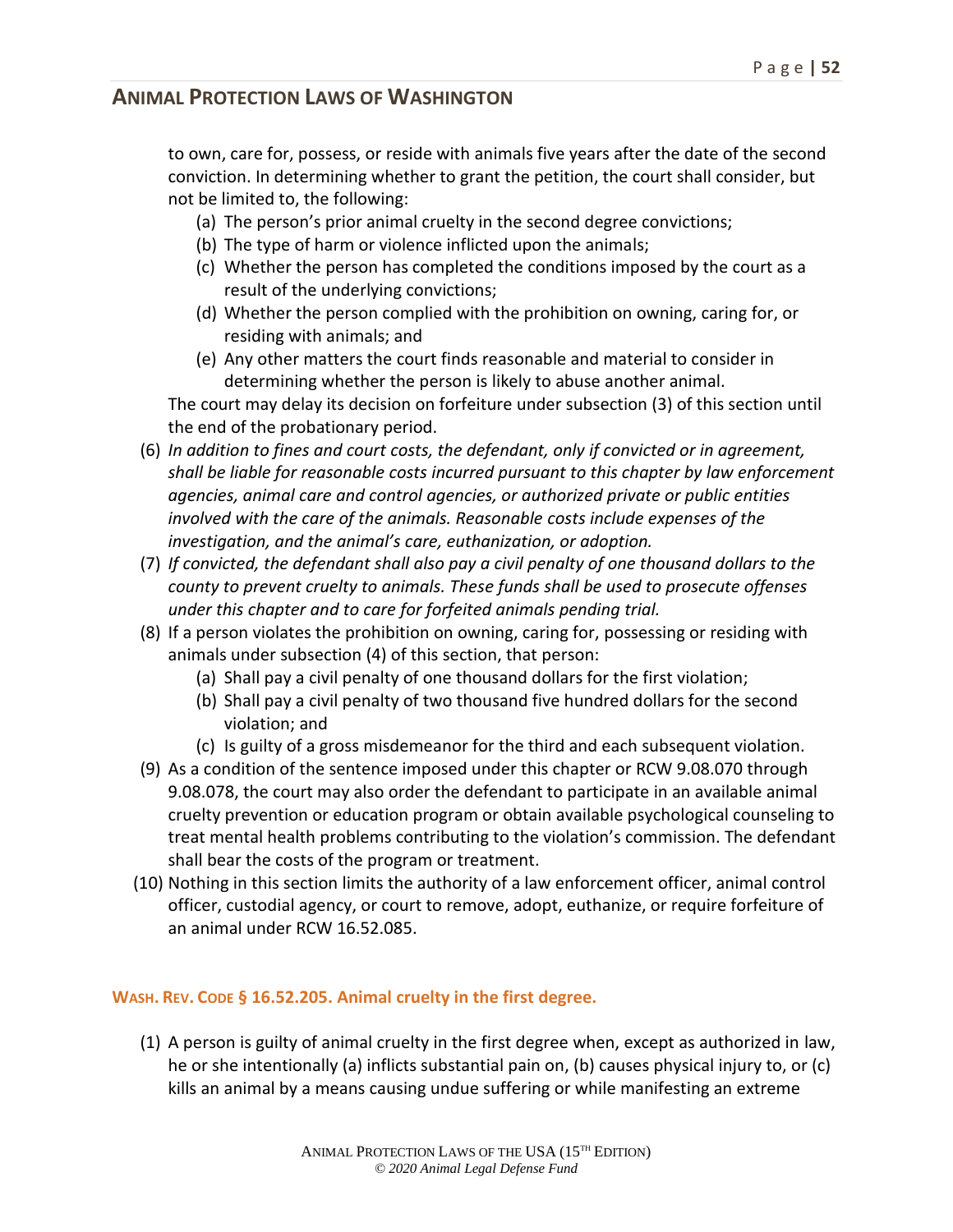indifference to life, or forces a minor to inflict unnecessary pain, injury, or death on an animal.

- (2)
- (a) A person is guilty of animal cruelty in the first degree when, except as authorized by law or as provided in (c) of this subsection, he or she, with criminal negligence, starves, dehydrates, or suffocates an animal, or exposes an animal to excessive heat and cold and as a result causes:
	- (i) Substantial and unjustifiable physical pain that extends for a period sufficient to cause considerable suffering; or
	- (ii) Death.
- (b) In determining whether an animal has experienced the condition described in (a)(i) of this subsection due to exposure to excessive heat or cold, the trier of fact shall consider any evidence as to:
	- (i) Whether the animal's particular species and breed is physiologically adaptable to the conditions to which the animal was exposed; and
	- (ii) The animal's age, health, medical conditions, and any other physical characteristics of the animal or factor that may affect its susceptibility to excessive heat or cold.
- (c) A person is not guilty of animal cruelty in the first degree by means of exposing an animal to excessive heat or cold if the exposure is due to an unforeseen or unpreventable accident or event caused exclusively by an extraordinary force of nature.
- (3) A person is guilty of animal cruelty in the first degree when he or she:
	- (a) Knowingly engages in any sexual conduct or sexual contact with an animal;
	- (b) Knowingly causes, aids, or abets another person to engage in any sexual conduct or sexual contact with an animal;
	- (c) Knowingly permits any sexual conduct or sexual contact with an animal to be conducted on any premises under his or her charge or control;
	- (d) Knowingly engages in, organizes, promotes, conducts, advertises, aids, abets, participates in as an observer, or performs any service in the furtherance of an act involving any sexual conduct or sexual contact with an animal for a commercial or recreational purpose; or
	- (e) Knowingly photographs or films, for purposes of sexual gratification, a person engaged in a sexual act or sexual contact with an animal.
- (4) Animal cruelty in the first degree is a class C felony.
- (5) In addition to the penalty imposed in subsection (4) of this section, the court must order that the convicted person not own, care for, possess, or reside in any household where an animal is present.
- (6) *In addition to the penalties imposed in subsections (4) and (5) of this section, the court may order that the convicted person:*
	- (a) Participate in appropriate counseling at the defendant's expense;
	- (b) *Reimburse the animal shelter or humane society for any reasonable costs*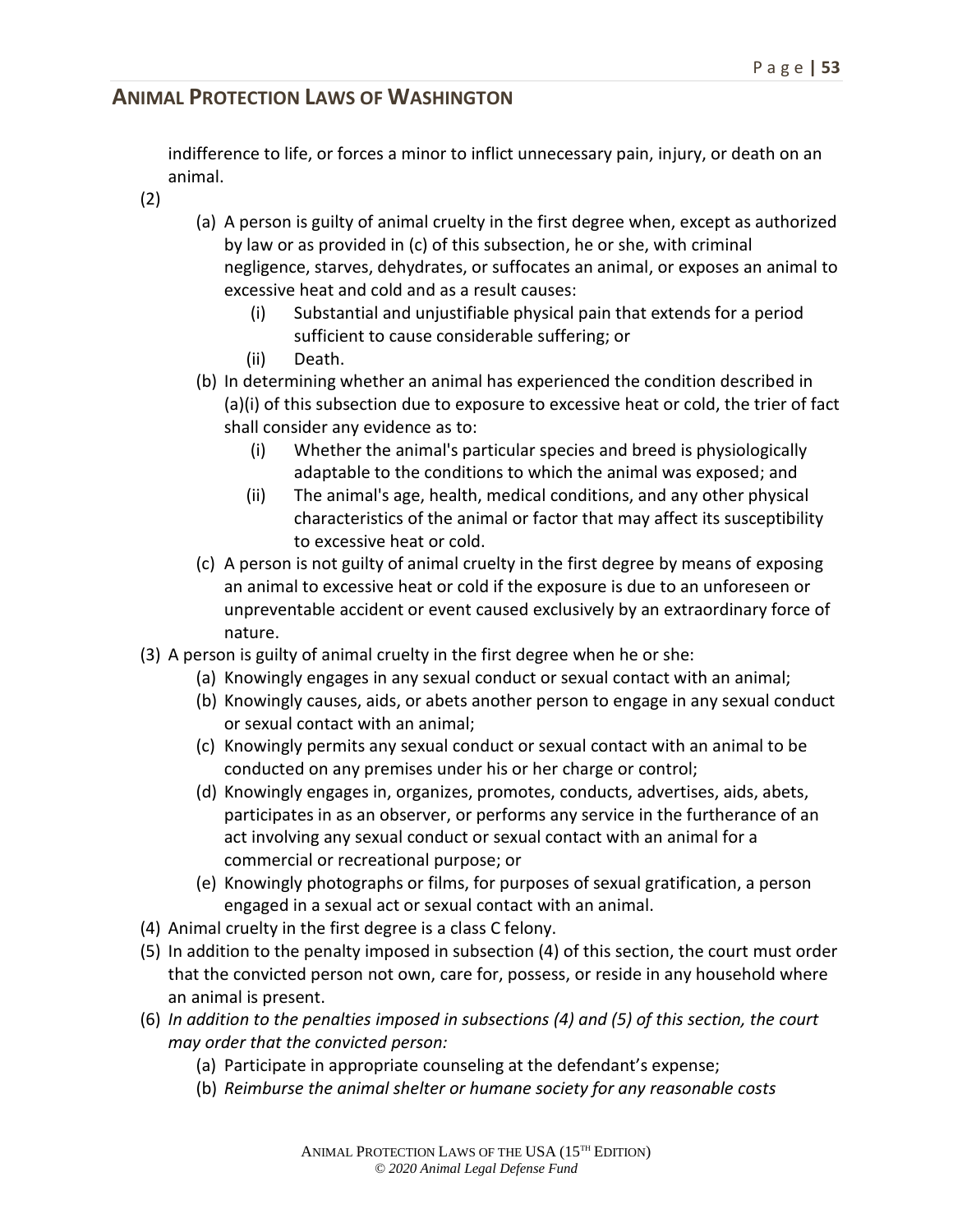*incurred for the care and maintenance of any animals taken to the animal shelter or humane society as a result of conduct proscribed in this section.*

- (7) Nothing in this section prohibits accepted animal husbandry practices or prohibits a licensed veterinarian or certified veterinary technician from performing procedures on an animal that are accepted veterinary medical practices.
- (8) If the court has reasonable grounds to believe that a violation of this section has occurred, the court may order the seizure of all animals involved in the alleged violation as a condition of bond of a person charged with a violation.
- (9) For purposes of this section:
	- (a) "Animal" means every creature, either alive or dead, other than a human being.
	- (b) "Sexual conduct" means any touching by a person of, fondling by a person of, transfer of saliva by a person to, or use of a foreign object by a person on the sex organs or anus of an animal, either directly or through clothing, or any transfer or transmission of semen by the person upon any part of the animal.
	- (c) "Sexual contact" means:
		- (i) Any contact, however slight, between the mouth, sex organ, or anus of a person and the sex organ or anus of an animal, or between the sex organ or anus of a person and the mouth of an animal; or
		- (ii) Any intrusion, however slight, of any part of the body of the person or foreign object into the sex organ or anus of an animal.
	- (d) "Photographs" or "films" means the making of a photograph, motion picture film, videotape, digital image, or any other recording, sale, or transmission of the image.

#### **WASH. REV. CODE § 60.56.025. Lien created for care of animal seized by law enforcement officer.**

If a law enforcement officer authorizes removal of an animal pursuant to chapter 16.52 RCW, *the person or entity receiving the animal and aiding in its care or restoration to health shall have a lien upon the animal for the cost of feeding, pasturing, and caring otherwise for the animal.* The lien attaches on the date such costs are due and payable but are unpaid. Any such person is authorized to retain possession of the animal until such costs are paid or the lien expires, whichever first occurs.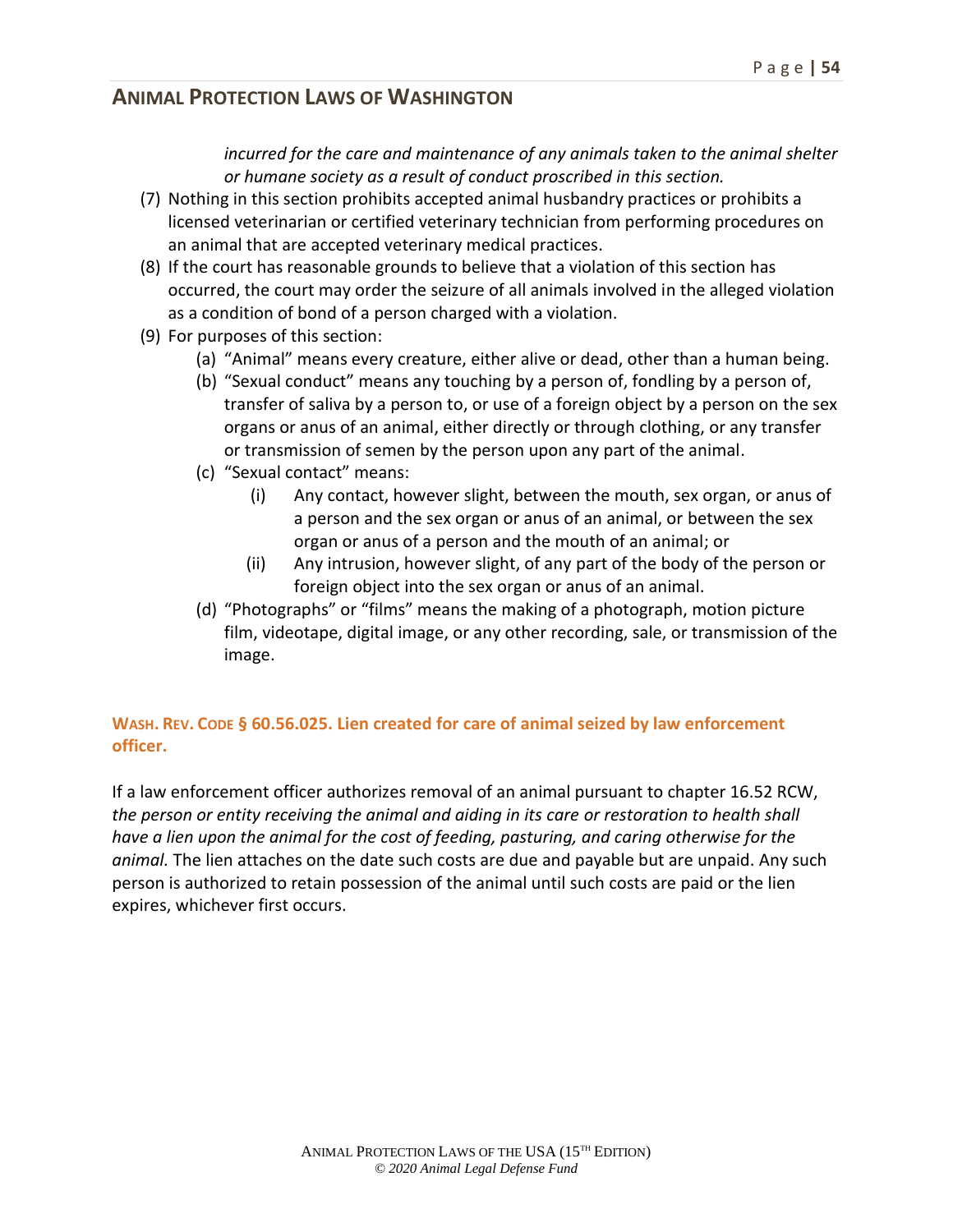#### **15. FORFEITURE & POSSESSION BANS**

#### **WASH. REV. CODE § 16.52.085. Removal of animals for feeding—Examination—Notice— Euthanasia.**

- (1) If a law enforcement officer or animal control officer has probable cause to believe that an owner of a domestic animal has violated this chapter or a person owns, cares for, or resides with an animal in violation of an order issued RCW 16.52.200(4) and no responsible person can be found to assume the animal's care, the officer may authorize, with a warrant, the removal of the animal to a suitable place for feeding and care, or may place the animal under the custody of an animal care and control agency. In determining what is a suitable place, the officer shall consider the animal's needs, including its size and behavioral characteristics. An officer may remove an animal under this subsection without a warrant only if the animal is in an immediate life-threatening condition.
- (2) If a law enforcement officer or an animal control officer has probable cause to believe a violation of this chapter has occurred, the officer may authorize an examination of a domestic animal allegedly neglected or abused in violation of this chapter by a veterinarian to determine whether the level of neglect or abuse in violation of this chapter is sufficient to require removal of the animal. This section does not condone illegal entry onto private property.
- (3) Any owner whose domestic animal is removed pursuant to this chapter shall be given written notice of the circumstances of the removal and notice of legal remedies available to the owner. The notice shall be given by posting at the place of seizure, by delivery to a person residing at the place of seizure, or by registered mail if the owner is known. In making the decision to remove an animal pursuant to this chapter, the officer shall make a good faith effort to contact the animal's owner before removal.
- (4) *The agency having custody of the animal may euthanize the animal or may find a responsible person to adopt the animal not less than fifteen business days after the animal is taken into custody. A custodial agency may euthanize severely injured, diseased, or suffering animals at any time. An owner may prevent the animal's destruction or adoption by: (a) Petitioning the district court of the county where the animal was seized for the animal's immediate return subject to court-imposed conditions, or (b) posting a bond or security in an amount sufficient to provide for the animal's care for a minimum of thirty days from the seizure date. If the custodial agency still has custody of the animal when the bond or security expires, the animal shall become the agency's property unless the court orders an alternative disposition. If a court order prevents the agency from assuming ownership and the agency continues to care for the animal, the court shall order the owner to post or renew a bond or security for the agency's continuing costs for the animal's care. When a court has prohibited the owner from owning, caring for, or residing with a similar animal under RCW 16.52.200(4), the agency having custody of the animal may assume ownership upon*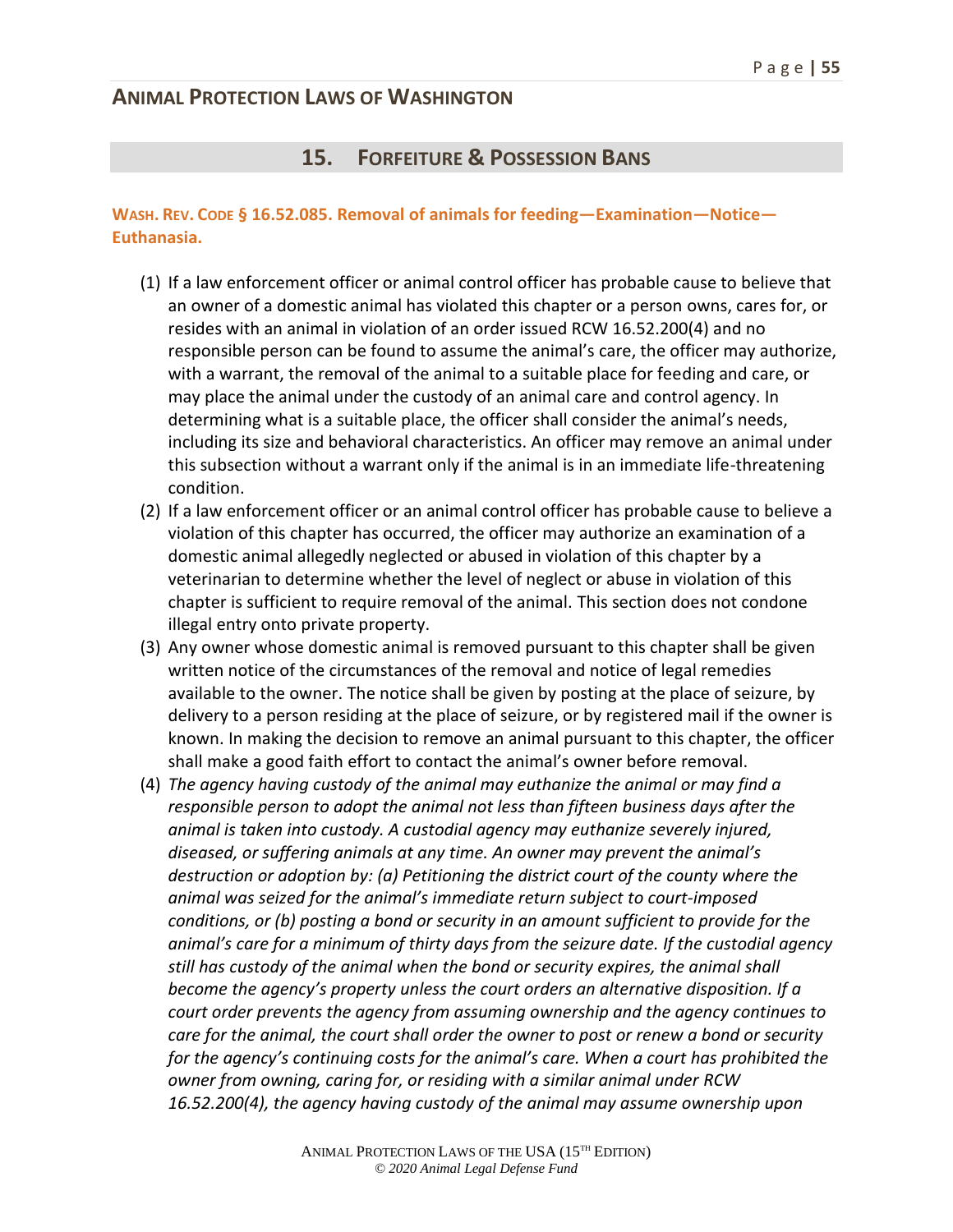#### *seizure and the owner may not prevent the animal's destruction or adoption by petitioning the court or posting a bond.*

- (5) If no criminal case is filed within fourteen business days of the animal's removal, the owner may petition the district court of the county where the animal was removed for the animal's return. The petition shall be filed with the court. Copies of the petition must be served on the law enforcement or animal care and control agency responsible for removing the animal and to the prosecuting attorney. If the court grants the petition, the agency which seized the animal must surrender the animal to the owner at no cost to the owner. If a criminal action is filed after the petition is filed but before the hearing on the petition, then the petition shall be joined with the criminal matter.
- (6) In a motion or petition for the animal's return before a trial, the burden is on the owner to prove by a preponderance of the evidence that the animal will not suffer future neglect or abuse and is not in need of being restored to health.
- (7) Any authorized person treating or attempting to restore an animal to health under this chapter shall not be civilly or criminally liable for such action.

#### **WASH. REV. CODE § 16.52.200. Sentences—Forfeiture of animals—Liability for costs—Civil penalty—Education, counseling.**

- (1) The sentence imposed for a misdemeanor or gross misdemeanor violation of this chapter may be deferred or suspended in accordance with RCW 3.66.067 and 3.66.068, however the probationary period shall be two years.
- (2) In case of multiple misdemeanor or gross misdemeanor convictions, the sentences shall be consecutive, however the probationary period shall remain two years.
- (3) *In addition to the penalties imposed by the court, the court shall order the forfeiture of all animals held by law enforcement or animal care and control authorities under the provisions of this chapter if any one of the animals involved dies as a result of a violation of this chapter or if the defendant has a prior conviction under this chapter. In other cases the court may enter an order requiring the owner to forfeit the animal if the court deems the animal's treatment to have been severe and likely to reoccur.*
- (4) *Any person convicted of animal cruelty shall be prohibited from owning, caring for, possessing, or residing with any animals for a period of time as follows:* 
	- (a) *Two years for a first conviction of animal cruelty in the second degree under RCW 16.52.207;*
	- (b) *Permanently for a first conviction of animal cruelty in the first degree under RCW 16.52.205*
	- (c) *Permanently for a second or subsequent conviction of animal cruelty, except as provided in subsection (5) of this section.*
- (5) *If a person has no more than two convictions of animal cruelty and each conviction is for animal cruelty in the second degree, the person may petition the sentencing court in which the most recent animal cruelty conviction occurred, for a restoration of the right*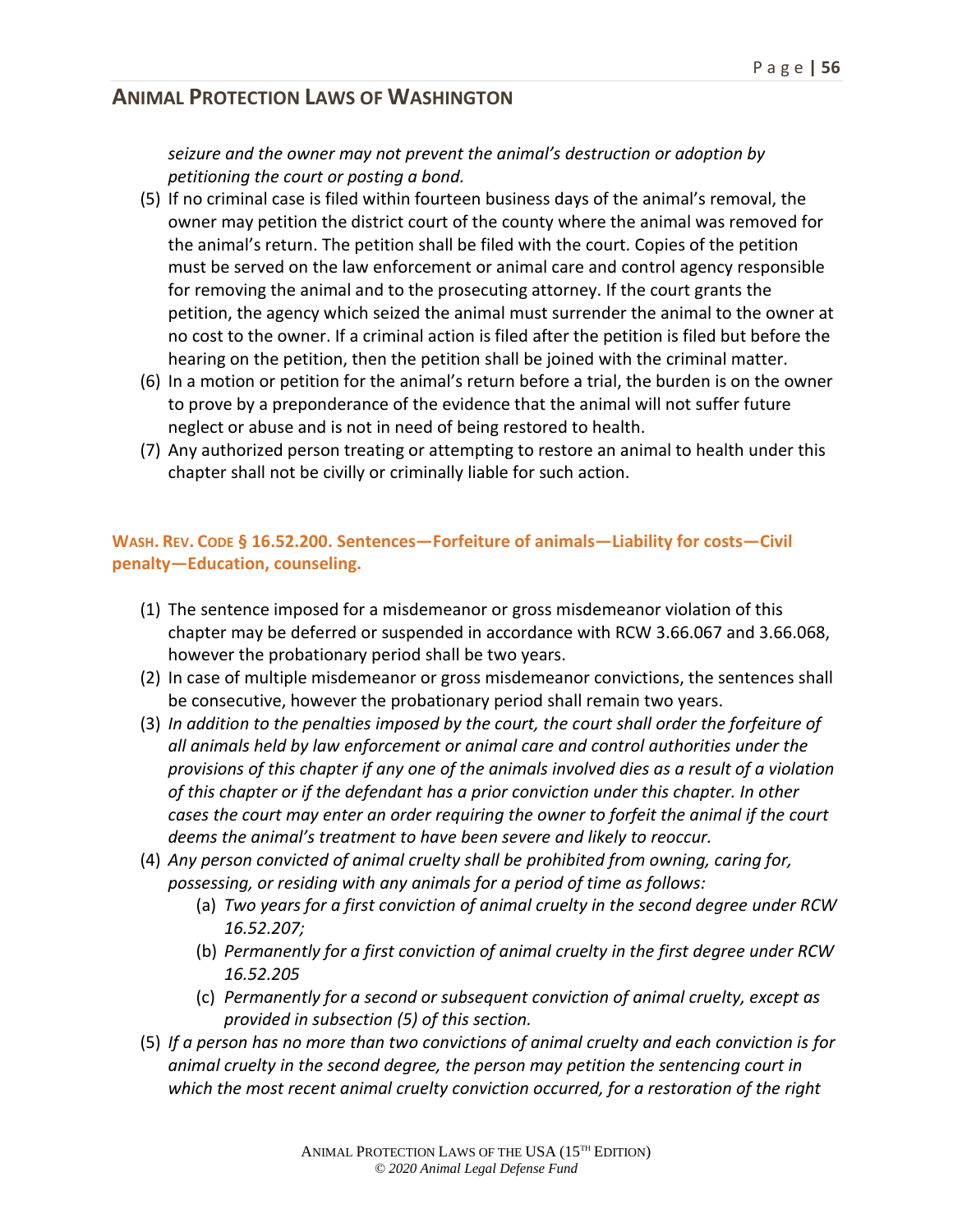*to own, care for, possess, or reside with animals five years after the date of the second conviction. In determining whether to grant the petition, the court shall consider, but not be limited to, the following:*

- (a) *The person's prior animal cruelty in the second degree convictions;*
- (b) *The type of harm or violence inflicted upon the animals;*
- (c) *Whether the person has completed the conditions imposed by the court as a result of the underlying convictions;*
- (d) *Whether the person complied with the prohibition on owning, caring for, possessing or residing with animals; and*
- (e) *Any other matters the court finds reasonable and material to consider in determining whether the person is likely to abuse another animal.*

*The court may delay its decision on forfeiture under subsection (3) of this section until the end of the probationary period.*

- (6) In addition to fines and court costs, the defendant, only if convicted or in agreement, shall be liable for reasonable costs incurred pursuant to this chapter by law enforcement agencies, animal care and control agencies, or authorized private or public entities involved with the care of the animals. Reasonable costs include expenses of the investigation, and the animal's care, euthanization, or adoption.
- (7) If convicted, the defendant shall also pay a civil penalty of one thousand dollars to the county to prevent cruelty to animals. These funds shall be used to prosecute offenses under this chapter and to care for forfeited animals pending trial.
- (8) *If a person violates the prohibition on owning, caring for, possessing or residing with animals under subsection (4) of this section, that person:*
	- (a) *Shall pay a civil penalty of one thousand dollars for the first violation;*
	- (b) *Shall pay a civil penalty of two thousand five hundred dollars for the second violation; and*
	- (c) *Is guilty of a gross misdemeanor for the third and each subsequent violation.*
- (9) As a condition of the sentence imposed under this chapter or RCW 9.08.070 through 9.08.078, the court may also order the defendant to participate in an available animal cruelty prevention or education program or obtain available psychological counseling to treat mental health problems contributing to the violation's commission. The defendant shall bear the costs of the program or treatment.
- (10) Nothing in this section limits the authority of a law enforcement officer, animal control officer, custodial agency, or court to remove, adopt, euthanize, or require forfeiture of an animal under RCW 16.52.085.

#### **WASH. REV. CODE § 16.52.205. Animal cruelty in the first degree.**

(1) A person is guilty of animal cruelty in the first degree when, except as authorized in law, he or she intentionally (a) inflicts substantial pain on, (b) causes physical injury to, or (c) kills an animal by a means causing undue suffering or while manifesting an extreme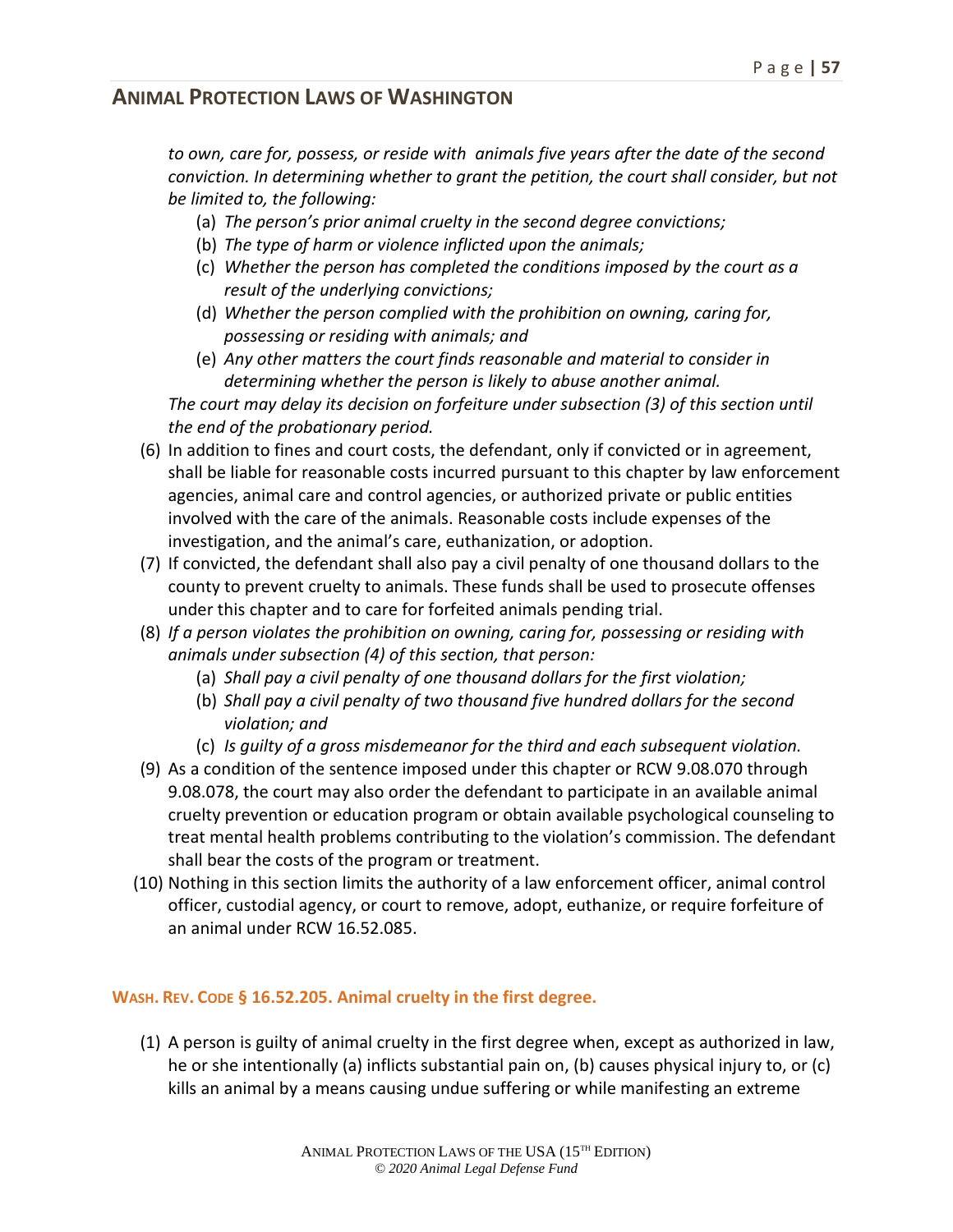indifference to life, or forces a minor to inflict unnecessary pain, injury, or death on an animal.

- (2)
- (a) A person is guilty of animal cruelty in the first degree when, except as authorized by law or as provided in (c) of this subsection, he or she, with criminal negligence, starves, dehydrates, or suffocates an animal, or exposes an animal to excessive heat or cold and as a result causes:
	- (i) Substantial and unjustifiable physical pain that extends for a period sufficient to cause considerable suffering; or
	- (ii) Death.
- (b) In determining whether an animal has experienced the condition described in (a)(i) of this subsection due to exposure to excessive heat or cold, the trier of fact shall consider any evidence as to:
	- (i) Whether the animal's particular species and breed is physiologically adaptable to the conditions to which the animal was exposed; and
	- (ii) The animal's age, health, medical conditions, and any other physical characteristics of the animal or factor that may affect its susceptibility to excessive heat or cold.
- (c) A person is not guilty of animal cruelty in the first degree by means of exposing an animal to excessive heat or cold if the exposure is due to an unforeseen or unpreventable accident or event caused by an extraordinary force of nature.
- (3) A person is guilty of animal cruelty in the first degree when he or she:
	- (a) Knowingly engages in any sexual conduct or sexual contact with an animal;
	- (b) Knowingly causes, aids, or abets another person to engage in any sexual conduct or sexual contact with an animal;
	- (c) Knowingly permits any sexual conduct or sexual contact with an animal to be conducted on any premises under his or her charge or control;
	- (d) Knowingly engages in, organizes, promotes, conducts, advertises, aids, abets, participates in as an observer, or performs any service in the furtherance of an act involving any sexual conduct or sexual contact with an animal for a commercial or recreational purpose; or
	- (e) Knowingly photographs or films, for purposes of sexual gratification, a person engaged in a sexual act or sexual contact with an animal.
- (4) Animal cruelty in the first degree is a class C felony.
- (5) *In addition to the penalty imposed in subsection (4) of this section, the court must order that the convicted person not own, care for, possess, or reside in any household where an animal is present.*
- (6) In addition to the penalties imposed in subsections (4) and (5) of this section, the court must order that the convicted person:
	- (a) Participate in appropriate counseling at the defendant's expense;
	- (b) Reimburse the animal shelter or humane society for any reasonable costs incurred for the care and maintenance of any animals taken to the animal shelter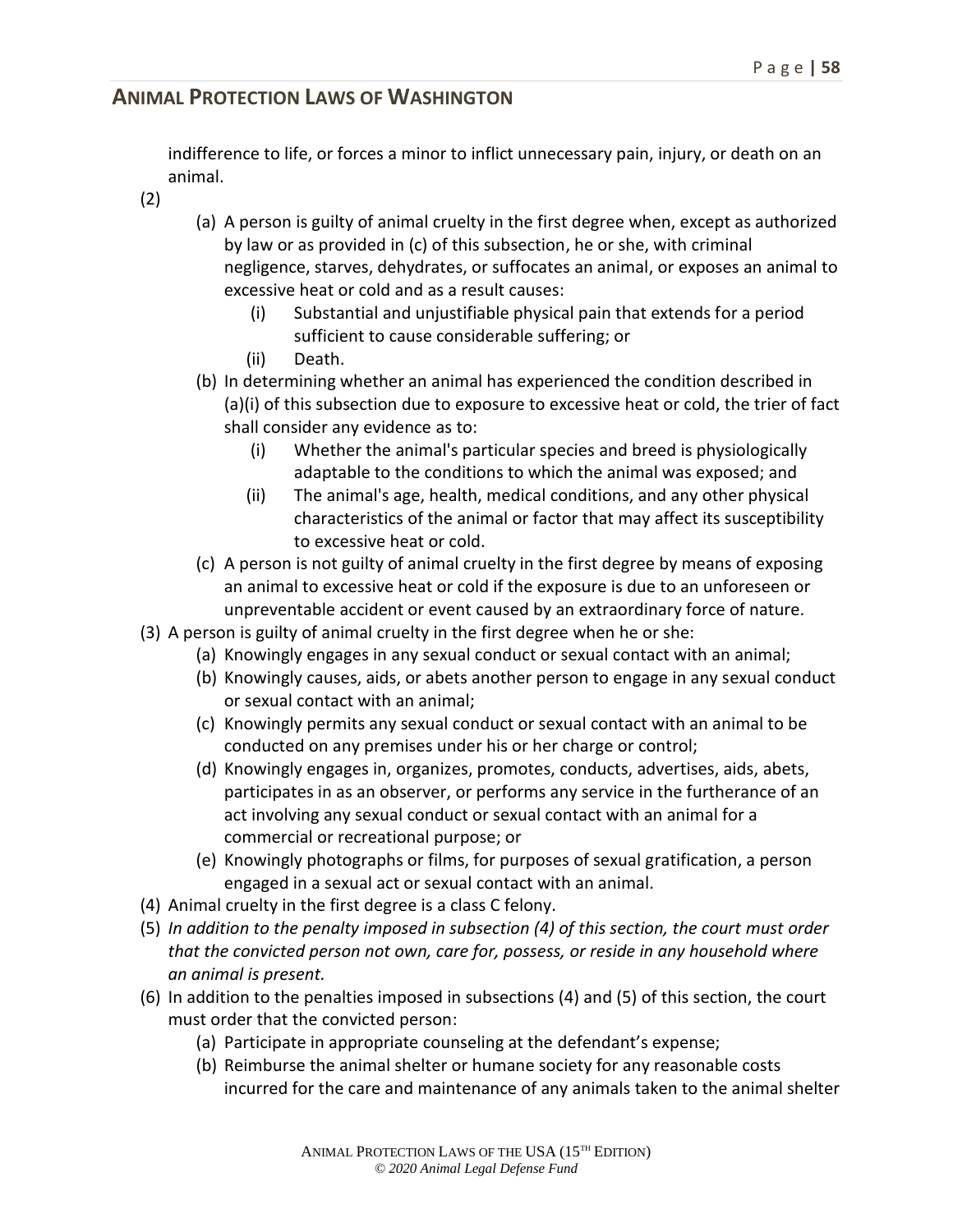or humane society as a result of conduct proscribed in this section.

- (7) Nothing in this section may be considered to prohibit accepted animal husbandry practices or accepted veterinary medical practices by a licensed veterinarian or certified veterinary technician.
- (8) If the court has reasonable grounds to believe that a violation of this section has occurred, the court may order the seizure of all animals involved in the alleged violation as a condition of bond of a person charged with a violation.
- (9) For purposes of this section:
	- (a) "Animal" means every creature, either alive or dead, other than a human being.
	- (b) "Sexual conduct" means any touching by a person of, fondling by a person of, transfer of saliva by a person to, or use of a foreign object by a person on the sex organs or anus of an animal, either directly or through clothing, or any transfer or transmission of semen by the person upon any part of the animal.
	- (c) "Sexual contact" means:
		- (i) Any contact, however slight, between the mouth, sex organ, or anus of a person and the sex organ or anus of an animal, or between the sex organ or anus of a person and the mouth of an animal: or
		- (ii) any intrusion, however slight, of any part of the body of the person or foreign object into the sex organ or anus of an animal.
	- (d) "Photographs" or "films" means the making of a photograph, motion picture film, videotape, digital image, or any other recording, sale, or transmission of the image.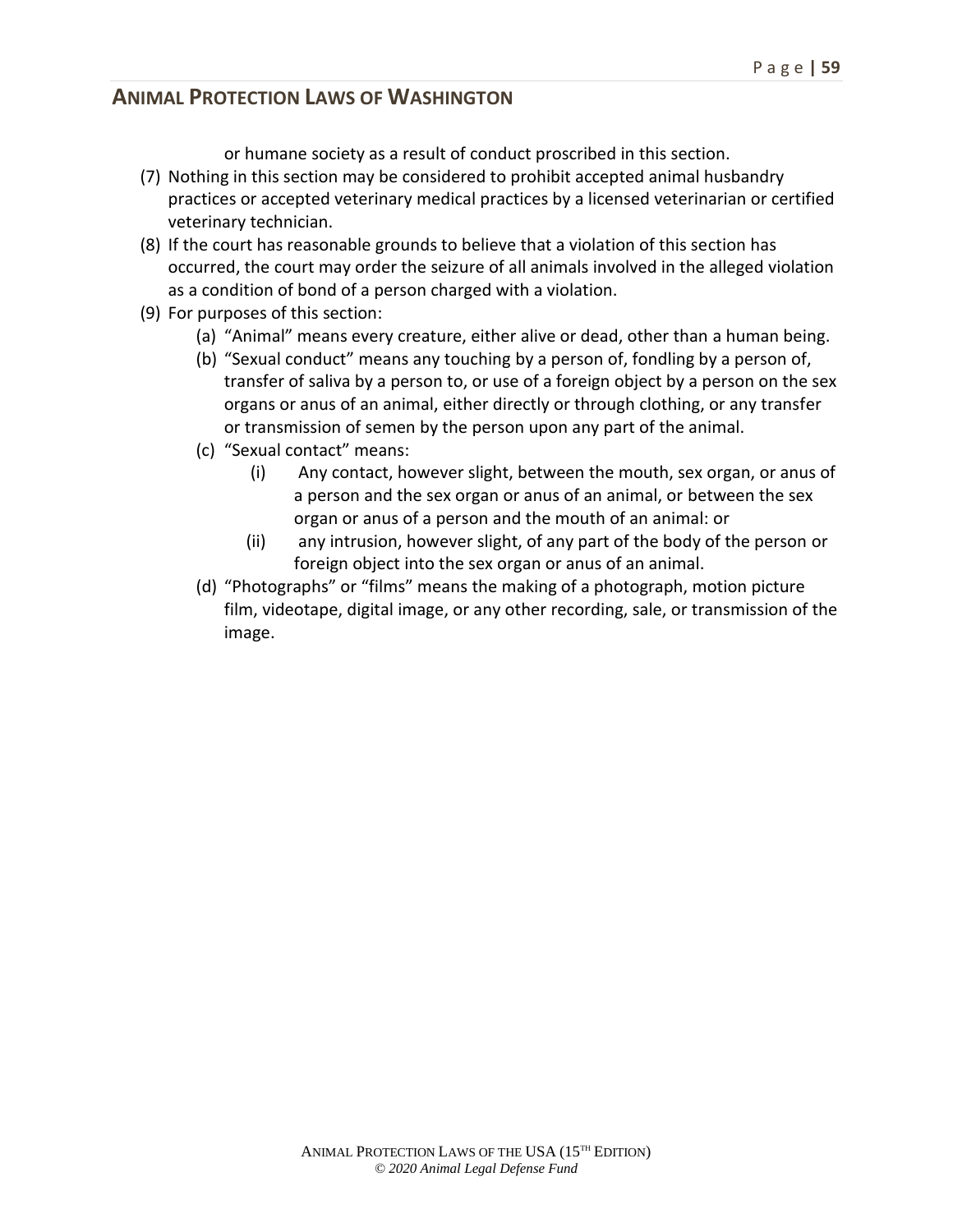#### **16. COURT-ORDERED TREATMENT**

#### **WASH. REV. CODE § 16.52.200. Sentences—Forfeiture of animals—Liability for costs—Civil penalty—Education, counseling.**

- (1) The sentence imposed for a misdemeanor or gross misdemeanor violation of this chapter may be deferred or suspended in accordance with RCW 3.66.067 and 3.66.068, however the probationary period shall be two years.
- (2) In case of multiple misdemeanor or gross misdemeanor convictions, the sentences shall be consecutive, however the probationary period shall remain two years.
- (3) In addition to the penalties imposed by the court, the court shall order the forfeiture of all animals held by law enforcement or animal care and control authorities under the provisions of this chapter if any one of the animals involved dies as a result of a violation of this chapter or if the defendant has a prior conviction under this chapter. In other cases the court may enter an order requiring the owner to forfeit the animal if the court deems the animal's treatment to have been severe and likely to reoccur.
- (4) Any person convicted of animal cruelty shall be prohibited from owning, caring for, possessing, or residing with any animals for a period of time as follows:
	- (a) Two years for a first conviction of animal cruelty in the second degree under RCW 16.52.207;
	- (b) Permanently for a first conviction of animal cruelty in the first degree under RCW 16.52.205
	- (c) Permanently for a second or subsequent conviction of animal cruelty, except as provided in subsection (5) of this section.
- (5) If a person has no more than two convictions of animal cruelty and each conviction is for animal cruelty in the second degree, the person may petition the sentencing court in which the most recent animal cruelty conviction occurred, for a restoration of the right to own, care for, possess, or reside with animals five years after the date of the second conviction. In determining whether to grant the petition, the court shall consider, but not be limited to, the following:
	- (a) The person's prior animal cruelty in the second degree convictions;
	- (b) The type of harm or violence inflicted upon the animals;
	- (c) Whether the person has completed the conditions imposed by the court as a result of the underlying convictions;
	- (d) Whether the person complied with the prohibition on owning, caring for, possessing or residing with animals; and
	- (e) Any other matters the court finds reasonable and material to consider in determining whether the person is likely to abuse another animal.

The court may delay its decision on forfeiture under subsection (3) of this section until the end of the probationary period.

(6) In addition to fines and court costs, the defendant, only if convicted or in agreement, shall be liable for reasonable costs incurred pursuant to this chapter by law enforcement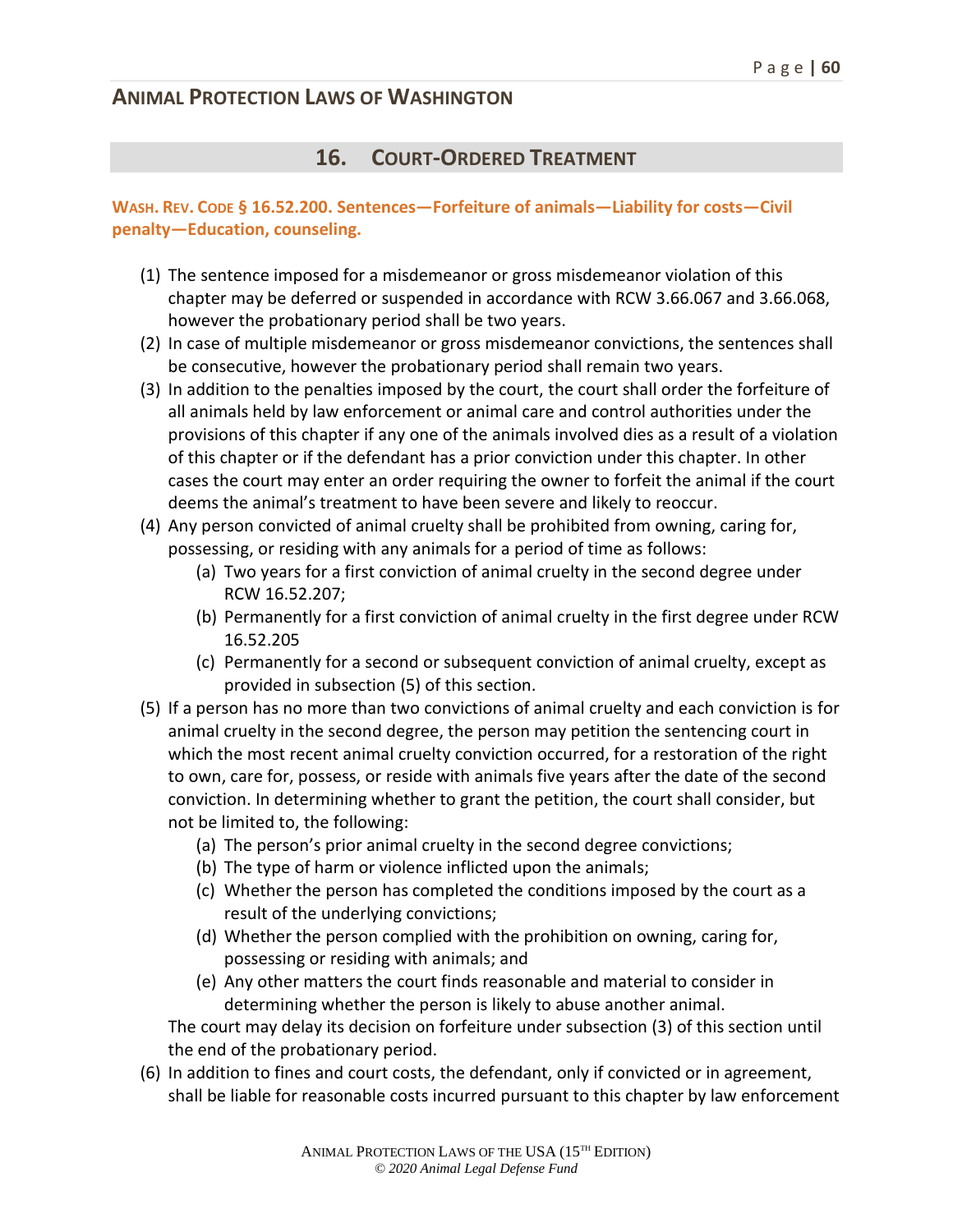agencies, animal care and control agencies, or authorized private or public entities involved with the care of the animals. Reasonable costs include expenses of the investigation, and the animal's care, euthanization, or adoption.

- (7) If convicted, the defendant shall also pay a civil penalty of one thousand dollars to the county to prevent cruelty to animals. These funds shall be used to prosecute offenses under this chapter and to care for forfeited animals pending trial.
- (8) If a person violates the prohibition on owning, caring for, possessing, or residing with animals under subsection (4) of this section, that person:
	- (a) Shall pay a civil penalty of one thousand dollars for the first violation;
	- (b) Shall pay a civil penalty of two thousand five hundred dollars for the second violation; and
	- (c) Is guilty of a gross misdemeanor for the third and each subsequent violation.
- (9) *As a condition of the sentence imposed under this chapter or RCW 9.08.070 through 9.08.078, the court may also order the defendant to participate in an available animal cruelty prevention or education program or obtain available psychological counseling to treat mental health problems contributing to the violation's commission. The defendant shall bear the costs of the program or treatment.*
- (10) Nothing in this section limits the authority of a law enforcement officer, animal control officer, custodial agency, or court to remove, adopt, euthanize, or require forfeiture of an animal under RCW 16.52.085.

#### **WASH. REV. CODE § 16.52.205. Animal cruelty in the first degree.**

- (1) A person is guilty of animal cruelty in the first degree when, except as authorized in law, he or she intentionally (a) inflicts substantial pain on, (b) causes physical injury to, or (c) kills an animal by a means causing undue suffering or while manifesting an extreme indifference to life, or forces a minor to inflict unnecessary pain, injury, or death on an animal.
- (2)
- (a) A person is guilty of animal cruelty in the first degree when, except as authorized by law or as provided in (c) of this section, he or she, with criminal negligence, starves, dehydrates, or suffocates an animal, or exposes an animal to excessive heat or cold, and as a result causes:
	- (i) Substantial and unjustifiable physical pain that extends for a period sufficient to cause considerable suffering; or
	- (ii) Death.
- (b) In determining whether an animal has experienced the condition described in (a)(i) of this subsection due to exposure to excessive heat or cold, the trier of fact shall consider any evidence as to:
	- (i) Whether the animal's particular species and breed is physiologically adaptable to the conditions to which the animal was exposed;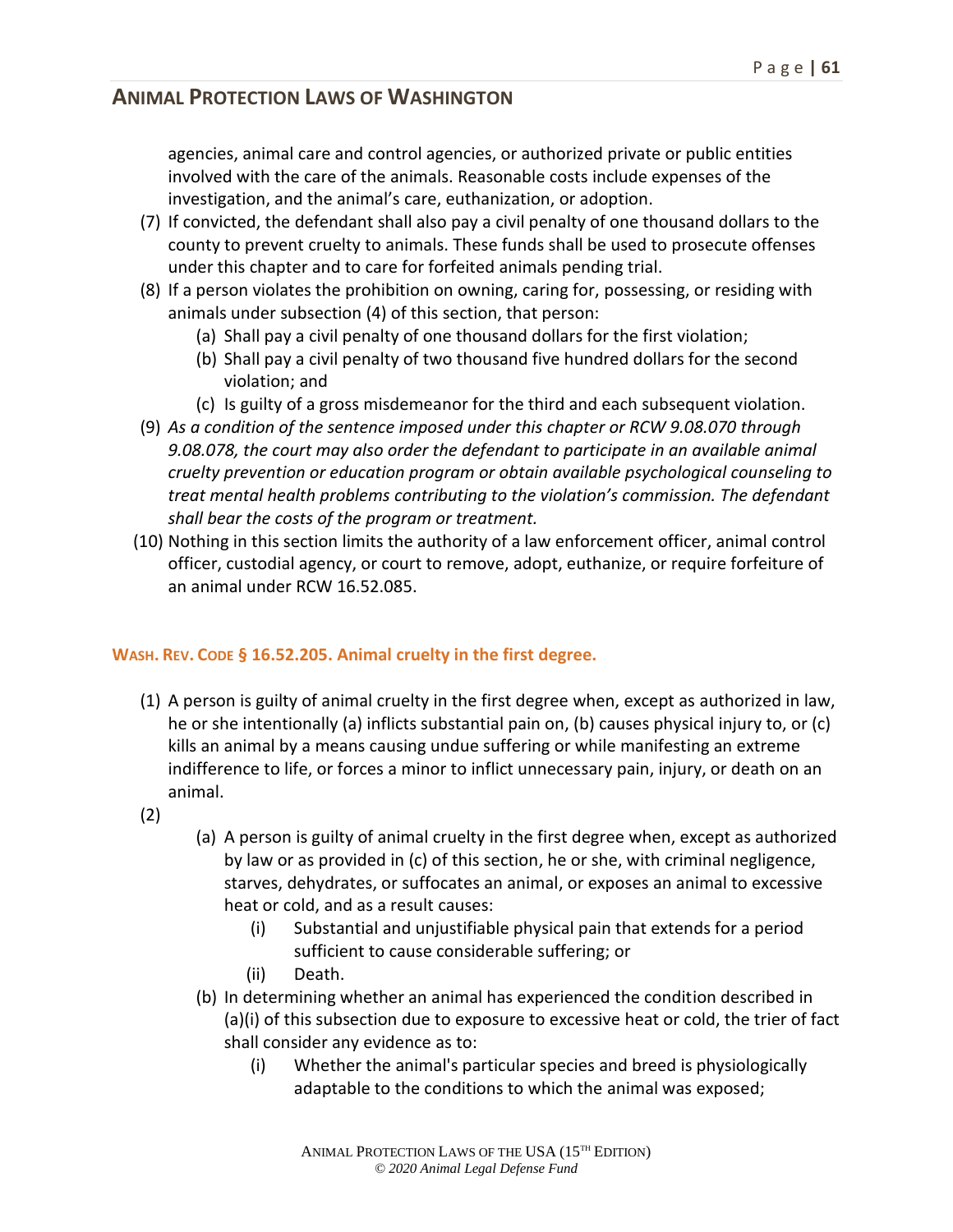- (ii) The animal's age, health, medical conditions, and any other physical characteristics of the animal or factor that may affect its susceptibility to excessive heat or cold.
- (c) A person is not guilty of animal cruelty in the first degree by means of exposing an animal to excessive heat or cold if the exposure is due to an unforeseen or unpreventable accident or event caused exclusively by an extraordinary force of nature.
- (3) A person is guilty of animal cruelty in the first degree when he or she:
	- (a) Knowingly engages in any sexual conduct or sexual contact with an animal;
	- (b) Knowingly causes, aids, or abets another person to engage in any sexual conduct or sexual contact with an animal;
	- (c) Knowingly permits any sexual conduct or sexual contact with an animal to be conducted on any premises under his or her charge or control;
	- (d) Knowingly engages in, organizes, promotes, conducts, advertises, aids, abets, participates in as an observer, or performs any service in the furtherance of an act involving any sexual conduct or sexual contact with an animal for a commercial or recreational purpose; or
	- (e) Knowingly photographs or films, for purposes of sexual gratification, a person engaged in a sexual act or sexual contact with an animal.
- (4) Animal cruelty in the first degree is a class C felony.
- (5) In addition to the penalty imposed in subsection (4) of this section, the court must order that the convicted person not own, care for, possess or reside in any household where animals are present.
- (6) *In addition to the penalties imposed in subsection (4) and (5) of this section, the court may order that the convicted person:*
	- (a) *Participate in appropriate counseling at the defendant's expense;*
	- (b) Reimburse the animal shelter or humane society for any reasonable costs incurred for the care and maintenance of any animals taken to the animal shelter or humane society as a result of conduct proscribed in subsection (3) of this section.
- (7) Nothing in this section prohibits accepted animal husbandry practices or prohibits a licensed veterinarian or certified veterinary technician from performing procedures on an animal that are accepted veterinary medical practices.
- (8) If the court has reasonable grounds to believe that a violation of this section has occurred, the court may order the seizure of all animals involved in the alleged violation as a condition of bond of a person charged with a violation.
- (9) For purposes of this section:
	- (a) "Animal" means every creature, either alive or dead, other than a human being.
	- (b) "Sexual conduct" means any touching by a person of, fondling by a person of, transfer of saliva by a person to, or use of a foreign object by a person on the sex organs or anus of an animal, either directly or through clothing, or any transfer or transmission of semen by the person upon any part of the animal.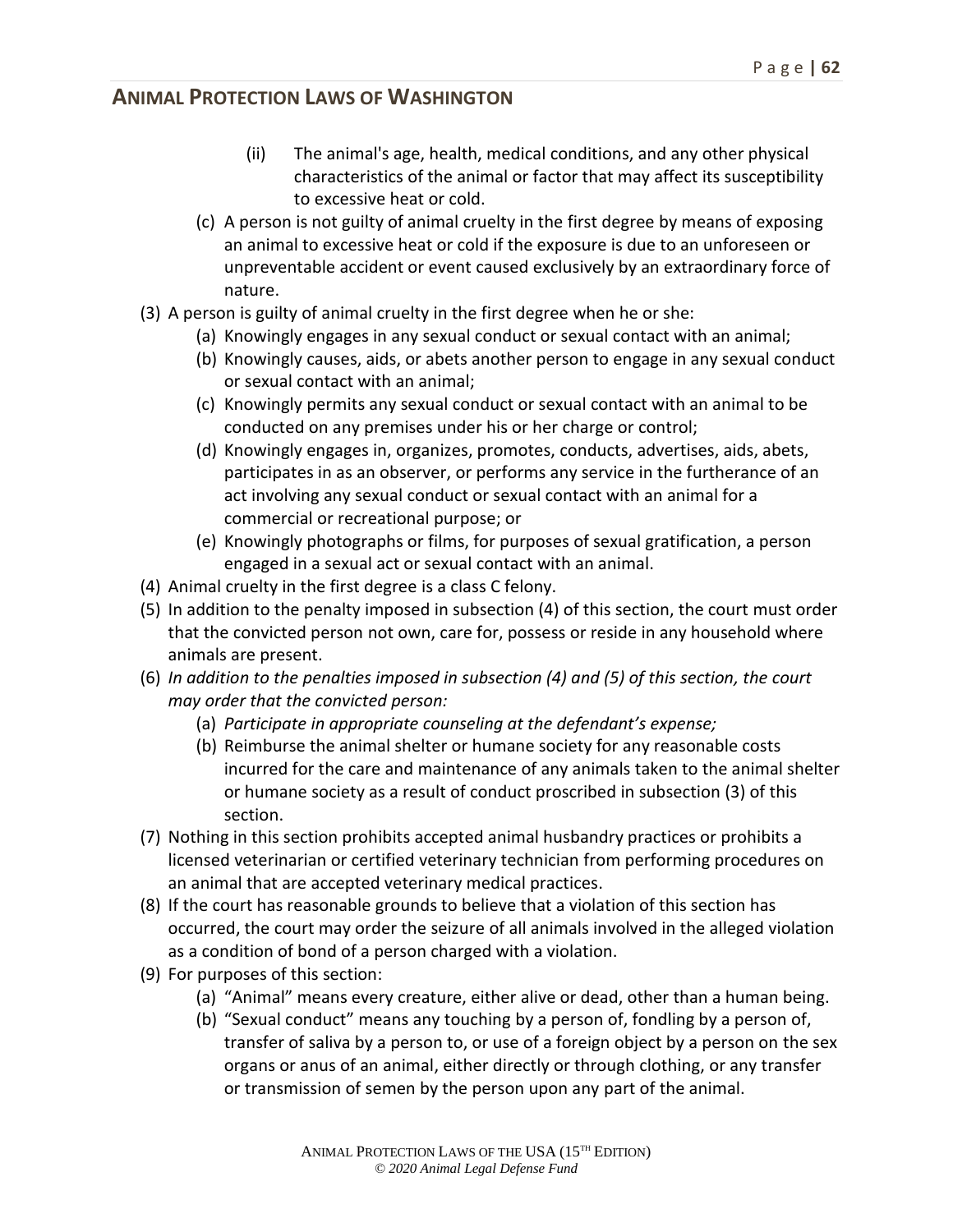- (c) "Sexual contact" means:
	- (i) Any contact, however slight, between the mouth, sex organ, or anus of a person and the sex organ or anus of an animal, or between the sex organ or an us of a person and the mouth of an animal; or
	- (ii) any intrusion, however slight, of any part of the body of the person or foreign object into the sex organ or anus of an animal.
- (d) "Photographs" or "films" means the making of a photograph, motion picture film, videotape, digital image, or any other recording, sale, or transmission of the image.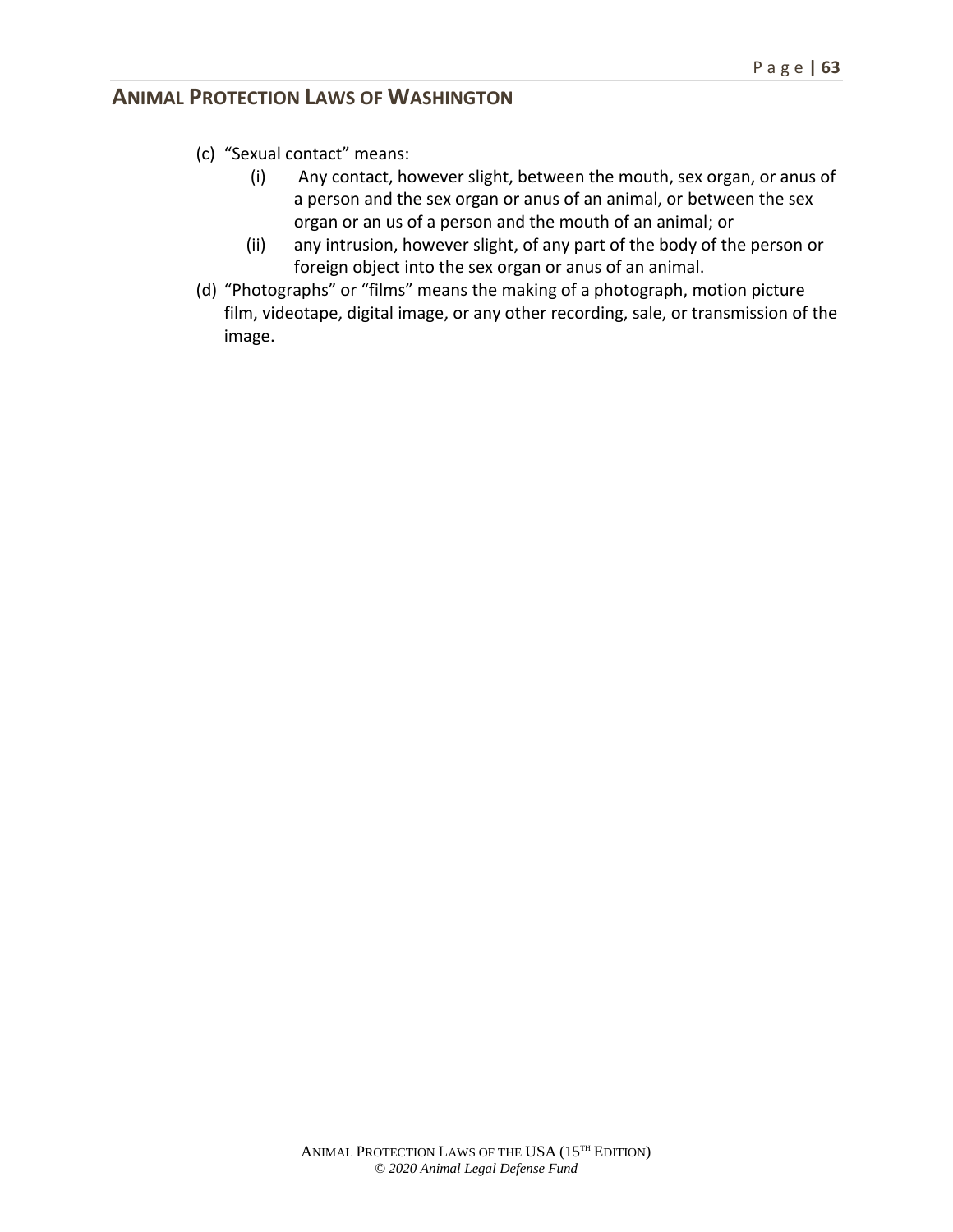#### **17. HOT CARS**

**WASH. REV. CODE § 16.52.340. Leave or confine any animal in unattended motor vehicle or enclosed space — Class 2 civil infraction — Officers' authority to reasonably remove animal.**

- (1) *It is a class 2 civil infraction under RCW 7.80.120 to leave or confine any animal unattended in a motor vehicle or enclosed space if the animal could be harmed or killed by exposure to excessive heat, cold, lack of ventilation, or lack of necessary water.*
- (2) *To protect the health and safety of an animal, an animal control officer or law enforcement officer who reasonably believes that an animal is suffering or is likely to suffer harm from exposure to excessive heat, cold, lack of ventilation, or lack of necessary water is authorized to enter a vehicle or enclosed space to remove an animal by any means reasonable under the circumstances if no other person is present in the immediate area who has access to the vehicle or enclosed space and who will immediately remove the animal. An animal control officer, law enforcement officer, or the department or agency employing such an officer is not liable for any damage to property resulting from actions taken under this section.*
- (3) Nothing in this section prevents the person who has confined the animal in the vehicle or enclosed space from being convicted of separate offenses for animal cruelty under RCW 16.52.205 or 16.52.207.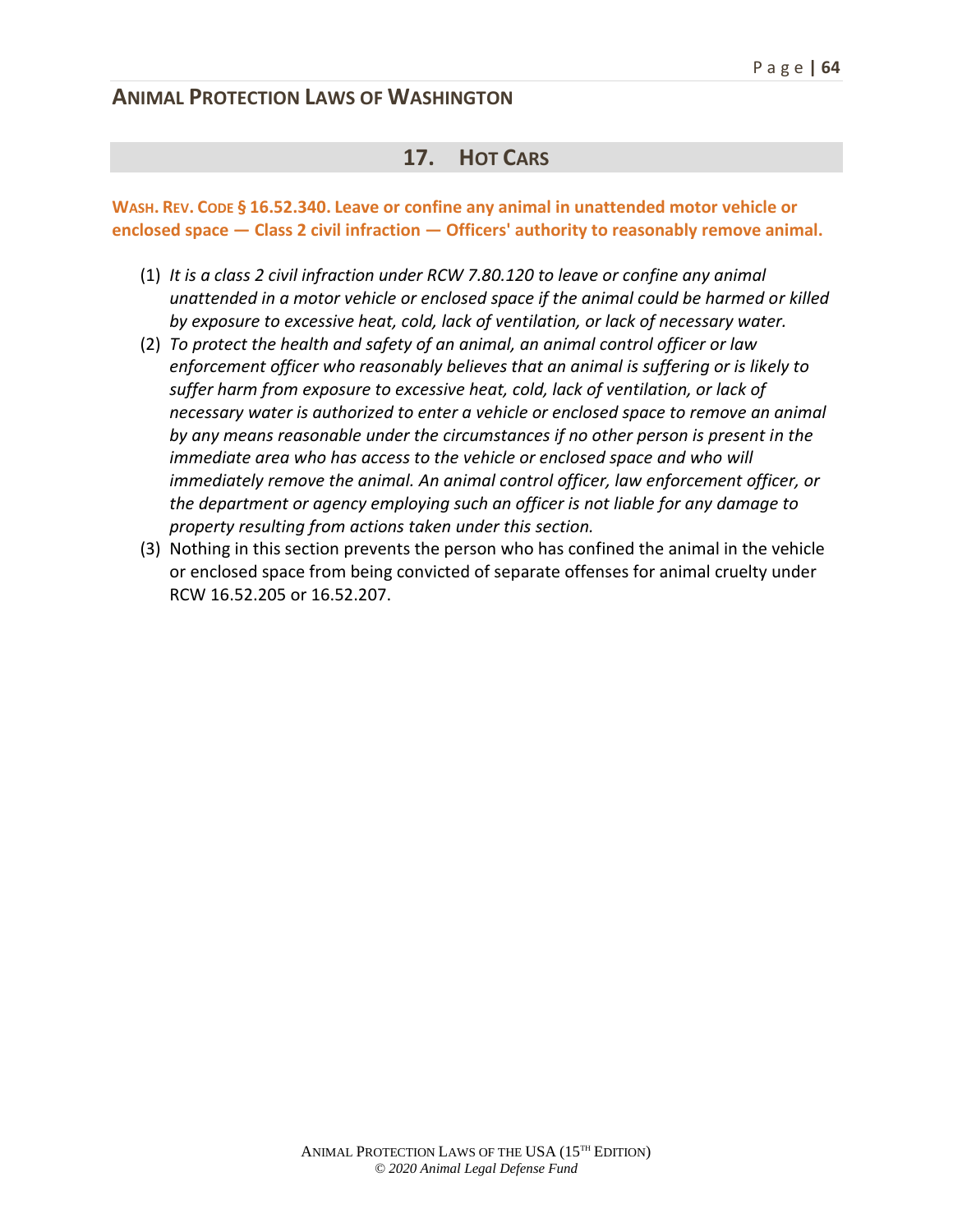## **18. CIVIL NUISANCE ABATEMENT**

-----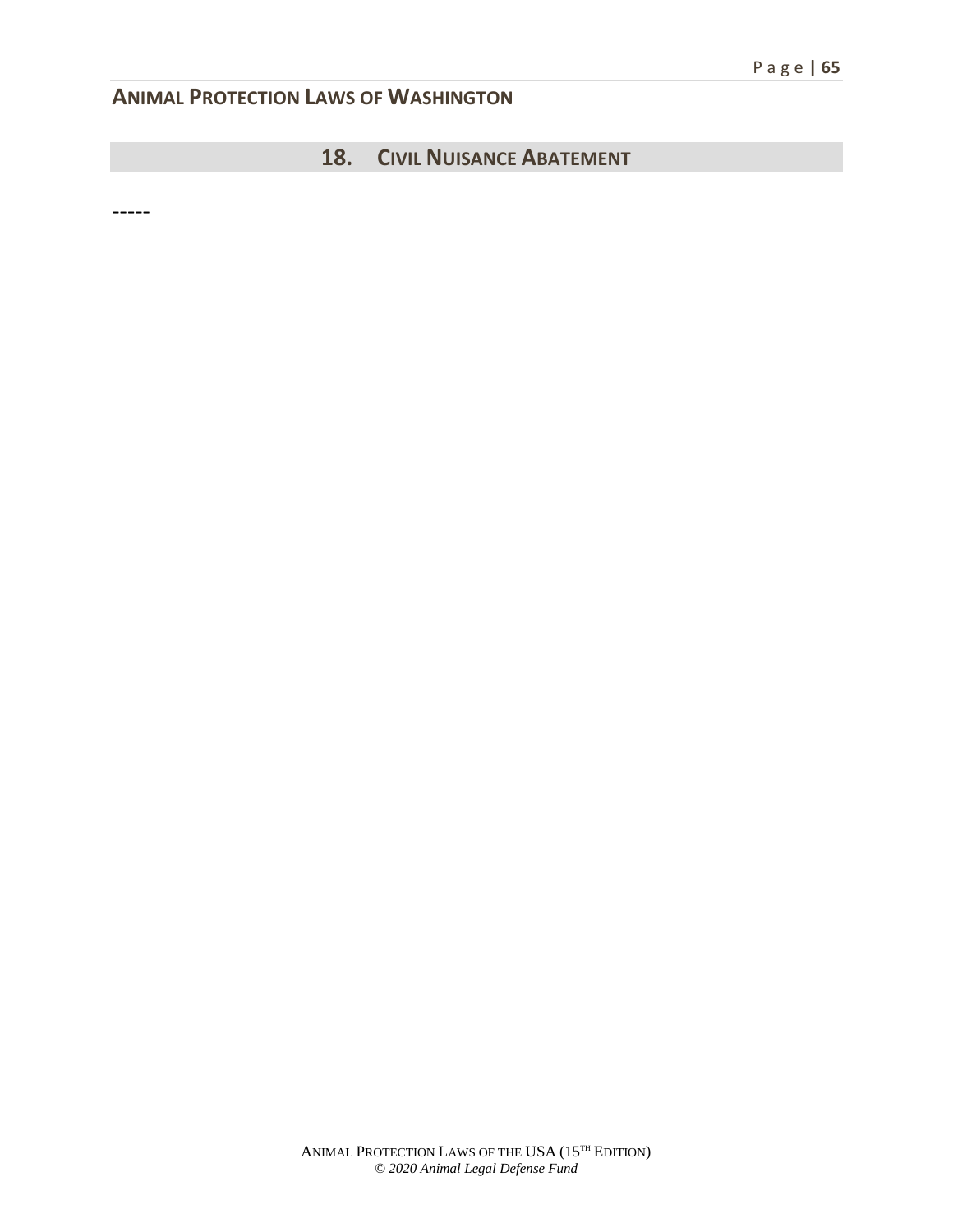## **19. AG-GAG LAWS**

-----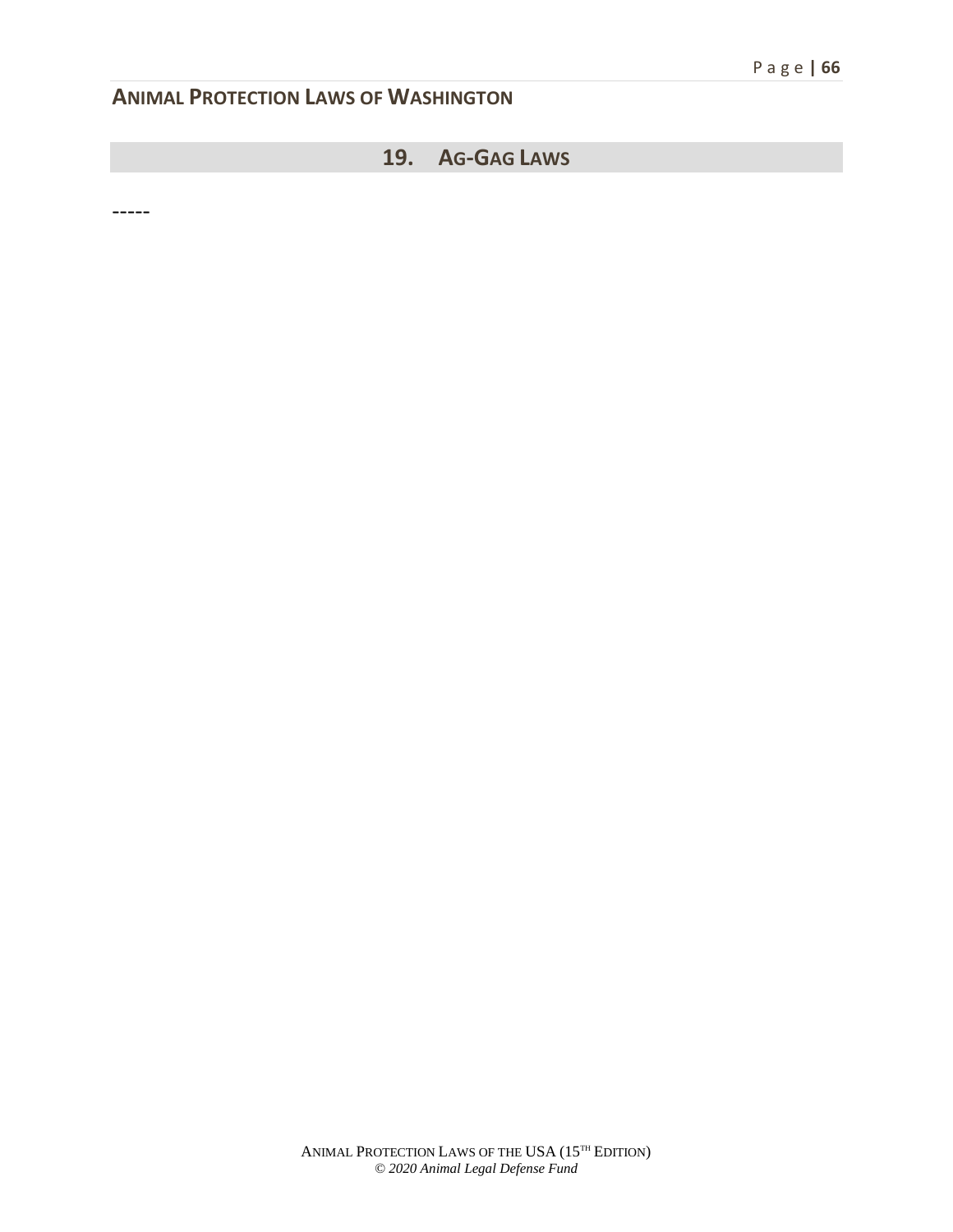#### **20. BREED SPECIFIC LEGISLATION**

**WASH. REV. CODE § 16.08.100. Dangerous dogs -- Confiscation -- Conditions -- Duties of animal control authority -- Penalties and affirmative defenses for owners of dogs that attack -- Dog fights, penalty.**

- (1) Any dangerous dog shall be immediately confiscated by an animal control authority if the: (a) Dog is not validly registered under RCW 16.08.080; (b) owner does not secure the liability insurance coverage required under RCW 16.08.080; (c) dog is not maintained in the proper enclosure; or (d) dog is outside of the dwelling of the owner, or outside of the proper enclosure and not under physical restraint of the responsible person. The owner must pay the costs of confinement and control. The animal control authority must serve notice upon the dog owner in person or by regular and certified mail, return receipt requested, specifying the reason for the confiscation of the dangerous dog, that the owner is responsible for payment of the costs of confinement and control, and that the dog will be destroyed in an expeditious and humane manner if the deficiencies for which the dog was confiscated are not corrected within twenty days. The animal control authority shall destroy the confiscated dangerous dog in an expeditious and humane manner if any deficiencies required by this subsection are not corrected within twenty days of notification. In addition, the owner shall be guilty of a gross misdemeanor punishable in accordance with RCW 9A.20.021.
- (2) If a dangerous dog of an owner with a prior conviction under this chapter attacks or bites a person or another domestic animal, the dog's owner is guilty of a class C felony, punishable in accordance with RCW 9A.20.021. It is an affirmative defense that the defendant must prove by a preponderance of the evidence that he or she was in compliance with the requirements for ownership of a dangerous dog pursuant to this chapter and the person or domestic animal attacked or bitten by the defendant's dog trespassed on the defendant's real or personal property or provoked the defendant's dog without justification or excuse. In addition, the dangerous dog shall be immediately confiscated by an animal control authority, placed in quarantine for the proper length of time, and thereafter destroyed in an expeditious and humane manner.
- (3) The owner of any dog that aggressively attacks and causes severe injury or death of any human, whether or not the dog has previously been declared potentially dangerous or dangerous, shall, upon conviction, be guilty of a class C felony punishable in accordance with RCW 9A.20.021. It is an affirmative defense that the defendant must prove by a preponderance of the evidence that the human severely injured or killed by the defendant's dog: (a) Trespassed on the defendant's real or personal property which was enclosed by fencing suitable to prevent the entry of young children and designed to prevent the dog from escaping and marked with clearly visible signs warning people, including children, not to trespass and to beware of dog; or (b) provoked the defendant's dog without justification or excuse on the defendant's real or personal property which was enclosed by fencing suitable to prevent the entry of young children